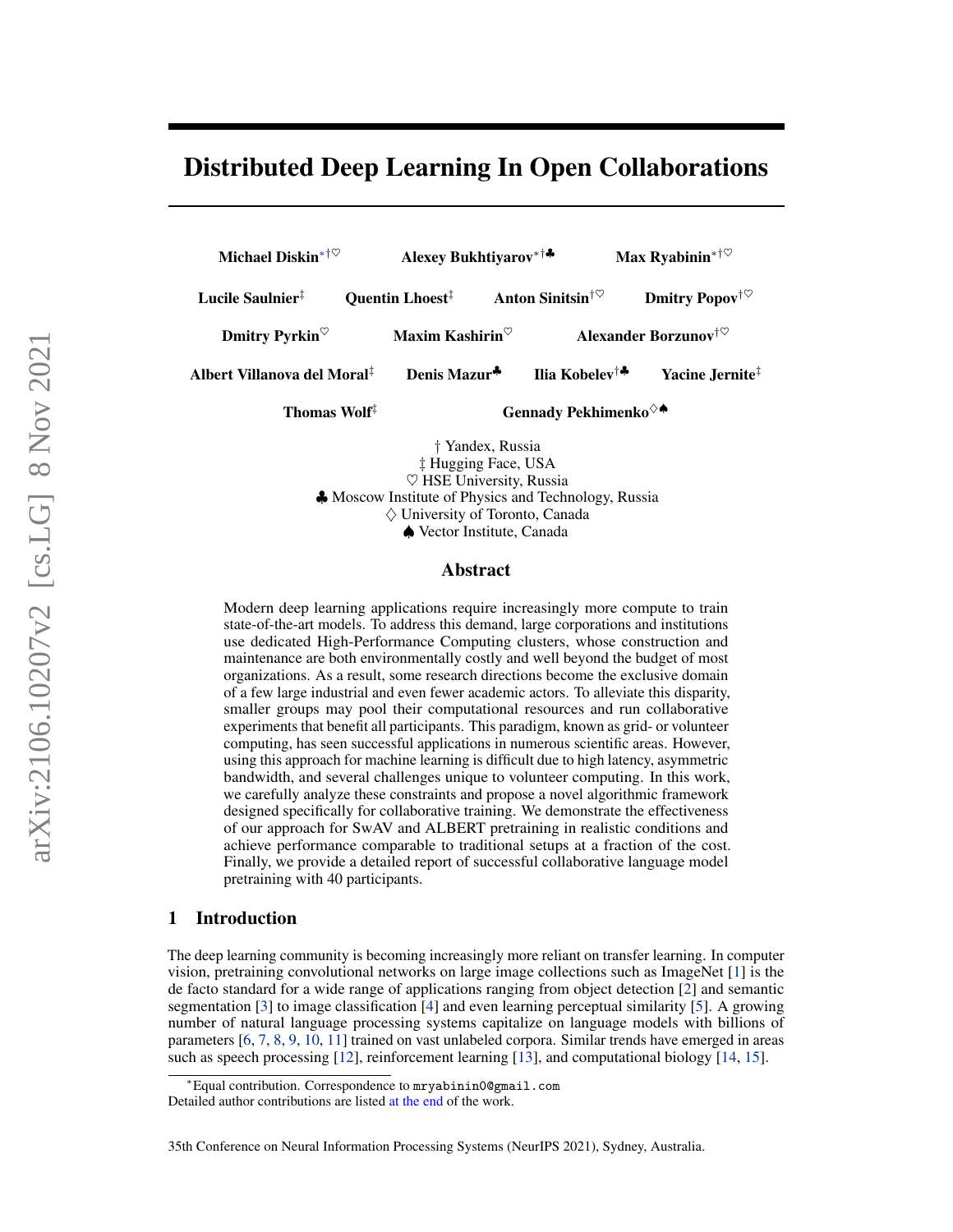Training these models is a notoriously time-consuming and challenging task: it often requires hundreds of high-end GPU servers [\[10,](#page-11-1) [16\]](#page-11-7) and would take multiple years on a single device [\[17\]](#page-11-8). Most academic and independent researchers simply cannot afford to train state-of-the-art models from scratch, which slows down scientific progress and practical adoption of deep learning.

Historically, the deep learning community has addressed this problem via "model hubs" or "model zoos" — public repositories for pretrained model checkpoints [\[18,](#page-11-9) [19,](#page-11-10) [20,](#page-11-11) [21\]](#page-11-12). These repositories have played a significant role in the democratization of deep learning, allowing everyone to reap the benefits of large-scale training runs conducted by corporations and universities with sufficient resources. However, model hubs are limited to a narrow subset of datasets and tasks that match the interests of model creators. For instance, in natural language processing, it is often difficult to find up-to-date models for more than a handful of languages [\[22\]](#page-11-13). In turn, computer vision hubs rarely feature models trained on drawings, satellite images, 3D renders, microscopy, or any other data that does not resemble ImageNet. As a result, many researchers in these areas can only work on problems for which there are available pretrained models rather than the problems that most need solving.

However, there might be an alternative way to obtain pretrained models: to train these models *collaboratively*. This approach, known as volunteer (or grid) computing, allows many independent parties to combine their computational resources and collectively perform large-scale experiments [\[23,](#page-11-14) [24,](#page-11-15) [25\]](#page-11-16). The raw compute performance of such collaborations often exceeds that of the fastest supercomputers [\[26\]](#page-11-17); however, fully utilizing it can be challenging due to several reasons. First, devices that contribute to collaborative experiments can range from GPU servers and high-end workstations to consumer-grade computers and even smartphones [\[27\]](#page-11-18). Second, most of these devices use household internet connection with limited bandwidth and low reliability. Third, participants in such projects often donate their hardware part-time, joining and leaving the experiment at will.

While it is theoretically possible to train neural networks on this kind of infrastructure, modern distributed training strategies are only efficient in a narrow range of conditions. For instance, training with Ring All-Reduce [\[28\]](#page-12-0) works well for identical servers but suffers significant performance penalties from network latency or bandwidth variation [\[29\]](#page-12-1). Another technique known as Parameter Server can handle heterogeneous devices at the cost of being less scalable [\[30\]](#page-12-2). Applying any of these strategies outside their preferred conditions may significantly reduce the training throughput [\[31\]](#page-12-3), which makes them difficult to apply in the volatile infrastructure of volunteer computing. This issue is further complicated by the unique limitations of volunteer devices, such as network address translation (NAT), regional access restrictions, or variations in performance.

In this study, we carefully analyze the above challenges and come up with a practical solution for Distributed Deep Learning in Open Collaborations (DeDLOC). DeDLOC is based on a novel algorithm that adapts to the available hardware in order to maximize the training throughput. Depending on the infrastructure, DeDLOC can recover parameter servers [\[30\]](#page-12-2), All-Reduce SGD [\[32\]](#page-12-4), decentralized SGD [\[33\]](#page-12-5), BytePS [\[34\]](#page-12-6), or an intermediate strategy that combines all of them. Using this algorithm, we propose a system for collaborative training designed to accommodate a large number of heterogeneous devices with uneven compute, bandwidth, reliability, and network capabilities.

The contributions of our work can be summarized as follows:

- We analyze the unique challenges of distributed training in open collaborations and propose a practical recipe for training in these conditions.
- We formulate a novel distributed training algorithm that interpolates between traditional strategies to directly maximize the training performance for the available hardware.
- We verify the effectiveness of the proposed algorithm and system design for unsupervised pretraining of ALBERT-Large and SwAV under realistic conditions.
- We run collaborative training with actual volunteers, achieving competitive results to models trained on hundreds of data center GPUs. We also report insights on the collaborator activity and share the codebase for running similar experiments in the future<sup>[2](#page-1-0)</sup>.

<span id="page-1-0"></span><sup>&</sup>lt;sup>2</sup>Code and training configurations are available at [github.com/yandex-research/DeDLOC](https://github.com/yandex-research/DeDLOC)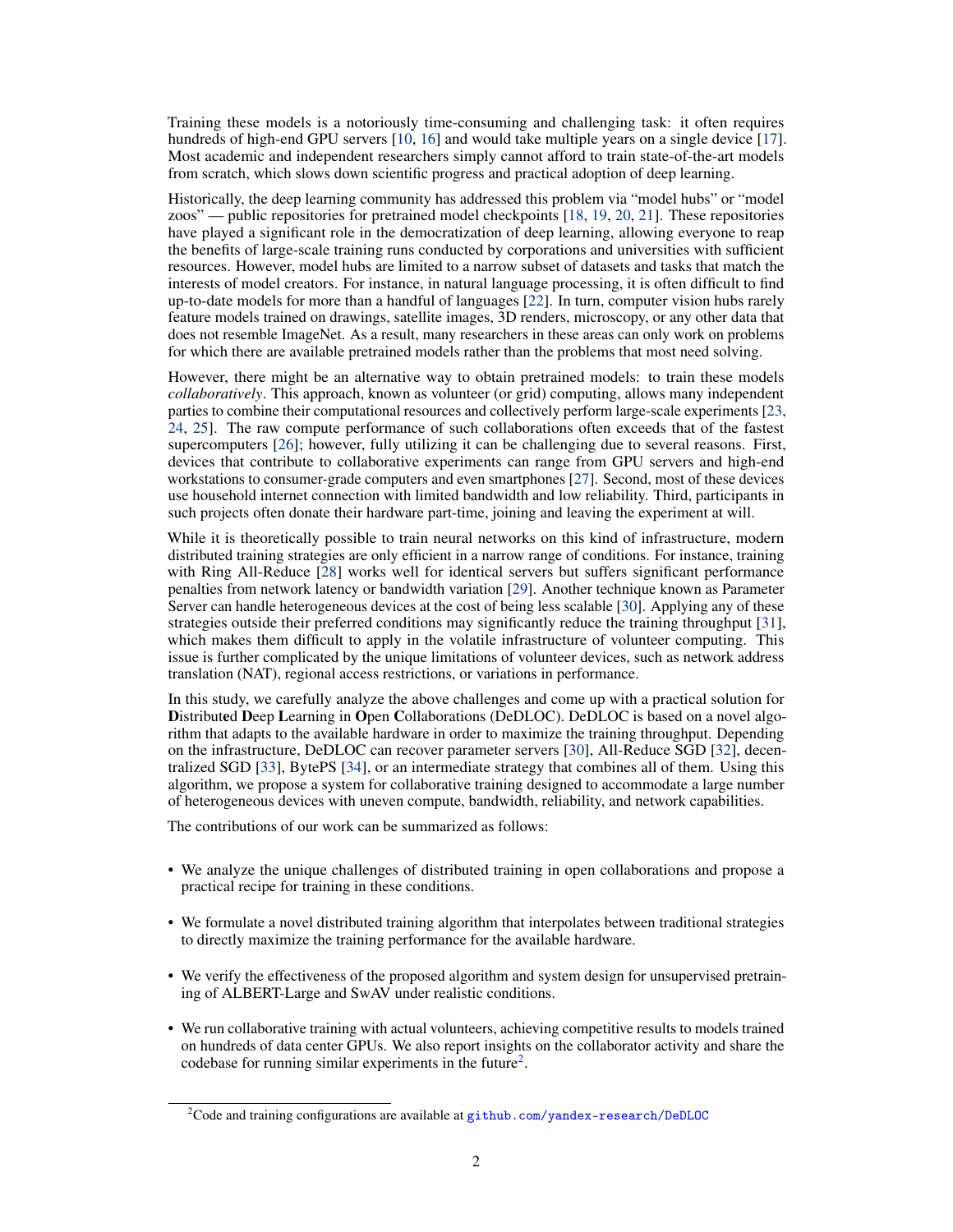# 2 Related work

### <span id="page-2-0"></span>2.1 Distributed training

In this work, we focus on distributed data-parallel training, where each device runs forward and backward pass of the entire model on a subset of training examples. While there are many alternative techniques [\[35,](#page-12-7) [36,](#page-12-8) [37\]](#page-12-9), data-parallel is still the most popular strategy. Even the model-parallel approaches for extremely large models rely on data parallelism at the top level [\[37,](#page-12-9) [16,](#page-11-7) [38\]](#page-12-10).

Training on multiple nodes was first implemented with parameter server (PS) [\[30\]](#page-12-2). This training strategy relies on a dedicated node that stores model parameters and executes optimization steps using the gradients sent by workers. In turn, worker nodes iteratively download the latest version of model parameters from the server, compute gradients and submit them back to the PS. This strategy is easy to implement and use, but it has an unavoidable bottleneck: the entire system performance is limited by the network throughput of a single server. Since then, the scientific community proposed numerous extensions to PS that alleviate the bottleneck by reducing the communication load [\[39,](#page-12-11) [40,](#page-12-12) [41,](#page-12-13) [42,](#page-12-14) [43\]](#page-12-15), introducing asynchronous updates [\[44,](#page-12-16) [45\]](#page-13-0) or training with multiple servers [\[46,](#page-13-1) [34\]](#page-12-6).

The issue of uneven communication load has also inspired the development and widespread adoption of another group of methods that rely on All-Reduce for gradient averaging [\[47,](#page-13-2) [48,](#page-13-3) [49\]](#page-13-4). All-Reduce is a family of collective operations that allow nodes to efficiently aggregate (e.g. average) their local vectors and distribute the result across all devices [\[28,](#page-12-0) [50,](#page-13-5) [51\]](#page-13-6). Unlike parameter servers, All-Reduce assigns equal roles to all devices, making it easier to scale to a large number of homogeneous workers.

The popularity of AR-SGD sparked many practical applications for different scenarios. One particularly relevant application is elastic training [\[52,](#page-13-7) [53\]](#page-13-8), which allows the user to add or remove workers at any point without interrupting the training run. While this bears a lot of similarity with collaborative training, we have found that elastic training systems are designed around global state synchronization, which makes them highly dependent on the homogeneity of the workers and their network connectivity. The overall efficiency is bounded by the performance of the lowest-performing node; as a result, introducing even a single low-bandwidth participant to such systems reduces the training speed by orders of magnitude.

Seeking to avoid the need for synchronization and centralized orchestration, the research community has developed decentralized training algorithms. These algorithms can be broadly divided into two categories: directly passing updates between peers [\[54,](#page-13-9) [55\]](#page-13-10) or running All-Reduce in small alternating groups [\[56,](#page-13-11) [29\]](#page-12-1). Compared to PS and All-Reduce, both categories provide a greater degree of fault tolerance but often require more steps to converge due to delayed updates [\[33,](#page-12-5) [29\]](#page-12-1).

Most practical use cases of the above techniques take place in HPC or cloud conditions, but there is one notable exception. In Federated Learning, multiple parties train a shared model on decentralized privacy-sensitive data that cannot be shared between devices [\[57\]](#page-13-12). For that reason, federated learning algorithms prioritize data privacy over training efficiency, often leaving most of the compute resources unused [\[58,](#page-13-13) [59\]](#page-13-14). For a more detailed overview of Federated Learning, refer to Appendix [A.](#page-20-0)

### 2.2 Volunteer Computing

Volunteer computing (VC) is a paradigm of distributed computing where people donate the idle time of their desktops, smartphones, and other personal devices to solve a computationally hard problem collectively. This approach has seen successful applications in bioinformatics, physics and other scientific areas [\[60,](#page-13-15) [61,](#page-13-16) [62,](#page-13-17) [23,](#page-11-14) [63,](#page-14-0) [64,](#page-14-1) [65\]](#page-14-2).

In all these applications, volunteer computing allows researchers to access vast computational resources. In Folding@home, over 700,000 volunteers have collectively contributed 2.43 exaFLOPs of compute to COVID-19 research in April of 2020 [\[26\]](#page-11-17). Another project named BOINC (Berkeley Open Infrastructure for Network Computing) brings together 41.548 petaFLOPs from over 790,000 active computers as of 17 March 2020 [\[25\]](#page-11-16). Volunteer computing systems were also the first "supercomputers" to reach 1 petaFLOP and 1 exaFLOP barriers [\[26,](#page-11-17) [66\]](#page-14-3). These results became possible due to the contributions of a broad range of devices from high-end workstations to smartphones and even gaming consoles [\[67\]](#page-14-4).

Unfortunately, this compute diversity is also the main limitation of VC. Any volunteer computing system should be able to run on a wide range of available hardware and maintain integrity even if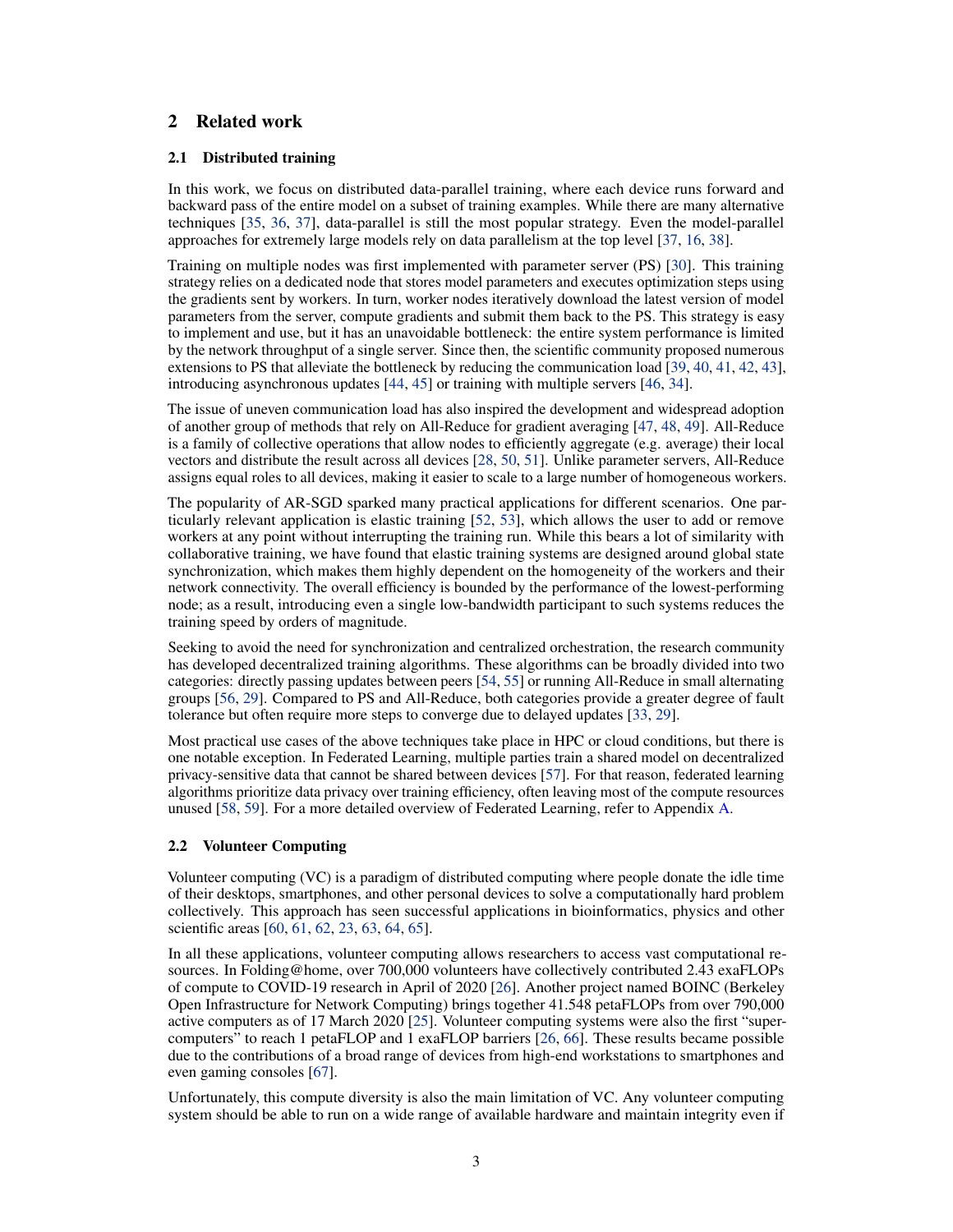some participants disconnect. Furthermore, the resources available to a project can vary over time, as most volunteers are only sharing their hardware when it is unused. Finally, volunteer devices are interconnected with a shared high latency network at typical home internet connection speeds.

As a result, there were only a few successful attempts to apply volunteer computing to machine learning workloads. One such project is MLC@Home [\[68\]](#page-14-5), which relies on volunteers to train many small independent models. This specific problem can be solved with no direct communication between participants. By contrast, distributed training of a single model requires significantly more communication and does not allow a natural way to "restart" failed jobs. When it comes to distributed training of neural networks, most volunteer computing projects rely on parameter server architectures [\[69,](#page-14-6) [70,](#page-14-7) [71\]](#page-14-8). As a result, these systems are bounded by the throughput of parameter servers and the memory available on the weakest GPU. The only notable exception is Learning@home [\[72\]](#page-14-9), which uses expert parallelism to train larger models spanning multiple computers; however, this approach has only been tested in simulated conditions.

### 3 Distributed Deep Learning in Open Collaborations

There are two unsolved challenges that stand in the way of practical collaborative training. The first challenge is algorithmic: how to maintain optimal training performance with dynamically changing hardware and network conditions? Another major challenge is ensuring consistent training outcomes with inconsistent composition of participants. Thus, we organize this section around these two issues:

- Section [3.1](#page-3-0) provides a general overview of DeDLOC and explains how it maintains consistency in a dynamic environment.
- In Section [3.2,](#page-4-0) we describe the generalized communication strategy that maximizes training throughput by adapting to the currently available devices.
- In Section [3.3,](#page-5-0) we address system design challenges, such as circumventing NAT and firewalls, training on large datasets and managing collaborator access.

#### <span id="page-3-0"></span>3.1 Ensuring training consistency

Many state-of-the-art models, notably GANs [\[73\]](#page-14-10) and Transformers [\[74\]](#page-14-11), require a strict training regimen. Deviating from the recommended batch size or introducing stale gradients may significantly affect the training outcome [\[75,](#page-14-12) [76,](#page-14-13) [77\]](#page-14-14). Since in a collaborative setting one has little control over the devices that participate in the experiment, it is almost guaranteed that the specific hardware setup will vary between runs and even during a single run. Without special precautions, these runs may result in models with vastly different final accuracy.

To avoid this pitfall, DeDLOC follows synchronous data-parallel training with fixed hyperparameters regardless of the number of collaborators. In order to compensate for relatively slow communication, we adopt training with extremely large batches [\[78,](#page-15-0) [49,](#page-13-4) [75,](#page-14-12) [79,](#page-15-1) [10\]](#page-11-1), which allows peers to communicate less frequently. This strategy also provides a natural way to deal with heterogeneous hardware [\[80\]](#page-15-2): each device accumulates gradients at its own pace until the collaboration reaches the target batch size. Once ready, the collaborators exchange their gradients and perform one optimizer step. Using synchronous updates makes DeDLOC mathematically equivalent to large-batch training on a regular HPC cluster; see Appendix [G](#page-25-0) for a more detailed explanation. Figure [1](#page-3-1) gives a high-level visual explanation of this algorithm.

<span id="page-3-1"></span>

Figure 1: Two DeDLOC training iterations with example collaborator dynamics.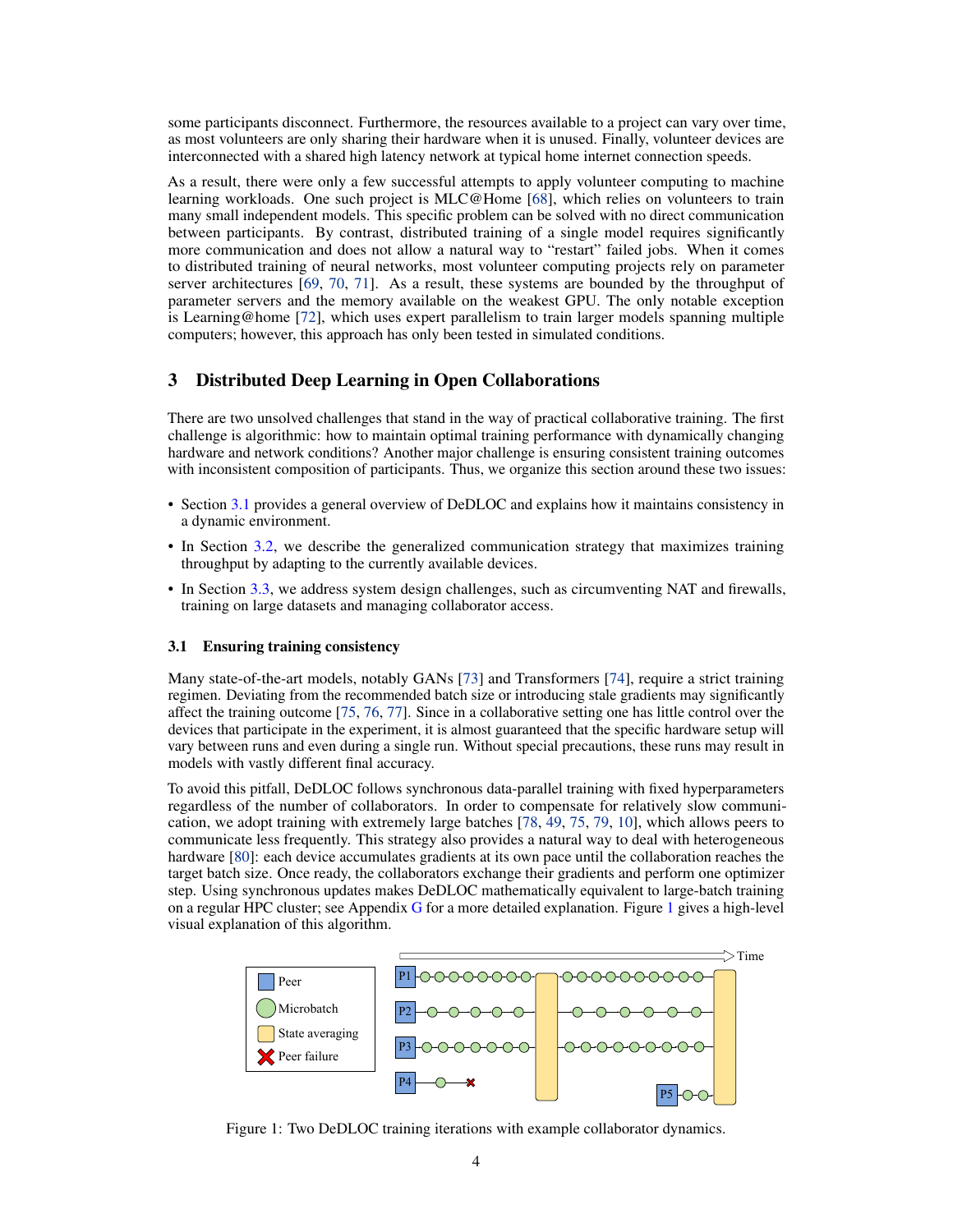#### <span id="page-4-0"></span>3.2 Adaptive averaging algorithm

As we discussed in Section [2.1,](#page-2-0) each distributed training algorithm has a narrow range of conditions where it can reach optimal performance. For instance, Ring All-Reduce works best on homogeneous hardware with low-latency communication, while Parameter Server strategy requires dedicated high-bandwidth devices that communicate with a large number of "workers". Since all devices are provided by volunteers, our training infrastructure is in a constant state of flux.

For instance, a collaboration can start with several homogeneous nodes that could be trained optimally with All-Reduce. If new participants bring devices with less bandwidth, it may be more efficient to use the original nodes as parameter servers. As more peers join, these servers will eventually become unable to handle the network load and the collaboration will need to switch to a different strategy.

Running efficient training on this kind of infrastructure requires a protocol that can dynamically assign roles to every peer given their hardware and network capabilities:

- Compute performance: Each peer  $i \in 1, \ldots, n$  can compute gradients over  $s_i$  samples per second. A peer that is unable to compute gradients (i.e. that has no GPU) will have  $s_i=0$ .
- Bandwidth: Peers communicate with a limited throughput:  $d_i$  for download and  $u_i$  for upload.
- Geographical limitations: In addition to individual bandwidth, the communication throughput between two peers i, j is also restricted by  $t_{ij}$  and  $t_{ji}$  in each direction.

Given these constraints, our objective is to find a communication strategy that has the highest training throughput, that is, the one that *makes the most SGD steps with a target batch size* B *per unit of time*. In turn, the training throughput of a collaboration depends on how we split the load among the participants. Each peer can be assigned to compute gradients over a subset of training examples, aggregate a part of those gradients from all peers, or both.

For simplicity and efficiency, we use delayed parameter updates (DPU) [\[81\]](#page-15-3) — a technique that allows gradient computation and communication to run in parallel, at the cost of exactly one round of staleness. This strategy can improve time to convergence for a wide range of models, including Transformers [\[81,](#page-15-3) [82\]](#page-15-4). That said, our approach can be easily adapted to non-concurrent updates.

With DPU, the frequency of training updates is determined by either the time to compute gradients or the time to aggregate them, whichever takes longer. In total, a collaboration processes  $\sum_{i=1}^{n} s_i \cdot c_i$ samples per second, where  $c_i$  is the binary indicator denoting whether *i*-th peer is assigned to contribute gradients. Assuming the target batch size  $B$ , the frequency of the computation phase can be expressed as  $F_{compute} = \sum_{i=1}^{n} s_i \cdot c_i / B$ .

During the communication phase, each peer is first assigned to accumulate gradients over a fraction of model parameters. After that, everyone partitions their local gradients and sends each partition to the corresponding peer. On the other end, receiver nodes accumulate the gradients from all senders and return the average. In modern distributed training systems, this procedure is highly parallelized [\[34,](#page-12-6) [83\]](#page-15-5): a reducer can aggregate one chunk of gradients while downloading the next chunk and distributing the previous one back to the same senders.

In order to properly optimize the training throughput, we must account for this parallelism. As such, we explicitly define the speed  $a_{ij}$  at which peer i sends gradients to peer j for aggregation. In turn, j-th peer aggregates gradients from all peers at the rate of the slowest sender  $a_j = \min_{i:c_i=1} a_{ij}$ . The senders can then get the aggregated results from the j-th reducer at  $g_{ji} \le a_j$ . Finally, the total  $a_{ij}$ and  $g_{ij}$  for each peer cannot exceed their maximum download/upload speed. The only exception is that transfer within one node  $(a_{ii}, g_{ii})$  does not count towards network throughput.

The frequency of the gradient aggregation phase is simply the rate at which the slowest peer can aggregate the full gradient vector:  $F_{agg} = \min_i \sum_j g_{ji} / P$ , where P is the number of model parameters. The final optimization problem can be formulated as follows:

<span id="page-4-1"></span>
$$
\begin{array}{ll}\n\max_{a,g,c} & \min\left(\frac{\sum_{i=1}^{n} s_i \cdot c_i}{B}, \frac{\min_i \sum_j g_{ji}}{P}\right) \\
\text{s.t.} & g_{ij} \leq \min_{k:c_k=1} a_{ki} & \forall i, j \\
& \sum_{j \neq i} (a_{ji} + g_{ji}) \leq d_i & \forall i \\
& \sum_{j \neq i} (a_{ij} + g_{ij}) \leq u_i & \forall i \\
& a_{ij} + g_{ij} \leq t_{ij} & \forall i, j\n\end{array} \tag{1}
$$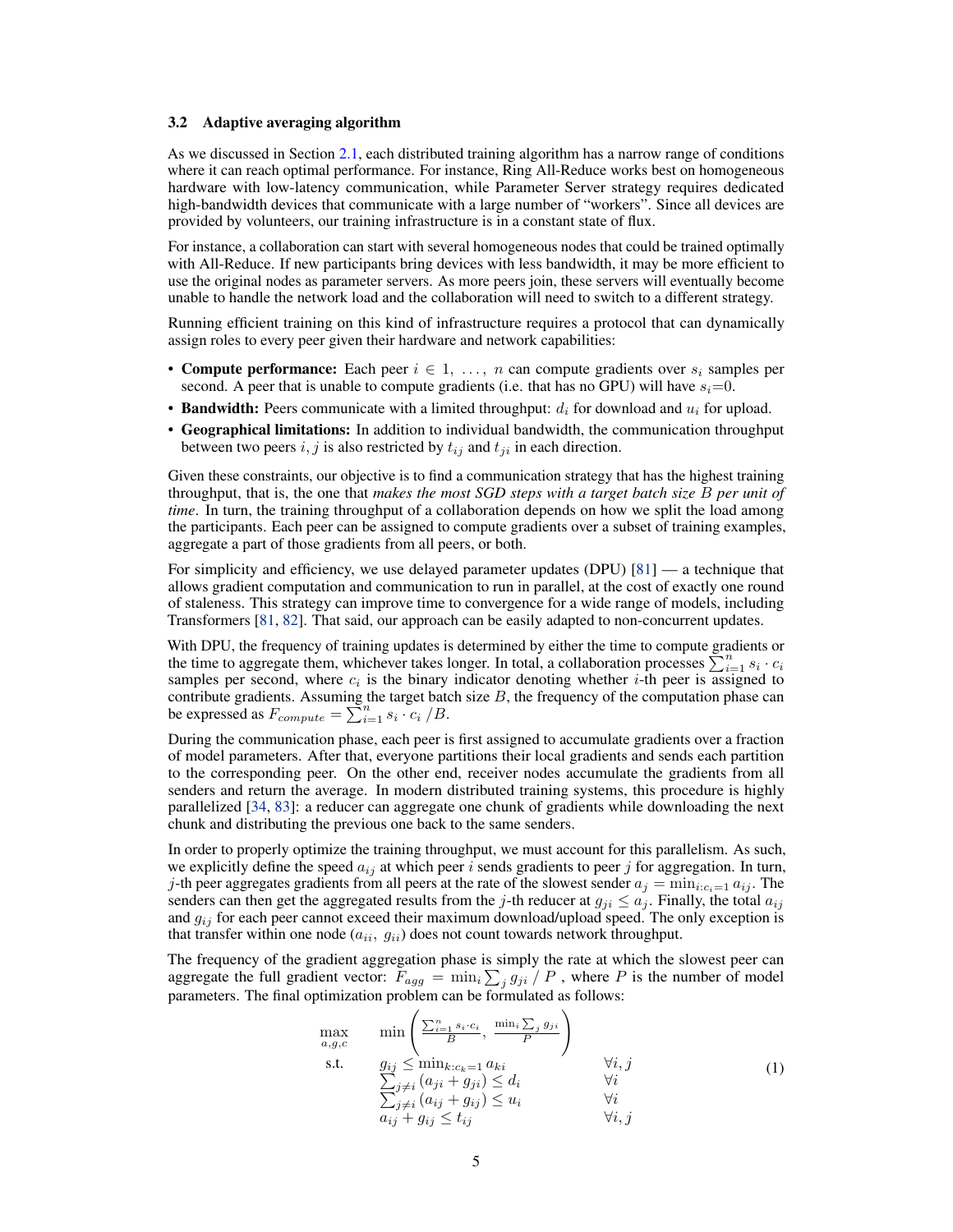<span id="page-5-2"></span>

Figure 2: Example collaboration setups and corresponding strategies for optimal averaging. Each square represents one of the peers, line thickness denotes pairwise connection speed.

This problem must be solved regularly as participants are joining and leaving. Thus, we must ensure that the benefits of the optimal strategy outweigh the overhead of computing it. For that reason, we formulate optimal strategy search as a linear program that can be solved efficiently<sup>[3](#page-5-1)</sup>. A more formal definition of problem  $(1)$  with detailed LP reduction can be found in Appendix [B.](#page-20-1)

After this problem is solved, we assign each peer to aggregate a fraction of gradients proportional to  $\min_i g_{ii}$ . Peers with  $c_i=1$  are also tasked with computing the gradients, while peers with  $c_i=0$ remain idle and only participate in communication. This results in a natural division of labor. In the presence of many compute-heavy peers, some participants without accelerators will dedicate all their bandwidth to gradient aggregation instead of sending their local gradients.

Node failures. The resulting procedure can find the optimal communication strategy for averaging gradients across all participants. However, as the number of participants grows, it might be impractical to compute the global average due to node failures. Based on our experiments with several hundred active volunteers, most training iterations will have at least one participant with network issues. This implies that without necessary precautions, the entire averaging round will fail more often than it will succeed. To combat this issue, we use techniques [\[56,](#page-13-11) [29\]](#page-12-1) that replace global averaging with several consecutive iterations in alternating groups of size  $m$ . The groups are chosen in such a way that the collaboration can obtain the exact average in  $\log_m n$  steps. Furthermore, if any single participant fails, it will only affect his immediate group rather than the entire collaboration.

We adaptively choose the optimal group size  $m$  based on the number of peers and their failure rates. This optimization problem is independent of Equation [\(1\)](#page-4-1) and aims to maximize the rate at which collaborators can compute the global average. We elaborate on this procedure in Appendix [C.](#page-21-0)

Comparison with existing techniques. Our method was designed as a generalization of existing data-parallel strategies that recovers them in special cases. To illustrate this idea, we provide example configurations for which DeDLOC recovers specific well-known strategies:

- 1. AR-SGD: a homogeneous collaboration with reliable peers will use Butterfly All-Reduce [\[84\]](#page-15-6);
- 2. Parameter Server: adding a single participant with a very high bandwidth and low compute performance will turn the previous collaboration into a parameter server [\[30\]](#page-12-2);
- 3. BytePS: participants with the same bandwidth as AR-SGD nodes, but without compute accelerators, will behave as auxiliary summation services from BytePS [\[34\]](#page-12-6);
- 4. **Decentralized SGD:** any collaboration with a sufficiently high failure rate will converge to  $m=2$ . In this mode, all communication is performed between pairs of nodes, similarly to D-PSGD [\[33\]](#page-12-5).

However, when training with actual volunteer devices, DeDLOC typically follows a hybrid communication scheme that differs from each of the above options. We display several examples of schemes that can arise as a solution for the optimal strategy search problem in Figure [2.](#page-5-2)

### <span id="page-5-0"></span>3.3 System design

Training with volunteer hardware requires specialized system architecture that can dynamically scale with collaboration size and recover from node failures. DeDLOC achieves these properties by operating as a swarm, similarly in spirit to BitTorrent [\[85\]](#page-15-7) and I2P [\[86\]](#page-15-8). Individual peers coordinate by forming a Distributed Hash Table — a fully decentralized fault-tolerant key-value storage [\[87,](#page-15-9) [88\]](#page-15-10). Collaborators use this shared "dictionary" to count the number of accumulated gradients, find groups for averaging and keep track of the training progress.

<span id="page-5-1"></span><sup>&</sup>lt;sup>3</sup>In our experiments, the LP solver consistently converged in  $<$  50ms and was called  $\approx$  2 times per minute.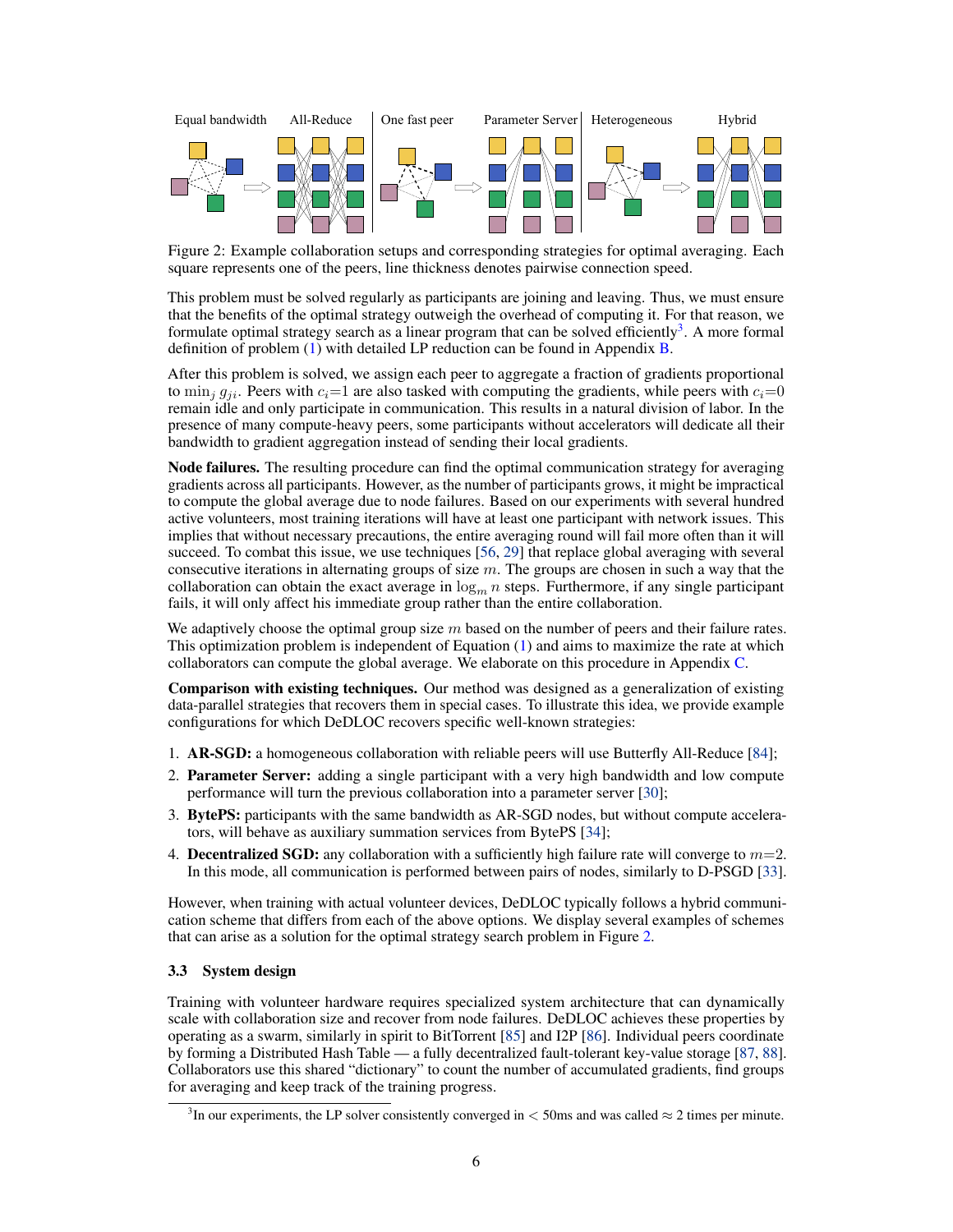DeDLOC ensures that all peers use up-to-date parameters by tracking the number of global steps of each peer. If a peer skips a step, it will observe that others made more steps and download the latest parameters and optimizer statistics from one of the up-to-date peers before resuming training.

In order to ensure the integrity of DHT throughout the training run, DeDLOC requires a few peers with stable internet access. These "backbone" peers are responsible for welcoming new collaborators and performing auxiliary functions, such as storing checkpoints and tracking learning curves. The only requirement for those peers is that at least one of them is available at all times. As such, the backbone peers can be hosted on inexpensive servers without GPU (see Appendix [F](#page-23-0) for cost analysis).

All other devices are treated as regular collaborators. Depending on their hardware and network bandwidth, these devices can be assigned to (i) compute gradients, (ii) aggregate gradients computed by other peers or (iii) do both, according to the adaptive averaging algorithm. However, performing these steps with actual volunteer devices requires solving another set of challenges described below.

Training under NAT and firewalls. In addition to having uneven compute and network capabilities, volunteer devices also deviate from traditional servers in network configuration. One major difference is the use of Network Address Translation (NAT) [\[89\]](#page-15-11) — the technology that allows multiple devices to share the same IP address. In practice, the majority of household and organizational computers around the world use one or multiple layers of NAT (see Appendix [D](#page-22-0) for more details). Unfortunately for distributed training, NAT makes it harder to establish peer-to-peer connections [\[90\]](#page-15-12).

When operating under NAT, DeDLOC participants use one of the following techniques:

- 1. Hole punching: use a third peer to temporarily open access to both devices. Once both peers are accessible, they can establish a direct connection and transfer data as usual [\[90\]](#page-15-12);
- 2. Circuit relays: both devices connect to a relay (another peer that is mutually accessible), then forward all communication through that relay [\[91\]](#page-15-13);
- 3. Client mode: if everything else fails, a peer can still send gradients to others without the need for incoming connections. This imposes an additional constraint  $a_i = 0$  for Equation [\(1\)](#page-4-1).

A similar set of strategies can be found in a wide range of distributed systems that rely on peer-to-peer communication, such as WebRTC, VoIP (IP telephony), and BitTorrent. Most of these systems rely on dedicated servers to establish connections between peers. However, in our case it is more appealing to use a fully decentralized NAT traversal where the regular peers perform hole punching and relaying by themselves. We describe this approach in more detail in Appendix  $E$ .

Training on large datasets. Many prospective applications of DeDLOC require training on large datasets that can take multiple hours to download. We circumvent this problem by allowing participants to download the data progressively during training. To support this behavior, we split the dataset into shards; upon joining the collaboration, a peer begins downloading examples shard by shard in a streaming fashion. Once the first several examples are obtained, a collaborator can begin training right away while downloading the rest of data in background.

To ensure that the training examples are independent and identically distributed, each participant loads shards in a different random order and uses a buffer to shuffle the data within each shard. Each participant loads the first  $S = 10,000$  examples into a buffer, then randomly picks a training batch from this buffer and replaces the chosen examples with newly downloaded ones. In our experiments, we stream the training data from a dedicated storage service. However, this service can be replaced with a peer-to-peer data sharing protocol akin to BitTorrent; see Appendix [H](#page-26-0) for details.

Collaborator authentication. Many prospective applications of DeDLOC need a way to keep track of individual peer contributions and protect against malicious peers. In our experiments, we achieve this using an allowlist authentication system that we describe in Appendix [I.5.](#page-28-0)

# <span id="page-6-0"></span>4 Experiments

In this section, we evaluate the performance of DeDLOC in realistic collaborative training conditions. Our primary focus is on training models that are useful for a wide range of downstream tasks and thus would attract a large number of collaborators. One area that fits this description is self-supervised learning, i.e., learning reusable feature representations on large unlabeled datasets. First, we conduct controlled experiments on two popular self-supervised learning tasks in Sections [4.1](#page-7-0) and [4.2.](#page-7-1) Then, we set up a real-world collaborative training run with volunteers and report our findings in Section [4.3.](#page-8-0)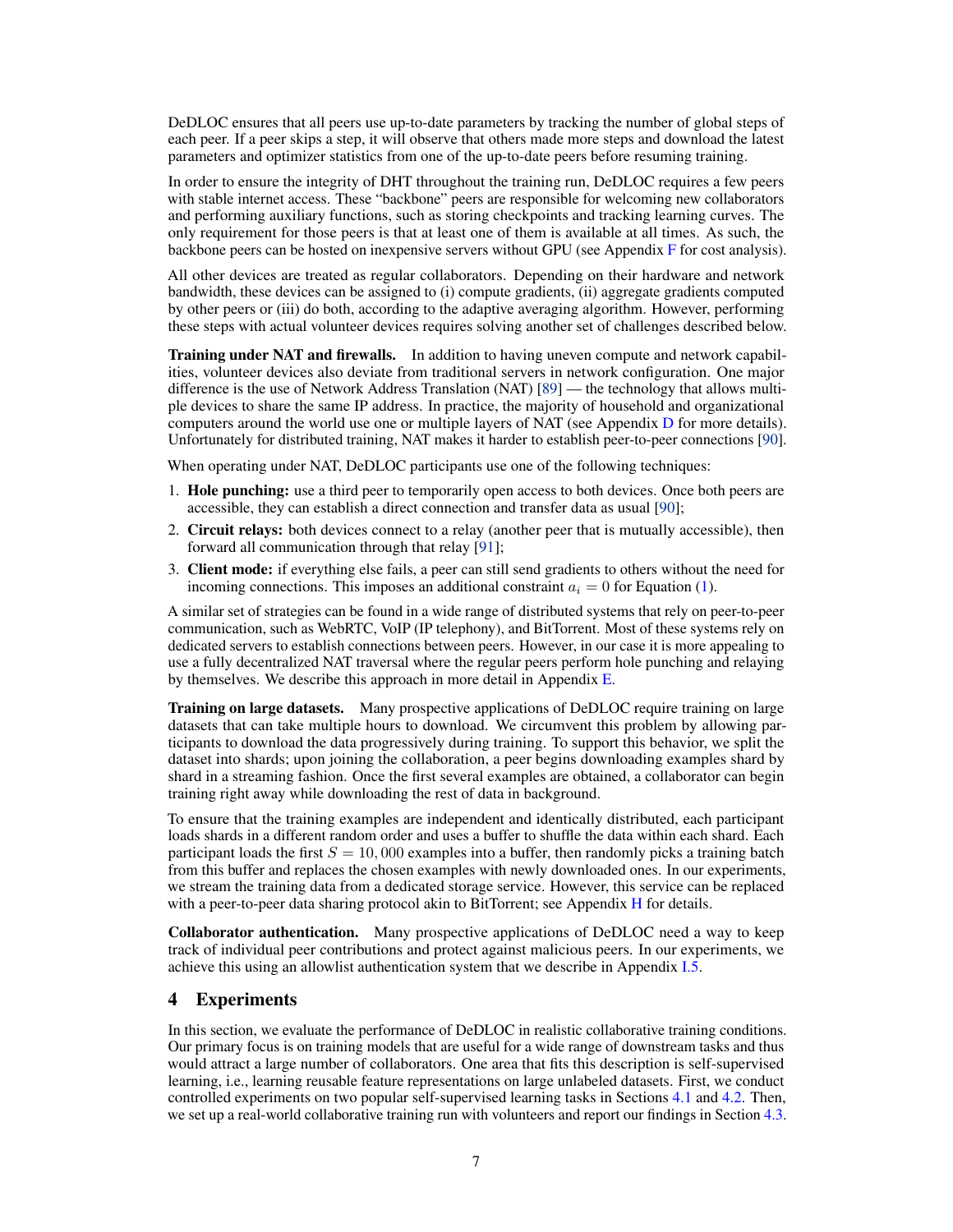#### <span id="page-7-0"></span>4.1 Self-supervised learning of visual representations

Our first set of experiments uses SwAV  $[92]$  — a self-supervised learning technique that learns image representations by contrasting cluster assignments. Similarly to the original paper, we train the ResNet-50 [\[93\]](#page-15-15) model on the ImageNet dataset [\[1\]](#page-10-0) without labels. Our experiments follow the recommended training configuration [\[92,](#page-15-14) [94\]](#page-15-16): 2+6 random crops, early prototype freezing and a queue with 3,840 samples for each worker, LARS [\[78\]](#page-15-0) optimizer, and 32,768 samples per batch across all workers. In this and further experiments, we use Hivemind [\[95\]](#page-15-17) to implement the infrastructure for decentralized averaging. We train with three hardware setups: SERVER, WORKSTATION and HYBRID. The SERVER setup contains 8 workers, each with a single V100 GPU and 1 Gb/s symmetric bandwidth. In turn, the WORKSTATION setup consists of 16 nodes with 1080 Ti and 200 Mb/s bandwidth per worker. Finally, the HYBRID setup combines both previous configurations for a total of 24 nodes. Unlike servers, workstation GPUs train in full precision because they do not support accelerated float16 computations [\[96\]](#page-15-18).

We report learning curves for each hardware configuration in Figure [3.](#page-7-2) As expected, the HYBRID setup converges the fastest, beating SERVER and WORKSTATION setups by 40% and 52% accordingly. When used in a supervised setting (Section 4.1 from the original paper), the model learned in this setup achieves a comparable accuracy of 72.2%. Another important observation is that the workstation-only experiment achieves reasonable training throughput despite using dated hardware. To provide more insight into the performance of DeDLOC, we also measure the time it takes to run averaging in different configurations. We report the mean over 100 averaging rounds; the standard deviation was below 1% in all setups. As demonstrated in Table [1,](#page-7-3) adaptive averaging does not affect the performance for homogeneous setups while running 1.9 times faster on the hybrid infrastructure.



Setup Algorithm<br>AR PS ( Ours A: 8x1Gb/s 1.19 4.73 1.20 B: 16x0.2Gb/s 5.3 39.6 5.3  $C: A + B$  5.69 14.1 2.96 D:  $B + 1x2.5Gb/s$  5.3 3.22 3.18

<span id="page-7-2"></span>Figure 3: SwAV pretraining performance.

<span id="page-7-3"></span>Table 1: ResNet-50 averaging performance.

#### <span id="page-7-1"></span>4.2 Self-supervised pretraining for language understanding

Next, we investigate how collaborative training performs for more complex models. In this experiment, we pretrain the ALBERT-large [\[7\]](#page-10-6) masked language model on the WikiText-103 dataset [\[97\]](#page-16-0). We chose this setup for two reasons: first, ALBERT is very sensitive to the choice of hyperparameters, and specifically batch size, even more than regular Transformers [\[75\]](#page-14-12). This makes it easier to verify that DeDLOC can reproduce the training conditions of regular data-parallel training. Second, because of weight sharing, training ALBERT is relatively more compute- and less communication-intensive than regular BERT [\[6\]](#page-10-5), which makes it possible to train with lower bandwidth.

As before, we follow the exact training configuration from the original paper, but use GPUs instead of TPUs. We use the implementation of ALBERT from the transformers library [\[99\]](#page-16-1). We run all experiments on cloud instances with Tesla T4 GPUs and report the training loss as a function of time, similarly to [\[17,](#page-11-8) [38\]](#page-12-10). In order to evaluate how DeDLOC performs with different network speeds, we consider the following setups on the same platform with controlled conditions:

- High-bandwidth: 16 workers, each with Tesla T4 and 25 Gb/s symmetric bandwidth;
- Heterogeneous: same, but with 4x 200 Mb/s, 8x 100 Mb/s and 4x 50 Mb/s bandwidths;
- Heterogeneous + load balancing: like Heterogeneous, but with adaptive averaging (Section [3.2\)](#page-4-0);
- Auxiliary peers: the previous setup with 4 additional CPU-only peers at 1 Gb/s bandwidth.
- Time-varying: same as previous, but with 8 additional peers at 100 Mb/s. The extra peers are training part-time, jointly alternating between 8 hours of training and 8 hours of downtime.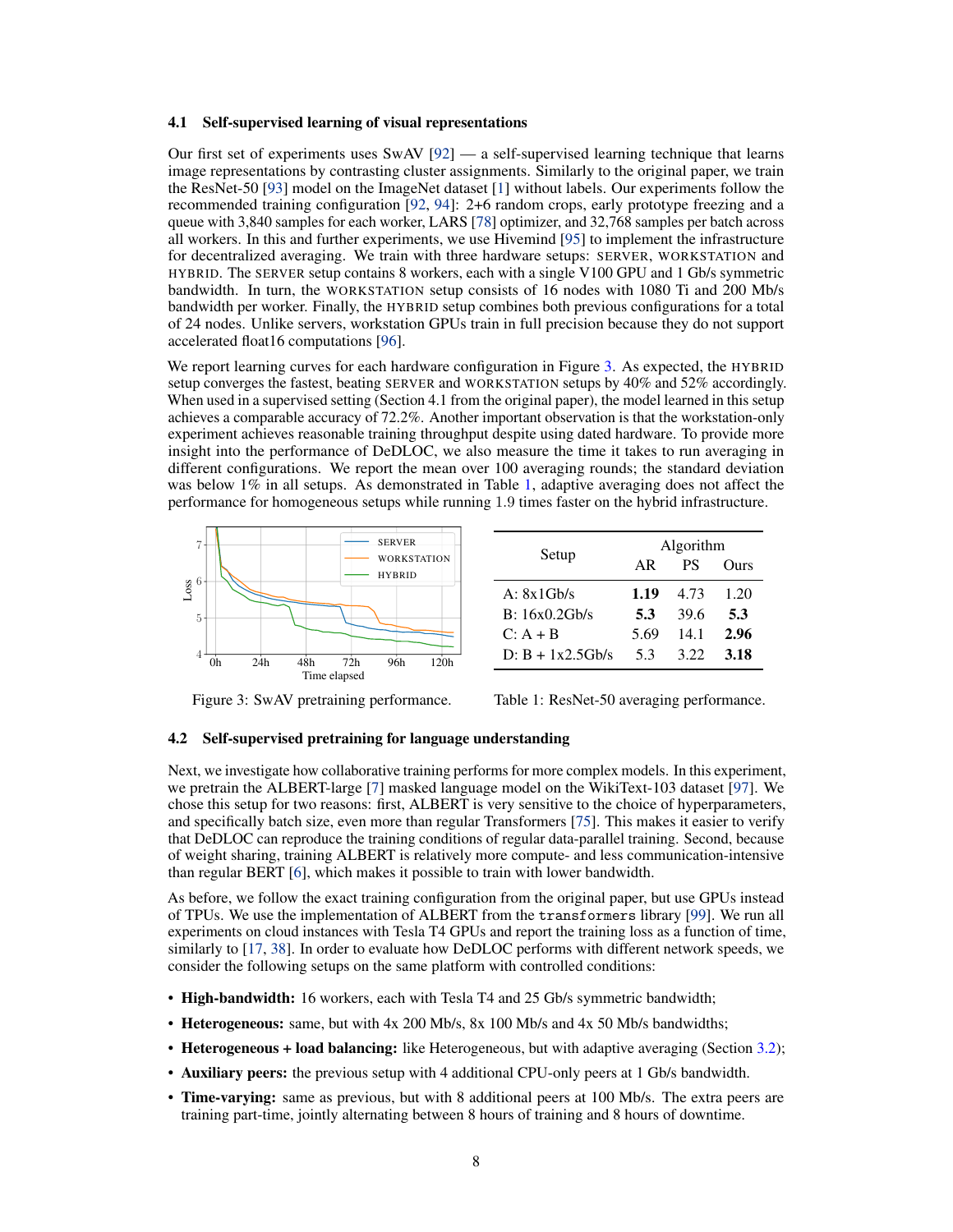

<span id="page-8-2"></span><span id="page-8-1"></span>As one can see in Figure [4,](#page-8-1) naïve training with low-bandwidth peers results in an  $\approx 2.5x$  slowdown compared to high-bandwidth ones. Enabling load balancing accelerates that setup by  $\approx 47\%$ . This effect grows to over 60% when adding 4 auxiliary peers. Finally, adding 8 part-time peers allows the collaboration to train at 74% the speed of the high-bandwidth setup without sacrificing the training stability. This turns the latter setup into a viable alternative to traditional distributed training without the need for expensive infrastructure (see the cost analysis in Appendix [F\)](#page-23-0). In addition, we demonstrate the high scalability of DeDLOC in Figure [5,](#page-8-2) which was obtained by running the same experiment with a varying number of nodes and measuring the time between gradient descent steps.

#### <span id="page-8-0"></span>4.3 Real-world collaborative training

For our final evaluation, we organized an actual collaborative training run with volunteer participants, who were asked to pretrain a Transformer masked language model for the Bengali language. This task was chosen deliberately to show the benefits of collaborative training: Bengali has over 230M native speakers who can benefit from recent advances in NLP, but there are few pretrained models available for this language. We recruited 30 Bengali-speaking volunteers and 10 outside collaborators. All participants received instructions for contributing with free cloud platforms and access to the code for training on local computers. To avoid bias, we did not encourage any specific form of participation: volunteers were free to choose what hardware they contributed and for how long.

Specifically, we trained the ALBERT-large model on Wikipedia and the Bengali part of the OS-CAR [\[100\]](#page-16-2) multilingual corpus. The model was named sahajBERT after conducting a poll among the participants. We adapted our preprocessing by following the best practices for the Bengali language described in Appendix [I.3.](#page-27-0) To stream from a mix of Wikipedia and OSCAR, the training process iteratively sampled examples from one or the other dataset, as described in Section [3.3.](#page-5-0) We accounted for uneven size and quality of data by oversampling Wikipedia by a factor of 2, which resulted in mixing probabilities of 0.23 for Wikipedia and 0.77 for OSCAR. Other hyperparameters were set to the same values as in Section [4.2.](#page-7-1) Also, in Appendix [I.7](#page-30-0) we report the results of sahajBERT- $XL - a$ four times larger model with a specialized architecture that used both GPU and TPU resources.

In total, the 40 volunteers contributed compute time from 91 unique devices, most of which were running episodically. Figure [6b](#page-8-3) shows that although the median GPU time contributed by volunteers across all devices was  $\approx 1.5$  days, some participants ran the training script on several devices, attaining more than 200 hours over the duration of the experiment. With the exception of the start and the end of the collaborative run, the number of simultaneously active devices mostly varied between 15 and 35 depending on the local time. There was less activity in the last 3 days, likely because the volunteers could see that the model has converged on a public Weights & Biases [\[101\]](#page-16-3) dashboard.

<span id="page-8-3"></span>

Figure 6: Collaborative experiment summary.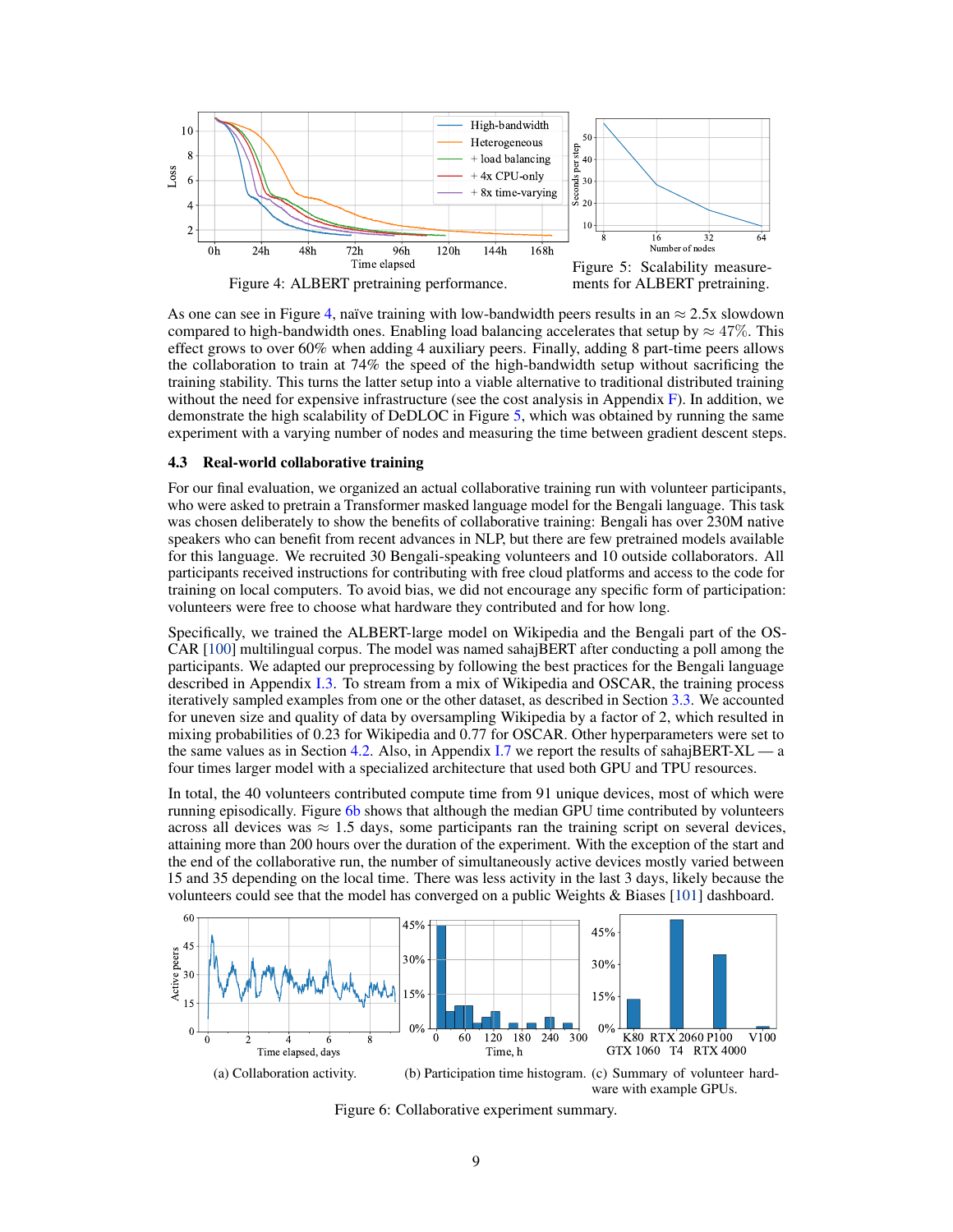As depicted in Figure [6c,](#page-8-3) individual device performance varied significantly among the collaborators. Along with the resources provided by participants, we also used 16 preemptible single-GPU cloud T4 instances for training. We have estimated that the average volunteer device consumed 6.95 GB of network traffic per hour of training. While this bandwidth usage is by no means insignificant, it is comparable with cloud gaming [\[102\]](#page-16-4) or high-quality video streaming [\[103\]](#page-16-5).

The model converged after 8 days of training, which is 1.8x as fast as regular distributed training with 8 V100 GPUs that we ran as a baseline; Figure [7](#page-9-0) displays the convergence plots for both setups. At the same time, the stepwise learning curves of the two runs were virtually identical (see Appendix [I.6\)](#page-30-1), which supports our hypothesis that training with DeDLOC is equivalent to a regular large-batch SGD.



<span id="page-9-0"></span>Figure 7: Training progress of sahajBERT.

<span id="page-9-1"></span>

Finally, we compared the Bengali language representations of sahajBERT with those of other pretrained models on several downstream applications. The first model is XLM-R Large [\[9\]](#page-11-0) — a cross-lingual Transformer-based masked language model that was pretrained on 100 languages and remains a strong baseline for multilingual representation learning. Similarly to sahajBERT, the second model, IndicBERT [\[104\]](#page-16-6), is also based on the ALBERT architecture; however, it was pretrained on 12 languages, including Bengali and Indian English. The third model, bnRoBERTa [\[105\]](#page-16-7), is a RoBERTa architecture trained on a monolingual Bengali corpus. We evaluate the model quality on two tasks: WikiANN [\[106\]](#page-16-8) named entity recognition dataset and Soham News Category Classification benchmark from IndicGLUE [\[104\]](#page-16-6). For a detailed description of the setup, refer to Appendix [I.8.](#page-31-0)

As shown in Table [2,](#page-9-1) sahajBERT performs comparably to three strong baselines despite being pretrained in a heterogeneous and highly unstable setting. Notably, our collaboratively trained model outperforms two specialized monolingual baselines and demonstrates competitive results to XLM-R Large, even though the latter has significantly more parameters (560 million instead of 17 million) and was trained on five hundred high-performance data center GPUs instead of tens of low-cost or even free-tier accelerators. This result confirms previous findings on the benefits of parameter sharing that were made by authors of ALBERT. Also, it highlights one additional advantage of such architectures: specifically, one can train a high-quality representation model in a communication-constrained setting (for instance, over the Internet) without facing noticeable data transfer bottlenecks.

### 5 Conclusion

In this work, we proposed DeDLOC — a collaborative deep learning approach that enables largescale collective distributed training on whichever computers available to participants, regardless of hardware and network limitations. We demonstrated with several experiments that this is a viable approach that maintains its efficiency in a broad range of conditions. Finally, we report the first real collaborative training run of such a scale and share our findings on volunteer activity to pave the road for similar experiments in the future.

An essential property of collaborative training is its environmental impact. While all distributed training experiments have a negative impact due to carbon emissions [\[107\]](#page-16-9), DeDLOC has one unique advantage. Due to the ability to utilize heterogeneous low-end devices, it can prolong the effective lifespan of existing computers. We discuss other aspects of environmental impact in Appendix [J.](#page-31-1)

One issue that needs to be addressed before starting collaborative experiments is the need to gather a community of volunteers. Although our proposed authentication mechanism (see Appendix [I.5\)](#page-28-0) allows acknowledging participants for their contributions (briefly discussed in Appendix [I.2\)](#page-26-1), the best approach to recruit volunteers is an open question: one needs to take into account both the resources of community members and their motivation for training a specific model.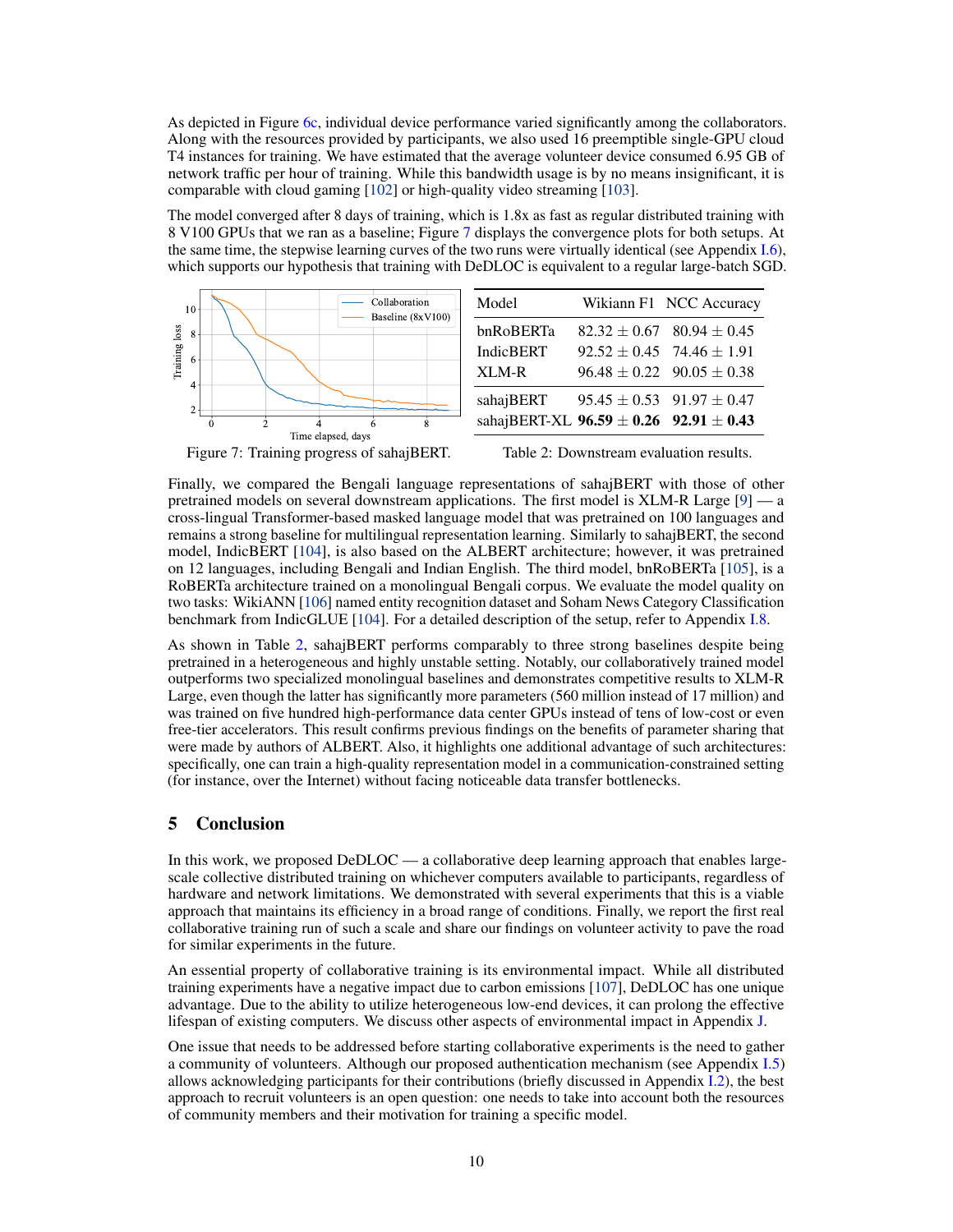### Acknowledgements

We thank Stas Bekman, Dmitry Abulkhanov, Roman Zhytar, Alexander Ploshkin, Vsevolod Plokhotnyuk and Roman Kail for their invaluable help with building the training infrastructure. Also, we thank Abhishek Thakur for helping with downstream evaluation and Tanmoy Sarkar with Omar Sanseviero, who helped us organize the collaborative experiment and gave regular status updates to the participants over the course of the training run. Finally, we thank the anonymous reviewers for their feedback on the content and the presentation of our paper.

In addition, authors would like to thank the students of Yandex School of Data Analysis who volunteered to participate in preliminary experiments.

We kindly thank all participants of the Neuropark community<sup>[4](#page-10-8)</sup> who contributed to sahajBERT training. Below, we list the community members who agreed to provide their name for this paper: Aakash Gupta, Aninda Goswamy, Anjali Prasad, Anurag Singh, Arijit Sarkar, Chirranjit Ghosh, Debajit Mallick, Ibraheem Muhammad Moosa, Ishan Bagchi, Khalid Saifullah, Laxya Agarwal, Manan Dey, Mir Ali, Mrinal Mathur, Nilavya Das, Preetha Suri, Priyadarshan Sarkar, Sagnik Roy, Sahil Saha, Sanjeev Kumar, Sanskar Upadhyay, Shyam Sunder Kumar, Soumi Kaibartya, Subhranil Sarkar, Sujit Pal, Syed Modassir Ali, Tanmoy Sarkar, and Vaishali Pal.

Training sahajBERT-XL and hybrid GPU-TPU experiments were made possible by John Kintree, Debajit Mallick, Avijit Saha, Ishan Bagchi, Nilavya Das, Priyadarshan Sarkar, Sagnik Roy, Eduard Pokonechnyy, Arina Ruck. Finally, we would like to acknowledge Tanmoy Sarkar for setting up the backbone peer for sahajBERT-XL on his server and contributing to the evaluation codebase.

The computational resources for internal experiments on cloud instances were provided by the Amazon Research Awards program.

### References

- <span id="page-10-0"></span>[1] Jia Deng, Wei Dong, Richard Socher, Li-Jia Li, Kai Li, and Li Fei-Fei. ImageNet: a large-scale hierarchical image database. *IEEE Conference on Computer Vision and Pattern Recognition*, pages 248–255, 06 2009.
- <span id="page-10-1"></span>[2] Ross Girshick, Jeff Donahue, Trevor Darrell, and Jitendra Malik. Rich feature hierarchies for accurate object detection and semantic segmentation. In *Proceedings of the 2014 IEEE Conference on Computer Vision and Pattern Recognition*, pages 580–587, 2014.
- <span id="page-10-2"></span>[3] Jonathan Long, Evan Shelhamer, and Trevor Darrell. Fully convolutional networks for semantic segmentation. In *2015 IEEE Conference on Computer Vision and Pattern Recognition (CVPR)*, pages 3431–3440, 2015.
- <span id="page-10-3"></span>[4] J. Donahue, Y. Jia, Oriol Vinyals, Judy Hoffman, Ning Zhang, Eric Tzeng, and Trevor Darrell. DeCAF: A deep convolutional activation feature for generic visual recognition. In *Proceedings of the 31st International Conference on International Conference on Machine Learning*, pages 647–655, 2014.
- <span id="page-10-4"></span>[5] Justin Johnson, Alexandre Alahi, and Li Fei-Fei. Perceptual losses for real-time style transfer and super-resolution. In *European Conference on Computer Vision*, volume 9906, pages 694–711, 10 2016.
- <span id="page-10-5"></span>[6] Jacob Devlin, Ming-Wei Chang, Kenton Lee, and Kristina Toutanova. BERT: Pre-training of deep bidirectional transformers for language understanding. In *Proceedings of the 2019 Conference of the North American Chapter of the Association for Computational Linguistics: Human Language Technologies*, pages 4171–4186, 06 2019.
- <span id="page-10-6"></span>[7] Zhen-Zhong Lan, Mingda Chen, Sebastian Goodman, Kevin Gimpel, Piyush Sharma, and Radu Soricut. ALBERT: A lite BERT for self-supervised learning of language representations. In *International Conference on Learning Representations*, 2020.
- <span id="page-10-7"></span>[8] Yinhan Liu, Myle Ott, Naman Goyal, Jingfei Du, Mandar Joshi, Danqi Chen, Omer Levy, Mike Lewis, Luke Zettlemoyer, and Veselin Stoyanov. RoBERTa: A robustly optimized BERT pretraining approach. *arXiv preprint arXiv:1907.11692*, 2019.

<span id="page-10-8"></span><sup>4</sup> [huggingface.co/neuropark](https://huggingface.co/neuropark)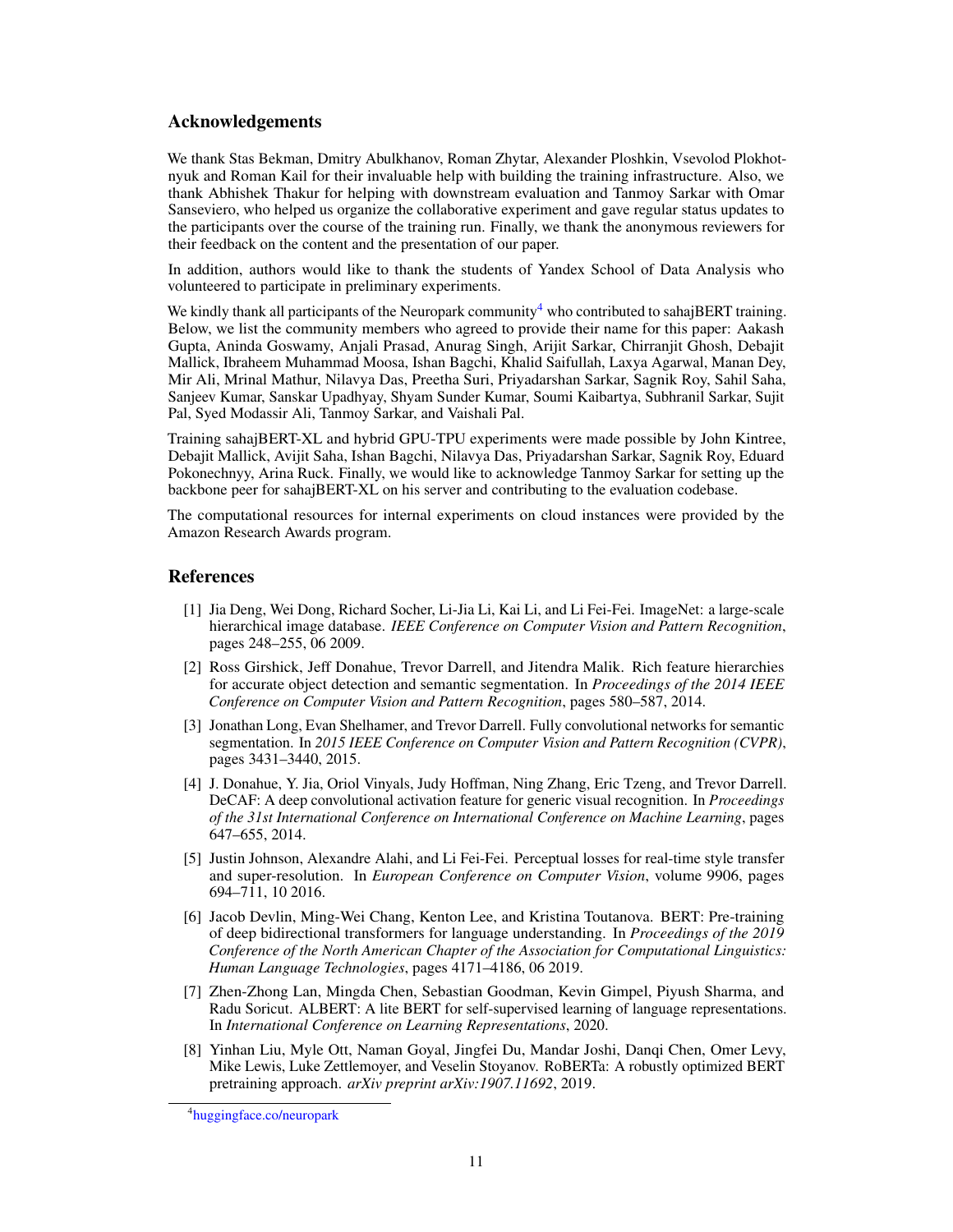- <span id="page-11-0"></span>[9] Alexis Conneau, Kartikay Khandelwal, Naman Goyal, Vishrav Chaudhary, Guillaume Wenzek, Francisco Guzmán, Edouard Grave, Myle Ott, Luke Zettlemoyer, and Veselin Stoyanov. Unsupervised cross-lingual representation learning at scale. In *Proceedings of the 58th Annual Meeting of the Association for Computational Linguistics*, pages 8440–8451, 07 2020.
- <span id="page-11-1"></span>[10] Tom Brown, Benjamin Mann, Nick Ryder, Melanie Subbiah, Jared D Kaplan, Prafulla Dhariwal, Arvind Neelakantan, Pranav Shyam, Girish Sastry, Amanda Askell, Sandhini Agarwal, Ariel Herbert-Voss, Gretchen Krueger, Tom Henighan, Rewon Child, Aditya Ramesh, Daniel Ziegler, Jeffrey Wu, Clemens Winter, Chris Hesse, Mark Chen, Eric Sigler, Mateusz Litwin, Scott Gray, Benjamin Chess, Jack Clark, Christopher Berner, Sam McCandlish, Alec Radford, Ilya Sutskever, and Dario Amodei. Language models are few-shot learners. In *Advances in Neural Information Processing Systems*, volume 33, pages 1877–1901, 2020.
- <span id="page-11-2"></span>[11] Mohammad Shoeybi, Mostofa Patwary, Raul Puri, Patrick LeGresley, Jared Casper, and Bryan Catanzaro. Megatron-LM: Training multi-billion parameter language models using GPU model parallelism. *arXiv preprint arXiv:1909.08053*, 2019.
- <span id="page-11-3"></span>[12] Alexei Baevski, Yuhao Zhou, Abdelrahman Mohamed, and Michael Auli. wav2vec 2.0: A framework for self-supervised learning of speech representations. In *Advances in Neural Information Processing Systems*, volume 33, pages 12449–12460, 2020.
- <span id="page-11-4"></span>[13] Zhuangdi Zhu, Kaixiang Lin, and Jiayu Zhou. Transfer learning in deep reinforcement learning: A survey. *arXiv preprint arXiv:2009.07888*, 2020.
- <span id="page-11-5"></span>[14] Amy X. Lu, Haoran Zhang, Marzyeh Ghassemi, and Alan Moses. Self-supervised contrastive learning of protein representations by mutual information maximization. *bioRxiv*, 2020.
- <span id="page-11-6"></span>[15] Shion Honda, Shoi Shi, and H. Ueda. SMILES transformer: Pre-trained molecular fingerprint for low data drug discovery. *arXiv preprint arXiv:1911.04738*, 2019.
- <span id="page-11-7"></span>[16] Deepak Narayanan, Mohammad Shoeybi, Jared Casper, Patrick LeGresley, Mostofa Patwary, Vijay Anand Korthikanti, Dmitri Vainbrand, Prethvi Kashinkunti, Julie Bernauer, Bryan Catanzaro, Amar Phanishayee, and Matei Zaharia. Efficient large-scale language model training on GPU clusters using Megatron-LM. *arXiv preprint arXiv:2104.04473*, 2021.
- <span id="page-11-8"></span>[17] Jiahuang Lin, Xin Li, and Gennady Pekhimenko. Multi-node BERT-pretraining: Cost-efficient approach. *arXiv preprint arXiv:2008.00177*, 2020.
- <span id="page-11-9"></span>[18] TensorFlow Hub. [https://www](https://www.tensorflow.org/hub).tensorflow.org/hub. Accessed: 2021-05-20.
- <span id="page-11-10"></span>[19] PyTorch Hub. [https://pytorch](https://pytorch.org/hub/).org/hub/. Accessed: 2021-05-20.
- <span id="page-11-11"></span>[20] Hugging Face Hub. [https://huggingface](https://huggingface.co/models).co/models. Accessed: 2021-05-20.
- <span id="page-11-12"></span>[21] Ryan Chard, Zhuozhao Li, Kyle Chard, Logan Ward, Yadu Babuji, Anna Woodard, Steven Tuecke, Ben Blaiszik, Michael J. Franklin, and Ian Foster. DLHub: Model and data serving for science. In *2019 IEEE International Parallel and Distributed Processing Symposium (IPDPS)*, pages 283–292, 05 2019.
- <span id="page-11-13"></span>[22] Pratik Joshi, Sebastin Santy, Amar Budhiraja, Kalika Bali, and Monojit Choudhury. The state and fate of linguistic diversity and inclusion in the NLP world. In *Proceedings of the 58th Annual Meeting of the Association for Computational Linguistics*, pages 6282–6293, 07 2020.
- <span id="page-11-14"></span>[23] David Anderson, Jeff Cobb, Eric Korpela, Matt Lebofsky, and Dan Werthimer. SETI@home: An experiment in public-resource computing. *Commun. ACM*, 45:56–61, 11 2002.
- <span id="page-11-15"></span>[24] A. L. Beberg, D. Ensign, G. Jayachandran, S. Khaliq, and V. Pande. Folding@home: Lessons from eight years of volunteer distributed computing. *2009 IEEE International Symposium on Parallel & Distributed Processing*, pages 1–8, 2009.
- <span id="page-11-16"></span>[25] David P Anderson. BOINC: A system for public-resource computing and storage. In *Fifth IEEE/ACM international workshop on grid computing*, pages 4–10. IEEE, 2004.
- <span id="page-11-17"></span>[26] Folding@home gets 1.5+ exaflops to fight covid-19. [https://blogs](https://blogs.nvidia.com/blog/2020/04/01/foldingathome-exaflop-coronavirus/).nvidia.com/blog/ [2020/04/01/foldingathome-exaflop-coronavirus/](https://blogs.nvidia.com/blog/2020/04/01/foldingathome-exaflop-coronavirus/). Accessed: 2021-05-20.
- <span id="page-11-18"></span>[27] C. Tapparello, Colin Funai, Shurouq Hijazi, Abner Aquino, Bora Karaoglu, H. Ba, J. Shi, and W. Heinzelman. Volunteer computing on mobile devices: State of the art and future research directions. In *Enabling Real-Time Mobile Cloud Computing through Emerging Technologies*, pages 153–181, 2016.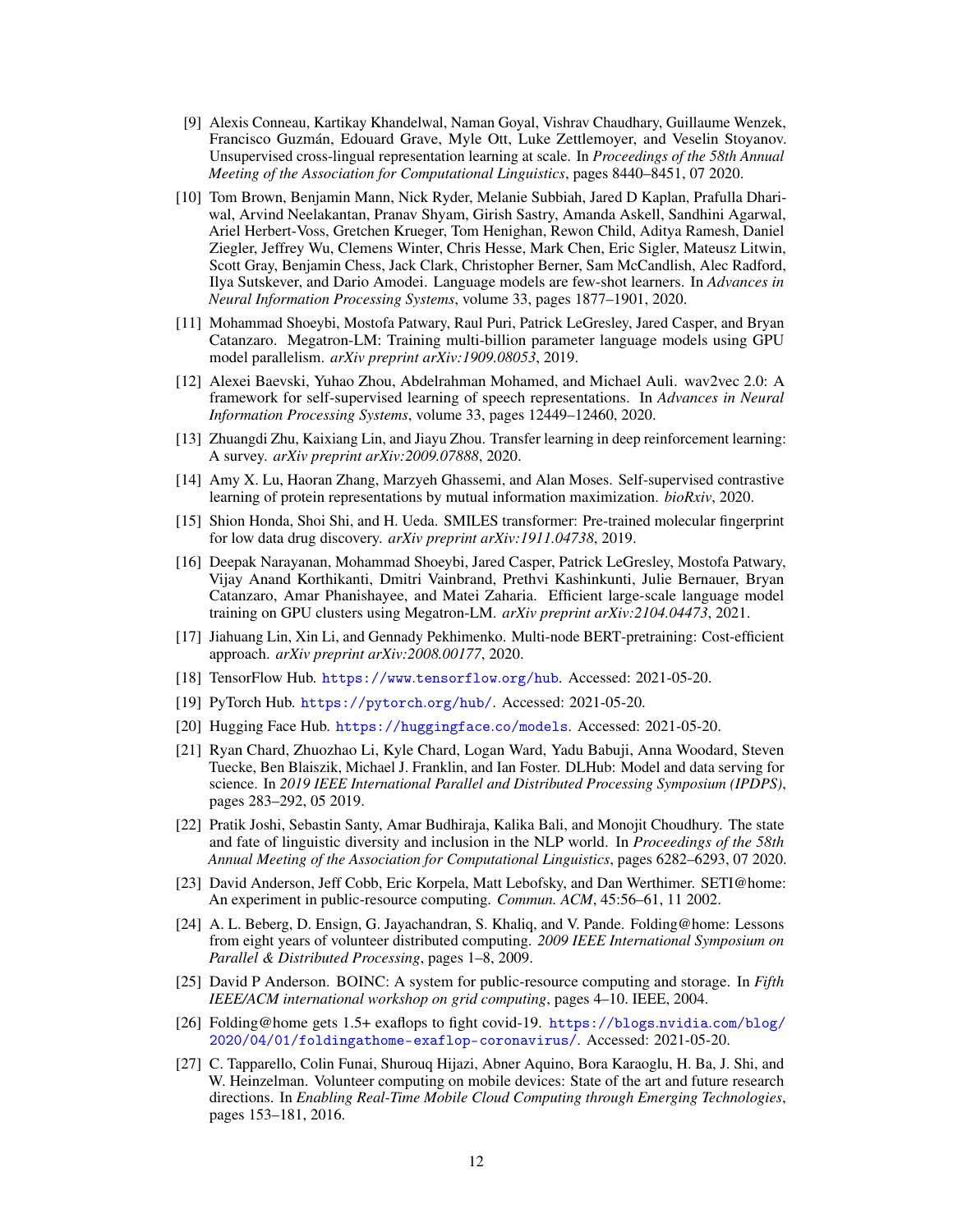- <span id="page-12-0"></span>[28] Pitch Patarasuk and Xin Yuan. Bandwidth optimal all-reduce algorithms for clusters of workstations. *Journal of Parallel and Distributed Computing*, 69:117–124, 02 2009.
- <span id="page-12-1"></span>[29] Shigang Li, Tal Ben-Nun, Giorgi Nadiradze, Salvatore Digirolamo, Nikoli Dryden, Dan Alistarh, and Torsten Hoefler. Breaking (global) barriers in parallel stochastic optimization with wait-avoiding group averaging. *IEEE Transactions on Parallel and Distributed Systems*, page 1–1, 2020.
- <span id="page-12-2"></span>[30] Mu Li, D. Andersen, J. Park, Alex Smola, Amr Ahmed, V. Josifovski, J. Long, E. Shekita, and Bor-Yiing Su. Scaling distributed machine learning with the parameter server. In *Proceedings of the 2014 International Conference on Big Data Science and Computing*, 2014.
- <span id="page-12-3"></span>[31] Shaohuai Shi, Qiang Wang, and Xiaowen Chu. Performance modeling and evaluation of distributed deep learning frameworks on GPUs. In *IEEE 16th Intl Conf on Dependable, Autonomic and Secure Computing, 16th Intl Conf on Pervasive Intelligence and Computing, 4th Intl Conf on Big Data Intelligence and Computing and Cyber Science and Technology Congress*, pages 949–957, 2018.
- <span id="page-12-4"></span>[32] Alexander Sergeev and Mike Del Balso. Horovod: fast and easy distributed deep learning in TensorFlow. *arXiv preprint arXiv:1802.05799*, 2018.
- <span id="page-12-5"></span>[33] Xiangru Lian, Ce Zhang, Huan Zhang, Cho-Jui Hsieh, Wei Zhang, and Ji Liu. Can decentralized algorithms outperform centralized algorithms? A case study for decentralized parallel stochastic gradient descent. In *Advances in Neural Information Processing Systems*, volume 30, 2017.
- <span id="page-12-6"></span>[34] Yimin Jiang, Yibo Zhu, Chang Lan, Bairen Yi, Yong Cui, and Chuanxiong Guo. A unified architecture for accelerating distributed DNN training in heterogeneous GPU/CPU clusters. In *14th USENIX Symposium on Operating Systems Design and Implementation (OSDI 20)*, pages 463–479, 11 2020.
- <span id="page-12-7"></span>[35] Yanping Huang, Youlong Cheng, Ankur Bapna, Orhan Firat, Mia Xu Chen, Dehao Chen, HyoukJoong Lee, Jiquan Ngiam, Quoc V. Le, Yonghui Wu, and Zhifeng Chen. GPipe: Efficient training of giant neural networks using pipeline parallelism. In *Advances in Neural Information Processing Systems*, pages 103–112, 2019.
- <span id="page-12-8"></span>[36] Noam Shazeer, Azalia Mirhoseini, Krzysztof Maziarz, Andy Davis, Quoc Le, Geoffrey Hinton, and Jeff Dean. Outrageously large neural networks: The sparsely-gated mixture-of-experts layer. *arXiv preprint arXiv:1701.06538*, 2017.
- <span id="page-12-9"></span>[37] Samyam Rajbhandari, Jeff Rasley, Olatunji Ruwase, and Yuxiong He. ZeRO: Memory optimization towards training a trillion parameter models. In *SC*, 2020.
- <span id="page-12-10"></span>[38] William Fedus, Barret Zoph, and Noam Shazeer. Switch transformers: Scaling to trillion parameter models with simple and efficient sparsity. *arXiv preprint arXiv:2101.03961*, 2021.
- <span id="page-12-11"></span>[39] Yujun Lin, Song Han, Huizi Mao, Yu Wang, and William J Dally. Deep Gradient Compression: Reducing the communication bandwidth for distributed training. In *The International Conference on Learning Representations*, 2018.
- <span id="page-12-12"></span>[40] Martin Zinkevich, Markus Weimer, Lihong Li, and Alex Smola. Parallelized stochastic gradient descent. In *Advances in Neural Information Processing Systems*, volume 23, pages 2595–2603, 2010.
- <span id="page-12-13"></span>[41] Sebastian Urban Stich. Local SGD converges fast and communicates little. In *International Conference on Learning Representations*, 2019.
- <span id="page-12-14"></span>[42] Anastasia Koloskova, Tao Lin, Sebastian U Stich, and Martin Jaggi. Decentralized deep learning with arbitrary communication compression. In *International Conference on Learning Representations*, 2020.
- <span id="page-12-15"></span>[43] Zhize Li, Dmitry Kovalev, Xun Qian, and Peter Richtarik. Acceleration for compressed gradient descent in distributed and federated optimization. In *Proceedings of the 37th International Conference on Machine Learning*, volume 119 of *Proceedings of Machine Learning Research*, pages 5895–5904, 07 2020.
- <span id="page-12-16"></span>[44] Benjamin Recht, Christopher Re, Stephen Wright, and Feng Niu. Hogwild: A lock-free approach to parallelizing stochastic gradient descent. In *Advances in neural information processing systems*, pages 693–701, 2011.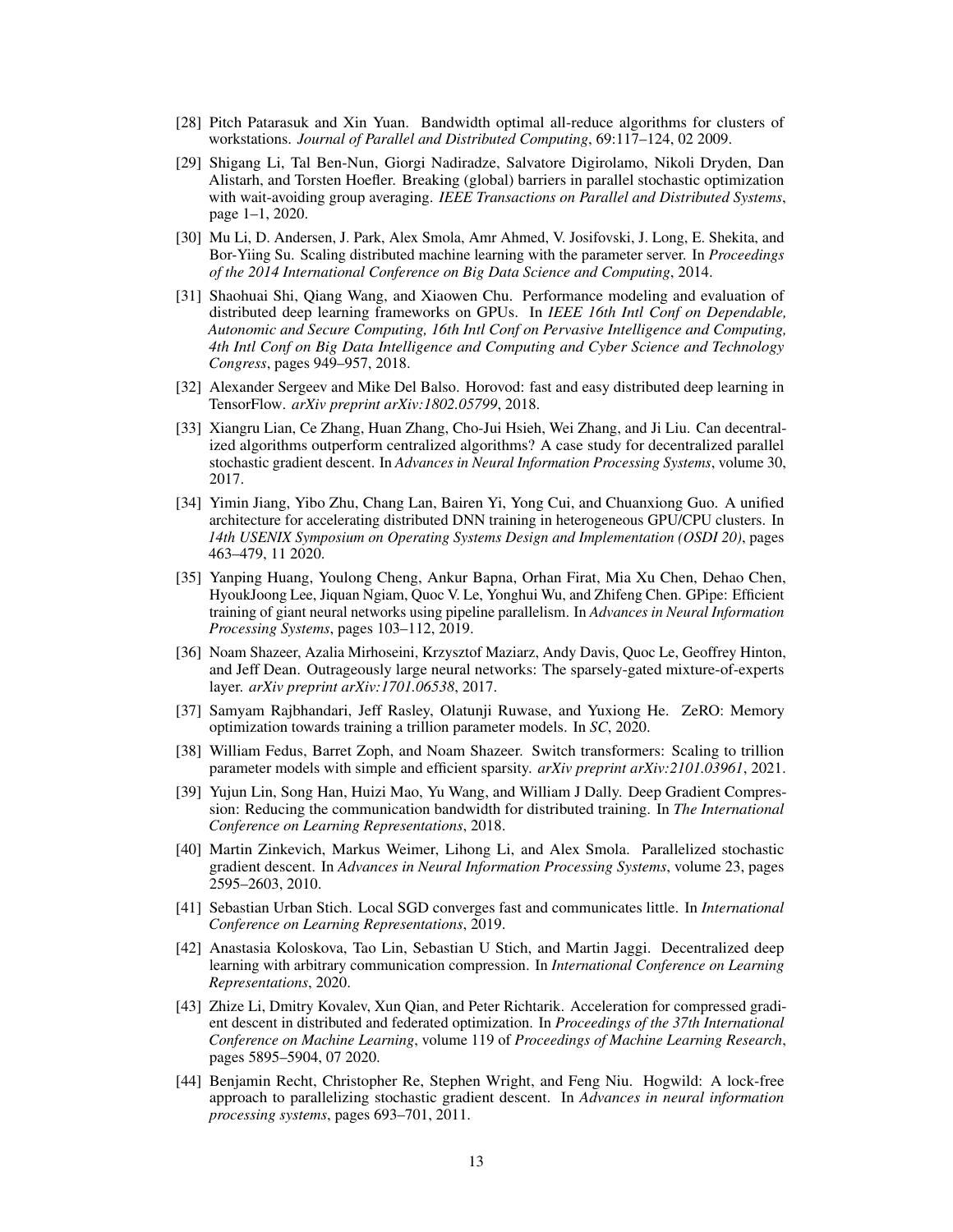- <span id="page-13-0"></span>[45] Trishul Chilimbi, Yutaka Suzue, Johnson Apacible, and Karthik Kalyanaraman. Project adam: Building an efficient and scalable deep learning training system. In *11th USENIX Symposium on Operating Systems Design and Implementation (OSDI 14)*, pages 571–582, Broomfield, CO, October 2014. USENIX Association.
- <span id="page-13-1"></span>[46] Jeffrey Dean, Greg Corrado, Rajat Monga, Kai Chen, Matthieu Devin, Mark Mao, Marc' aurelio Ranzato, Andrew Senior, Paul Tucker, Ke Yang, Quoc Le, and Andrew Ng. Large scale distributed deep networks. In *Advances in Neural Information Processing Systems*, volume 25, pages 1223–1231, 2012.
- <span id="page-13-2"></span>[47] Priya Goyal, Piotr Dollár, Ross Girshick, Pieter Noordhuis, Lukasz Wesolowski, Aapo Kyrola, Andrew Tulloch, Yangqing Jia, and Kaiming He. Accurate, large minibatch SGD: Training ImageNet in 1 hour. *arXiv preprint arXiv:1706.02677*, 2017.
- <span id="page-13-3"></span>[48] Hiroaki Mikami, Hisahiro Suganuma, Pongsakorn U-chupala, Yoshiki Tanaka, and Yuichi Kageyama. Massively distributed SGD: ImageNet/ResNet-50 training in a flash. *arXiv preprint arXiv:1811.05233*, 2019.
- <span id="page-13-4"></span>[49] Yang You, Jing Li, Sashank Reddi, Jonathan Hseu, Sanjiv Kumar, Srinadh Bhojanapalli, Xiaodan Song, James Demmel, Kurt Keutzer, and Cho-Jui Hsieh. Large batch optimization for deep learning: Training BERT in 76 minutes. In *International Conference on Learning Representations*, 2020.
- <span id="page-13-5"></span>[50] Rajeev Thakur, Rolf Rabenseifner, and William Gropp. Optimization of collective communication operations in MPICH. *Int. J. High Perform. Comput. Appl.*, 19(1):49–66, 02 2005.
- <span id="page-13-6"></span>[51] Paul Sack and William Gropp. Collective algorithms for multiported torus networks. *ACM Trans. Parallel Comput.*, 1(2), February 2015.
- <span id="page-13-7"></span>[52] PyTorch Elastic. [https://pytorch](https://pytorch.org/elastic).org/elastic. Accessed: 2021-05-20.
- <span id="page-13-8"></span>[53] Elastic Horovod. https://horovod.rtfd.[io/en/stable/elastic\\_include]( https://horovod.rtfd.io/en/stable/elastic_include.html).html. Accessed: 2021-05-20.
- <span id="page-13-9"></span>[54] Mahmoud Assran, Nicolas Loizou, Nicolas Ballas, and Mike Rabbat. Stochastic gradient push for distributed deep learning. In *Proceedings of the 36th International Conference on Machine Learning*, volume 97 of *Proceedings of Machine Learning Research*, pages 344–353, 06 2019.
- <span id="page-13-10"></span>[55] Jianyu Wang, Vinayak Tantia, Nicolas Ballas, and Michael Rabbat. SlowMo: Improving communication-efficient distributed SGD with slow momentum. In *International Conference on Learning Representations*, 2020.
- <span id="page-13-11"></span>[56] Max Ryabinin, Eduard Gorbunov, Vsevolod Plokhotnyuk, and Gennady Pekhimenko. Moshpit SGD: Communication-efficient decentralized training on heterogeneous unreliable devices. *arXiv preprint arXiv:2103.03239*, 2021.
- <span id="page-13-12"></span>[57] Brendan McMahan, Eider Moore, Daniel Ramage, Seth Hampson, and Blaise Aguera y Arcas. Communication-efficient learning of deep networks from decentralized data. In *Artificial Intelligence and Statistics*, pages 1273–1282, 2017.
- <span id="page-13-13"></span>[58] K. A. Bonawitz, Hubert Eichner, Wolfgang Grieskamp, Dzmitry Huba, Alex Ingerman, Vladimir Ivanov, Chloé M Kiddon, Jakub Konečný, Stefano Mazzocchi, Brendan McMahan, Timon Van Overveldt, David Petrou, Daniel Ramage, and Jason Roselander. Towards federated learning at scale: System design. In *Proceedings of Machine Learning and Systems (MLSys)*, 2019.
- <span id="page-13-14"></span>[59] Thorsten Wittkopp and Alexander Acker. Decentralized federated learning preserves model and data privacy. In *International Conference on Service-Oriented Computing*, pages 176–187. Springer, 2020.
- <span id="page-13-15"></span>[60] Stefan M. Larson, Christopher D. Snow, Michael Shirts, and Vijay S. Pande. Folding@home and Genome@home: Using distributed computing to tackle previously intractable problems in computational biology. *arXiv preprint arXiv:0901.0866*, 2009.
- <span id="page-13-16"></span>[61] Folding@home update on SARS-CoV-2 (10 mar 2020). foldingathome.[org/2020/03/10/](foldingathome.org/2020/03/10/covid19-update) [covid19-update](foldingathome.org/2020/03/10/covid19-update). Accessed: 2021-05-20.
- <span id="page-13-17"></span>[62] Javier Barranco, Yunhi Cai, David Cameron, Matthew Crouch, Riccardo De Maria, Laurence Field, M. Giovannozzi, Pascal Hermes, Nils Høimyr, Dobrin Kaltchev, Nikos Karastathis, Cinzia Luzzi, Ewen Maclean, Eric Mcintosh, Alessio Mereghetti, James Molson, Yuri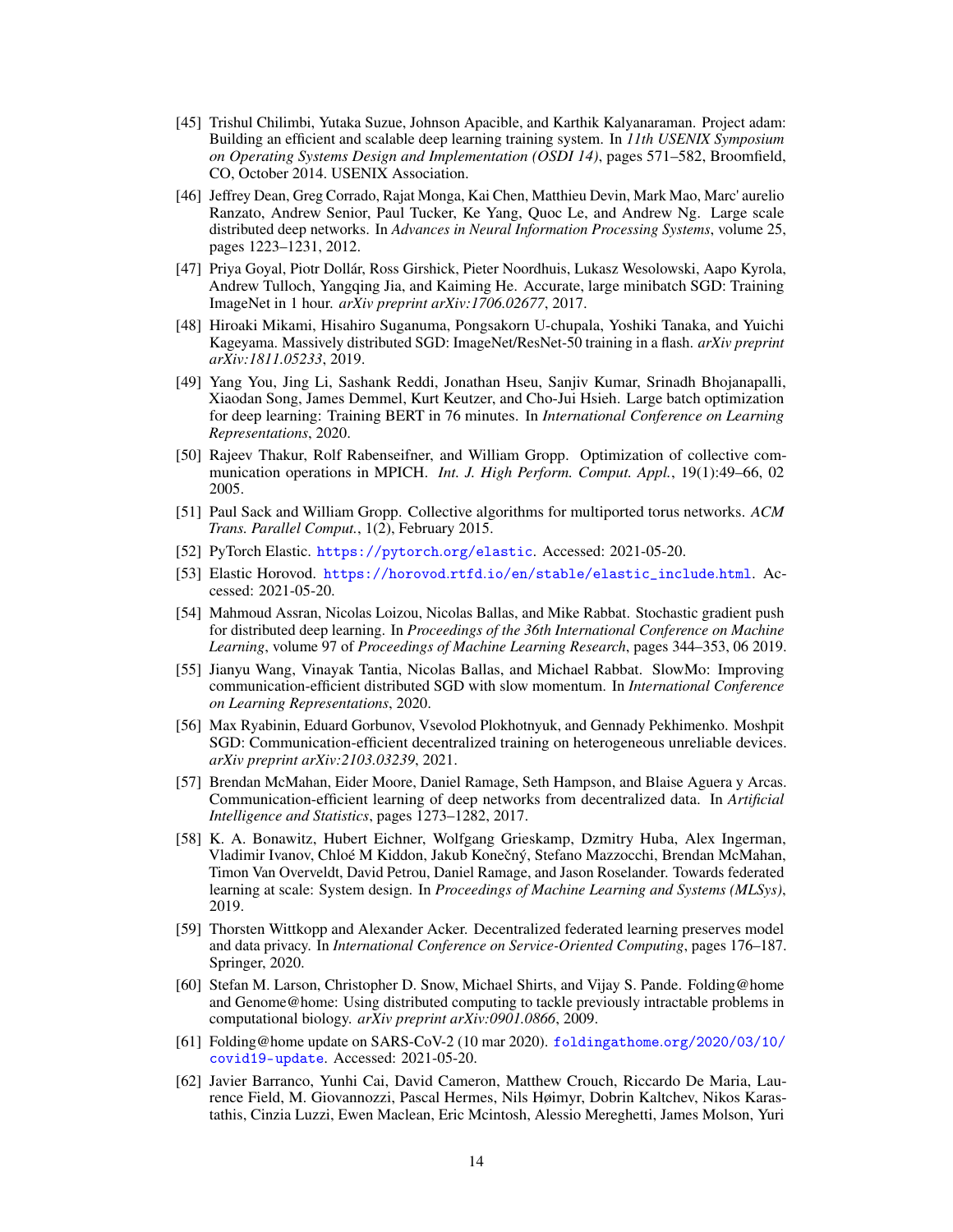Nosochkov, Tatiana Pieloni, Ivan Reid, and Igor Zacharov. LHC@Home: a BOINC-based volunteer computing infrastructure for physics studies at CERN. *Open Engineering*, 7, 12 2017.

- <span id="page-14-0"></span>[63] Jeongnim Kim, Andrew D Baczewski, Todd D Beaudet, Anouar Benali, M Chandler Bennett, Mark A Berrill, Nick S Blunt, Edgar Josué Landinez Borda, Michele Casula, David M Ceperley, Simone Chiesa, Bryan K Clark, Raymond C Clay, Kris T Delaney, Mark Dewing, Kenneth P Esler, Hongxia Hao, Olle Heinonen, Paul R C Kent, Jaron T Krogel, Ilkka Kylänpää, Ying Wai Li, M Graham Lopez, Ye Luo, Fionn D Malone, Richard M Martin, Amrita Mathuriya, Jeremy McMinis, Cody A Melton, Lubos Mitas, Miguel A Morales, Eric Neuscamman, William D Parker, Sergio D Pineda Flores, Nichols A Romero, Brenda M Rubenstein, Jacqueline A R Shea, Hyeondeok Shin, Luke Shulenburger, Andreas F Tillack, Joshua P Townsend, Norm M Tubman, Brett Van Der Goetz, Jordan E Vincent, D ChangMo Yang, Yubo Yang, Shuai Zhang, and Luning Zhao. QMCPACK: an open sourceab initioquantum monte carlo package for the electronic structure of atoms, molecules and solids. *Journal of Physics: Condensed Matter*, 30(19):195901, 04 2018.
- <span id="page-14-1"></span>[64] Folding@home project timeline. [https://foldingathome](https://foldingathome.org/project-timeline).org/project-timeline. Accessed: 2021-05-20.
- <span id="page-14-2"></span>[65] B. Steltner, M. A. Papa, H. B. Eggenstein, B. Allen, V. Dergachev, R. Prix, B. Machenschalk, S. Walsh, S. J. Zhu, and S. Kwang. Einstein@Home all-sky search for continuous gravitational waves in LIGO O2 public data. *The Astrophysical Journal*, 909(1):79, 03 2021.
- <span id="page-14-3"></span>[66] Michael Gross. Folding research recruits unconventional help. *Current biology : CB*, 22:R35–8, 01 2012.
- <span id="page-14-4"></span>[67] Tetsu Narumi, Shun Kameoka, Makoto Taiji, and Kenji Yasuoka. Accelerating molecular dynamics simulations on playstation 3 platform using virtual-grape programming model. *SIAM J. Scientific Computing*, 30:3108–3125, 01 2008.
- <span id="page-14-5"></span>[68] John Clemens. MLDS: A dataset for weight-space analysis of neural networks. *arXiv preprint arXiv:2104.10555*, 2021.
- <span id="page-14-6"></span>[69] Gian-Carlo Pascutto and Gary Linscott. Leela chess zero. [lczero](lczero.org).org, 2019. Accessed: 2021-05-20.
- <span id="page-14-7"></span>[70] Ekasit Kijsipongse, Apivadee Piyatumrong, and Suriya U-ruekolan. A hybrid gpu cluster and volunteer computing platform for scalable deep learning. *The Journal of Supercomputing*, 04 2018.
- <span id="page-14-8"></span>[71] Medha Atre, Birendra Jha, and Ashwini Rao. Distributed deep learning using volunteer computing-like paradigm. *arXiv preprint arXiv:2103.08894*, 2021.
- <span id="page-14-9"></span>[72] Max Ryabinin and Anton Gusev. Towards crowdsourced training of large neural networks using decentralized mixture-of-experts. In *Advances in Neural Information Processing Systems*, volume 33, pages 3659–3672, 2020.
- <span id="page-14-10"></span>[73] Ian J. Goodfellow, Jean Pouget-Abadie, Mehdi Mirza, Bing Xu, David Warde-Farley, Sherjil Ozair, Aaron Courville, and Yoshua Bengio. Generative adversarial nets. In *Proceedings of the 27th International Conference on Neural Information Processing Systems - Volume 2*, page 2672–2680, 2014.
- <span id="page-14-11"></span>[74] Ashish Vaswani, Noam Shazeer, Niki Parmar, Jakob Uszkoreit, Llion Jones, Aidan N Gomez, Lukasz Kaiser, and Illia Polosukhin. Attention is all you need. In *Advances in Neural Information Processing Systems 30*, pages 5998–6008, 2017.
- <span id="page-14-12"></span>[75] Martin Popel and Ondřej Bojar. Training tips for the transformer model. *The Prague Bulletin of Mathematical Linguistics*, 110, 03 2018.
- <span id="page-14-13"></span>[76] Liyuan Liu, Xiaodong Liu, Jianfeng Gao, Weizhu Chen, and Jiawei Han. Understanding the difficulty of training transformers. In *Proceedings of the 2020 Conference on Empirical Methods in Natural Language Processing (EMNLP)*, pages 5747–5763, 11 2020.
- <span id="page-14-14"></span>[77] Deepak Narayanan, Aaron Harlap, Amar Phanishayee, Vivek Seshadri, Nikhil R. Devanur, Gregory R. Ganger, Phillip B. Gibbons, and Matei Zaharia. PipeDream: Generalized pipeline parallelism for DNN training. In *Proceedings of the 27th ACM Symposium on Operating Systems Principles*, page 1–15, 2019.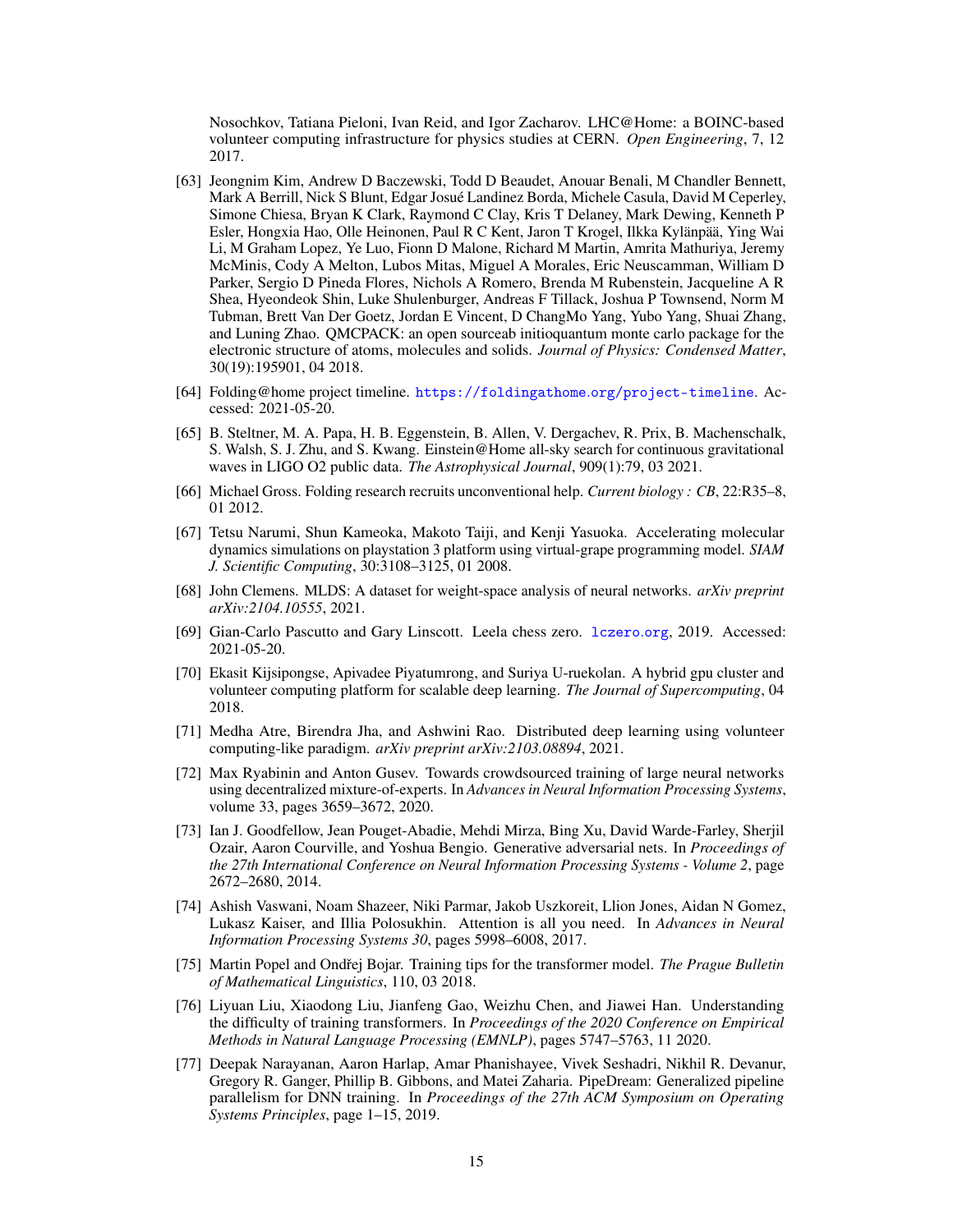- <span id="page-15-0"></span>[78] Yang You, Igor Gitman, and Boris Ginsburg. Large batch training of convolutional networks. *arXiv preprint arXiv:1708.03888*, 2017.
- <span id="page-15-1"></span>[79] Jared Kaplan, Sam McCandlish, Tom Henighan, Tom B. Brown, Benjamin Chess, Rewon Child, Scott Gray, Alec Radford, Jeffrey Wu, and Dario Amodei. Scaling laws for neural language models. *arXiv preprint arXiv:2001.08361*, 2020.
- <span id="page-15-2"></span>[80] Myle Ott, Sergey Edunov, David Grangier, and Michael Auli. Scaling neural machine translation. In *Proceedings of the Third Conference on Machine Translation: Research Papers*, pages 1–9, 10 2018.
- <span id="page-15-3"></span>[81] Jie Ren, Samyam Rajbhandari, Reza Yazdani Aminabadi, Olatunji Ruwase, Shuangyan Yang, Minjia Zhang, Dong Li, and Yuxiong He. ZeRO-offload: Democratizing billion-scale model training. *arXiv preprint arXiv:2101.06840*, 2021.
- <span id="page-15-4"></span>[82] Alham Fikri Aji and Kenneth Heafield. Making asynchronous stochastic gradient descent work for transformers. *Proceedings of the 3rd Workshop on Neural Generation and Translation*, 2019.
- <span id="page-15-5"></span>[83] Shen Li, Yanli Zhao, Rohan Varma, Omkar Salpekar, Pieter Noordhuis, Teng Li, Adam Paszke, Jeff Smith, Brian Vaughan, Pritam Damania, and Soumith Chintala. Pytorch distributed: Experiences on accelerating data parallel training. *Proc. VLDB Endow.*, 13(12):3005–3018, August 2020.
- <span id="page-15-6"></span>[84] Zhenyu Li, James Davis, and Stephen Jarvis. An efficient task-based all-reduce for machine learning applications. In *Proceedings of the Machine Learning on HPC Environments*, MLHPC'17, New York, NY, USA, 2017. Association for Computing Machinery.
- <span id="page-15-7"></span>[85] Bram Cohen. The BitTorrent Protocol Specification. [http://www](http://www.bittorrent.org/beps/bep_0003.html).bittorrent.org/beps/ [bep\\_0003](http://www.bittorrent.org/beps/bep_0003.html).html, 2008.
- <span id="page-15-8"></span>[86] jrandom (Pseudonym). Invisible internet project (i2p) project overview. [geti2p](geti2p.net/_static/pdf/i2p_philosophy.pdf).net/ [\\_static/pdf/i2p\\_philosophy](geti2p.net/_static/pdf/i2p_philosophy.pdf).pdf, August 2003. Accessed: 2021-05-20.
- <span id="page-15-9"></span>[87] Petar Maymounkov and David Mazieres. Kademlia: A peer-to-peer information system based on the XOR metric. In *International Workshop on Peer-to-Peer Systems*, pages 53–65. Springer, 2002.
- <span id="page-15-10"></span>[88] M Frans Kaashoek and David R Karger. Koorde: A simple degree-optimal distributed hash table. In *International Workshop on Peer-to-Peer Systems*, pages 98–107. Springer, 2003.
- <span id="page-15-11"></span>[89] Andrew Biggadike, Daniel Ferullo, Geoffrey Wilson, and Adrian Perrig. NATBLASTER: Establishing TCP connections between hosts behind NATs. In *Proceedings of ACM SIGCOMM ASIA Workshop*, 2005.
- <span id="page-15-12"></span>[90] Bryan Ford, Pyda Srisuresh, and Dan Kegel. Peer-to-peer communication across network address translators. In *Proceedings of the Annual Conference on USENIX Annual Technical Conference*, ATEC '05, page 13, USA, 2005. USENIX Association.
- <span id="page-15-13"></span>[91] T. Reddy, A. Johnston, P. Matthews, and J. Rosenberg. Traversal using relays around NAT (TURN): Relay extensions to session traversal utilities for NAT (STUN). RFC 8656, 02 2020.
- <span id="page-15-14"></span>[92] Mathilde Caron, Ishan Misra, Julien Mairal, Priya Goyal, Piotr Bojanowski, and Armand Joulin. Unsupervised learning of visual features by contrasting cluster assignments. In *Advances in Neural Information Processing Systems*, volume 33, pages 9912–9924, 2020.
- <span id="page-15-15"></span>[93] Kaiming He, Xiangyu Zhang, Shaoqing Ren, and Jian Sun. Deep residual learning for image recognition. *2016 IEEE Conference on Computer Vision and Pattern Recognition (CVPR)*, pages 770–778, 2015.
- <span id="page-15-16"></span>[94] Priya Goyal, Quentin Duval, Jeremy Reizenstein, Matthew Leavitt, Min Xu, Benjamin Lefaudeux, Mannat Singh, Vinicius Reis, Mathilde Caron, Piotr Bojanowski, Armand Joulin, and Ishan Misra. Vissl. https://github.[com/facebookresearch/vissl](https://github.com/facebookresearch/vissl), 2021.
- <span id="page-15-17"></span>[95] Learning@home team. Hivemind: a Library for Decentralized Deep Learning. [https:](https://github.com/learning-at-home/hivemind) //github.[com/learning-at-home/hivemind](https://github.com/learning-at-home/hivemind), 2020.
- <span id="page-15-18"></span>[96] Paulius Micikevicius, Sharan Narang, Jonah Alben, Gregory Diamos, Erich Elsen, David Garcia, Boris Ginsburg, Michael Houston, Oleksii Kuchaiev, Ganesh Venkatesh, and Hao Wu. Mixed precision training. In *International Conference on Learning Representations*, 2018.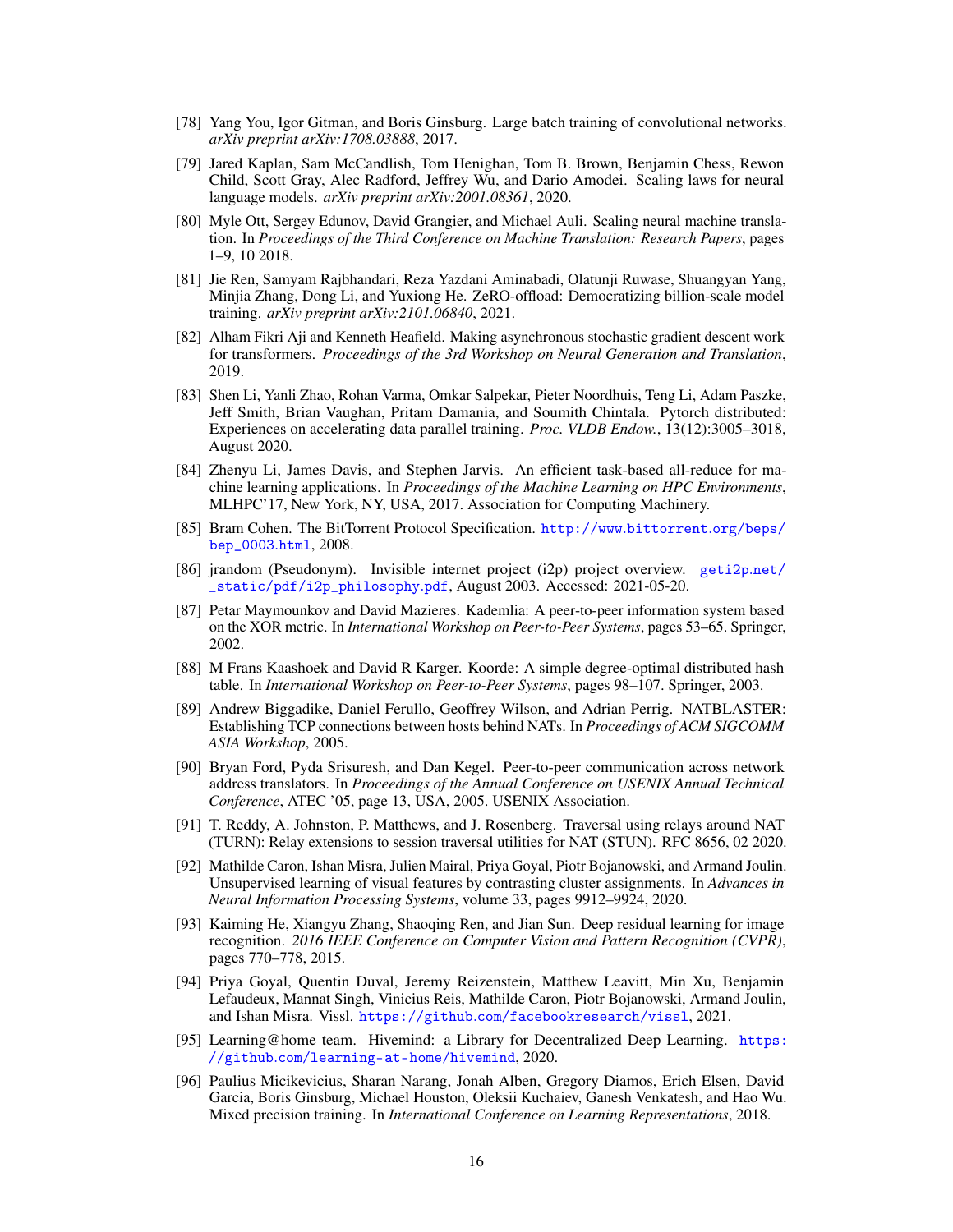- <span id="page-16-0"></span>[97] Stephen Merity, Caiming Xiong, James Bradbury, and R. Socher. Pointer sentinel mixture models. *arXiv preprint arXiv:1609.07843*, 2017.
- <span id="page-16-15"></span>[98] Adam Paszke, Sam Gross, Francisco Massa, Adam Lerer, James Bradbury, Gregory Chanan, Trevor Killeen, Zeming Lin, Natalia Gimelshein, Luca Antiga, Alban Desmaison, Andreas Köpf, Edward Yang, Zach DeVito, Martin Raison, Alykhan Tejani, Sasank Chilamkurthy, Benoit Steiner, Lu Fang, Junjie Bai, and Soumith Chintala. PyTorch: An imperative style, highperformance deep learning library. In *Advances in Neural Information Processing Systems*, pages 8024–8035, 2019.
- <span id="page-16-1"></span>[99] Thomas Wolf, Lysandre Debut, Victor Sanh, Julien Chaumond, Clement Delangue, Anthony Moi, Pierric Cistac, Tim Rault, Rémi Louf, Morgan Funtowicz, Joe Davison, Sam Shleifer, Patrick von Platen, Clara Ma, Yacine Jernite, Julien Plu, Canwen Xu, Teven Le Scao, Sylvain Gugger, Mariama Drame, Quentin Lhoest, and Alexander M. Rush. Transformers: State-ofthe-art natural language processing. In *Proceedings of the 2020 Conference on Empirical Methods in Natural Language Processing: System Demonstrations*, pages 38–45, 10 2020.
- <span id="page-16-2"></span>[100] Pedro Javier Ortiz Suárez, Laurent Romary, and Benoît Sagot. A monolingual approach to contextualized word embeddings for mid-resource languages. In *Proceedings of the 58th Annual Meeting of the Association for Computational Linguistics*, pages 1703–1714, 07 2020.
- <span id="page-16-3"></span>[101] Lukas Biewald. Experiment tracking with Weights and Biases, 2020. Software available from wandb.com.
- <span id="page-16-4"></span>[102] Google Stadia data usage. https://support.google.[com/stadia/answer/9607891](https://support.google.com/stadia/answer/9607891). Accessed: 2021-05-20.
- <span id="page-16-5"></span>[103] Netflix data usage. https://help.netflix.[com/en/node/87](https://help.netflix.com/en/node/87). Accessed: 2021-05-20.
- <span id="page-16-6"></span>[104] Divyanshu Kakwani, Anoop Kunchukuttan, Satish Golla, Gokul N.C., Avik Bhattacharyya, Mitesh M. Khapra, and Pratyush Kumar. IndicNLPSuite: Monolingual corpora, evaluation benchmarks and pre-trained multilingual language models for Indian languages. In *Findings of the Association for Computational Linguistics: EMNLP 2020*, pages 4948–4961, 11 2020.
- <span id="page-16-7"></span>[105] Kushal Jain, Adwait Deshpande, Kumar Shridhar, Felix Laumann, and Ayushman Dash. Indictransformers: An analysis of transformer language models for Indian languages. *arXiv preprint arXiv:2011.02323*, 2020.
- <span id="page-16-8"></span>[106] Xiaoman Pan, Boliang Zhang, Jonathan May, Joel Nothman, Kevin Knight, and Heng Ji. Cross-lingual name tagging and linking for 282 languages. In *Proceedings of the 55th Annual Meeting of the Association for Computational Linguistics*, pages 1946–1958, 07 2017.
- <span id="page-16-9"></span>[107] Lasse F. Wolff Anthony, Benjamin Kanding, and Raghavendra Selvan. Carbontracker: Tracking and predicting the carbon footprint of training deep learning models. ICML Workshop on Challenges in Deploying and monitoring Machine Learning Systems, 07 2020.
- <span id="page-16-10"></span>[108] Keith Bonawitz, Vladimir Ivanov, Ben Kreuter, Antonio Marcedone, H Brendan McMahan, Sarvar Patel, Daniel Ramage, Aaron Segal, and Karn Seth. Practical secure aggregation for privacy-preserving machine learning. In *Proceedings of the 2017 ACM SIGSAC Conference on Computer and Communications Security*, pages 1175–1191, 2017.
- <span id="page-16-11"></span>[109] Kang Wei, Jun Li, Ming Ding, Chuan Ma, Howard H. Yang, Farhad Farokhi, Shi Jin, Tony Q. S. Quek, and H. Vincent Poor. Federated learning with differential privacy: Algorithms and performance analysis. *IEEE Transactions on Information Forensics and Security*, 15:3454– 3469, 2020.
- <span id="page-16-12"></span>[110] Seymour Kaplan. Application of programs with maximin objective functions to problems of optimal resource allocation. *Operations Research*, 22(4):802–807, 1974.
- <span id="page-16-13"></span>[111] Erling D. Andersen and Knud D. Andersen. The MOSEK interior point optimizer for linear programming: An implementation of the homogeneous algorithm. In *Applied Optimization*, pages 197–232. Springer US, 2000.
- <span id="page-16-14"></span>[112] Pauli Virtanen, Ralf Gommers, Travis E. Oliphant, Matt Haberland, Tyler Reddy, David Cournapeau, Evgeni Burovski, Pearu Peterson, Warren Weckesser, Jonathan Bright, Stéfan J. van der Walt, Matthew Brett, Joshua Wilson, K. Jarrod Millman, Nikolay Mayorov, Andrew R. J. Nelson, Eric Jones, Robert Kern, Eric Larson, C J Carey, Ilhan Polat, Yu Feng, Eric W. Moore, J. Vanderplas, Denis Laxalde, Josef Perktold, Robert Cimrman, Ian Daniel Henriksen, E. A. Quintero, Charles R. Harris, A. M. Archibald, Antônio H. Ribeiro, Fabian Pedregosa,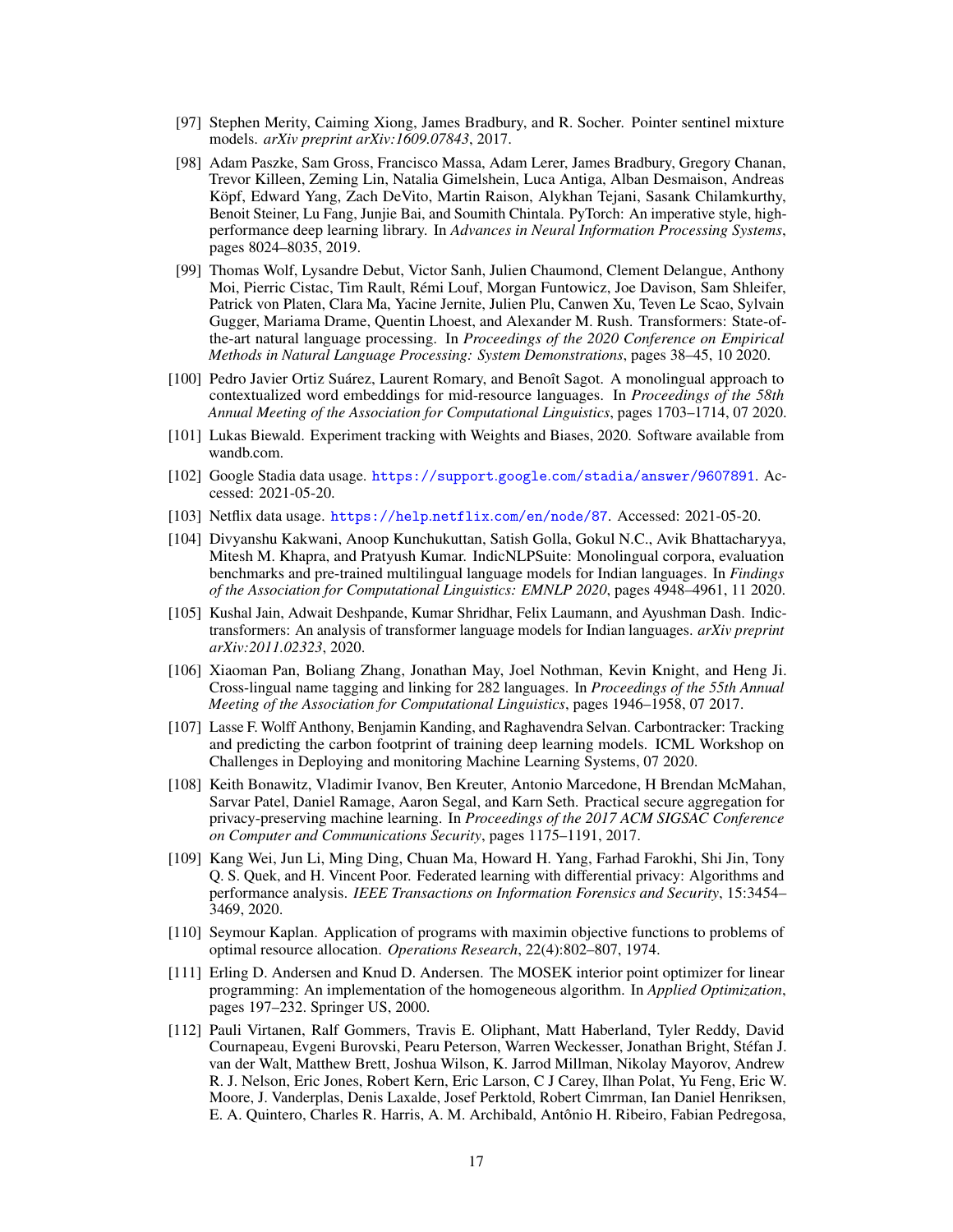Paul van Mulbregt, Aditya Alessandro Pietro Alex Andreas Andreas Anthony Ant Vijaykumar Bardelli Rothberg Hilboll Kloeckner Sco, Aditya Vijaykumar, Alessandro Pietro Bardelli, Alex Rothberg, Andreas Hilboll, Andre Kloeckner, Anthony M. Scopatz, Antony Lee, Ariel S. Rokem, C. Nathan Woods, Chad Fulton, Charles Masson, Christian Häggström, Clark Fitzgerald, David A. Nicholson, David R. Hagen, Dmitrii V. Pasechnik, Emanuele Olivetti, Eric A. Martin, E. Wieser, Fabrice Silva, Felix Lenders, Florian Wilhelm, Gert Young, Gavin A. Price, Gert-Ludwig Ingold, Gregory E. Allen, Gregory R. Lee, Hervé Audren, Irvin Probst, Jorg P. Dietrich, Jacob Silterra, James T. Webber, Janko Slavic, Joel Nothman, Johannes Buchner, Johannes Kulick, Johannes L. Schönberger, José Vinícius de Miranda Cardoso, Joscha Reimer, Joseph E. Harrington, Juan Luis Cano Rodríguez, Juan Nunez-Iglesias, Justin Kuczynski, Kevin Lee Tritz, Martin Dr Thoma, Matt Newville, Matthias Kümmerer, Maximilian Bolingbroke, Michael Tartre, Mikhail Pak, Nathaniel J. Smith, Nikolai Nowaczyk, Nikolay Shebanov, Oleksandr Pavlyk, Per Andreas Brodtkorb, Perry Lee, Robert T. McGibbon, Roman Feldbauer, Sam Lewis, Sam Tygier, Scott Sievert, Sebastiano Vigna, Stefan Peterson, Surhud More, Tadeusz Pudlik, Taku Oshima, Thomas J. Pingel, Thomas P. Robitaille, Thomas Spura, Thouis Raymond Jones, Tim Cera, Tim Leslie, Tiziano Zito, Tom Krauss, U. Upadhyay, Yaroslav O. Halchenko, and Y. Vázquez-Baeza. Scipy 1.0: fundamental algorithms for scientific computing in python. *Nature Methods*, 17:261 – 272, 2020.

- <span id="page-17-0"></span>[113] J. Rosenberg, J. Weinberger, C. Huitema, and R. Mahy. STUN - simple traversal of user datagram protocol (UDP) through network address translators (NATs). RFC 3489, 03 2003.
- <span id="page-17-1"></span>[114] libp2p. [https://libp2p](https://libp2p.io/).io/. Accessed: 2021-05-20.
- <span id="page-17-2"></span>[115] Martín Abadi, Ashish Agarwal, Paul Barham, Eugene Brevdo, Zhifeng Chen, Craig Citro, Greg S. Corrado, Andy Davis, Jeffrey Dean, Matthieu Devin, Sanjay Ghemawat, Ian Goodfellow, Andrew Harp, Geoffrey Irving, Michael Isard, Yangqing Jia, Rafal Jozefowicz, Lukasz Kaiser, Manjunath Kudlur, Josh Levenberg, Dan Mane, Rajat Monga, Sherry Moore, Derek Murray, Chris Olah, Mike Schuster, Jonathon Shlens, Benoit Steiner, Ilya Sutskever, Kunal Talwar, Paul Tucker, Vincent Vanhoucke, Vijay Vasudevan, Fernanda Viegas, Oriol Vinyals, Pete Warden, Martin Wattenberg, Martin Wicke, Yuan Yu, and Xiaoqiang Zheng. Tensor-Flow: Large-scale machine learning on heterogeneous distributed systems. *arXiv preprint arXiv:1603.04467*, 2016.
- <span id="page-17-3"></span>[116] Sebastian U. Stich. Unified optimal analysis of the (stochastic) gradient method, 2019.
- <span id="page-17-4"></span>[117] Ahmed Khaled, Othmane Sebbouh, Nicolas Loizou, Robert M. Gower, and Peter Richtárik. Unified analysis of stochastic gradient methods for composite convex and smooth optimization, 2020.
- <span id="page-17-5"></span>[118] Taku Kudo. Subword regularization: Improving neural network translation models with multiple subword candidates. In *Proceedings of the 56th Annual Meeting of the Association for Computational Linguistics*, pages 66–75, 2018.
- <span id="page-17-6"></span>[119] Anthony MOI, Pierric Cistac, Nicolas Patry, Evan P. Walsh, Funtowicz Morgan, Sebastian Pütz, Thomas Wolf, Sylvain Gugger, Clément Delangue, Julien Chaumond, Lysandre Debut, and Patrick von Platen. Hugging face tokenizers library. https://github.[com/huggingface/](https://github.com/huggingface/tokenizers) [tokenizers](https://github.com/huggingface/tokenizers), 2019.
- <span id="page-17-7"></span>[120] Quentin Lhoest, Albert Villanova del Moral, Yacine Jernite, Abhishek Thakur, Patrick von Platen, Suraj Patil, Julien Chaumond, Mariama Drame, Julien Plu, Lewis Tunstall, Joe Davison, Mario Šaško, Gunjan Chhablani, Bhavitvya Malik, Simon Brandeis, Teven Le Scao, Victor Sanh, Canwen Xu, Nicolas Patry, Angelina McMillan-Major, Philipp Schmid, Sylvain Gugger, Clément Delangue, Théo Matussière, Lysandre Debut, Stas Bekman, Pierric Cistac, Thibault Goehringer, Victor Mustar, François Lagunas, Alexander M. Rush, and Thomas Wolf. Datasets: A community library for natural language processing. *arXiv preprint arxiv:2109.02846*, 2021.
- <span id="page-17-8"></span>[121] Jimmy Lei Ba, Jamie Ryan Kiros, and Geoffrey E. Hinton. Layer normalization. *arXiv preprint arXiv:1607.06450*, 2016.
- <span id="page-17-9"></span>[122] Kaiming He, Xiangyu Zhang, Shaoqing Ren, and Jian Sun. Identity mappings in deep residual networks. In *European conference on computer vision*, pages 630–645. Springer, 2016.
- <span id="page-17-10"></span>[123] Alec Radford, Jeff Wu, Rewon Child, David Luan, Dario Amodei, and Ilya Sutskever. Language models are unsupervised multitask learners. 2019.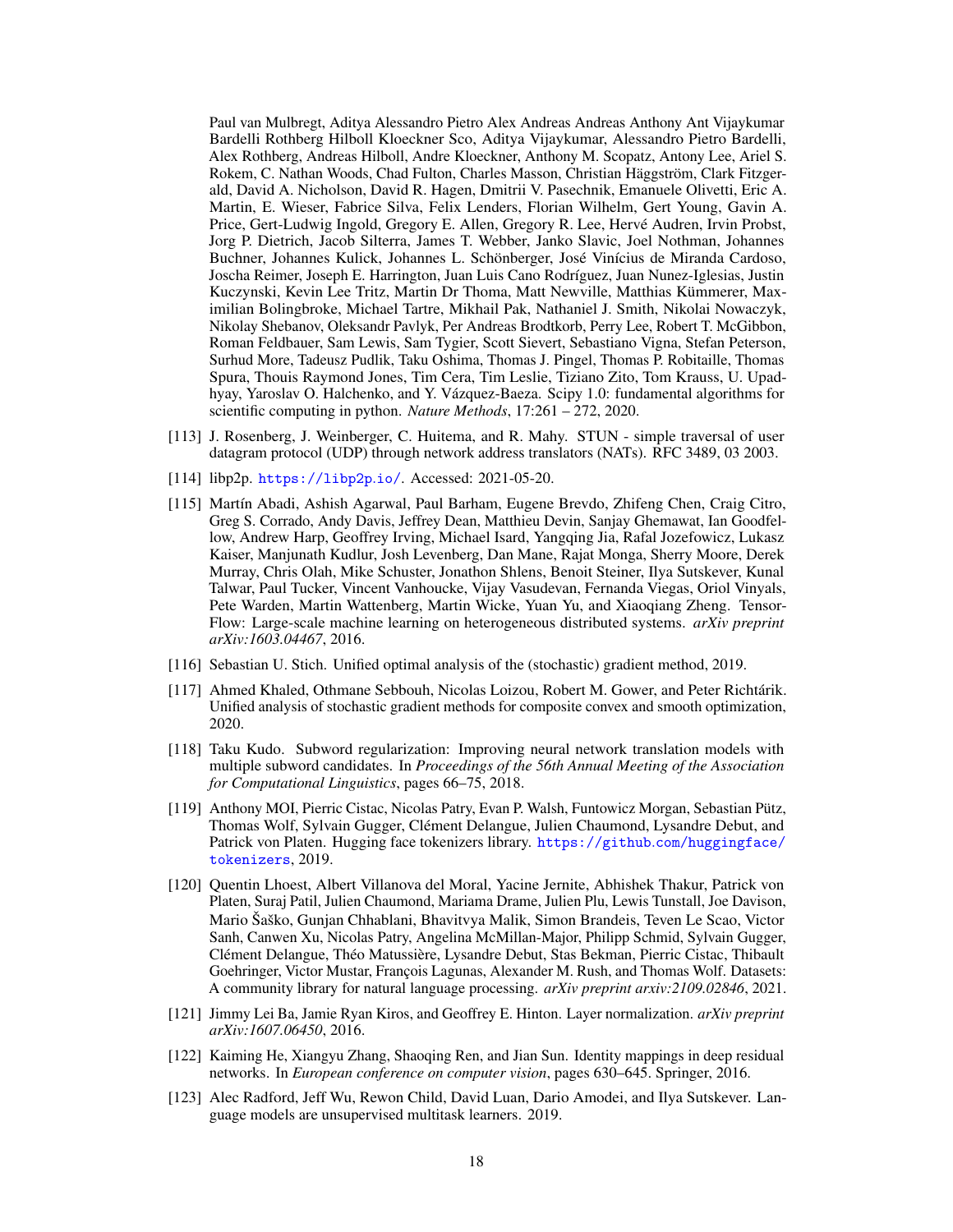- <span id="page-18-0"></span>[124] Colin Raffel, Noam Shazeer, Adam Roberts, Katherine Lee, Sharan Narang, Michael Matena, Yanqi Zhou, Wei Li, and Peter J. Liu. Exploring the limits of transfer learning with a unified text-to-text transformer. *Journal of Machine Learning Research*, 21(140):1–67, 2020.
- <span id="page-18-1"></span>[125] Noam Shazeer. GLU variants improve transformer. *arXiv preprint arXiv:2002.05202*, 2020.
- <span id="page-18-2"></span>[126] Sharan Narang, Hyung Won Chung, Yi Tay, William Fedus, Thibault Févry, Michael Matena, Karishma Malkan, Noah Fiedel, Noam M. Shazeer, Zhenzhong Lan, Yanqi Zhou, Wen hong Li, Nan Ding, Jake Marcus, Adam Roberts, and Colin Raffel. Do transformer modifications transfer across implementations and applications? *arXiv preprint arXiv:2102.11972*, 2021.
- <span id="page-18-3"></span>[127] Jianlin Su, Yu Lu, Shengfeng Pan, Bo Wen, and Yunfeng Liu. Roformer: Enhanced transformer with rotary position embedding. *arXiv preprint arXiv:2104.09864*, 2021.
- <span id="page-18-4"></span>[128] Stella Biderman, Sid Black, Charles Foster, Leo Gao, Eric Hallahan, Horace He, Ben Wang, and Phil Wang. Rotary embeddings: A relative revolution. blog.eleuther.[ai/rotary](blog.eleuther.ai/rotary-embeddings)[embeddings](blog.eleuther.ai/rotary-embeddings), 2021. Accessed: 2021-05-20.
- <span id="page-18-5"></span>[129] Tianqi Chen, Ian Goodfellow, and Jonathon Shlens. Net2Net: Accelerating learning via knowledge transfer. *arXiv preprint arXiv:1511.05641*, 11 2015.
- <span id="page-18-6"></span>[130] Afshin Rahimi, Yuan Li, and Trevor Cohn. Massively multilingual transfer for NER. In *Proceedings of the 57th Annual Meeting of the Association for Computational Linguistics*, pages 151–164, 07 2019.
- <span id="page-18-7"></span>[131] Diederik P. Kingma and Jimmy Ba. Adam: A method for stochastic optimization. In *International Conference on Learning Representations*, 2015.
- <span id="page-18-8"></span>[132] Ilya Loshchilov and Frank Hutter. Decoupled weight decay regularization. *arXiv preprint arXiv:1711.05101*, 2017.
- <span id="page-18-9"></span>[133] Emma Strubell, Ananya Ganesh, and Andrew McCallum. Energy and policy considerations for deep learning in NLP. In *Proceedings of the 57th Conference of the Association for Computational Linguistics*, pages 3645–3650, 2019.
- <span id="page-18-10"></span>[134] Roy Schwartz, Jesse Dodge, Noah Smith, and Oren Etzioni. Green AI. *Communications of the ACM*, 63:54–63, 2020.
- <span id="page-18-11"></span>[135] Peter Henderson, Jieru Hu, Joshua Romoff, Emma Brunskill, Dan Jurafsky, and Joelle Pineau. Towards the systematic reporting of the energy and carbon footprints of machine learning. *Journal of Machine Learning Research*, 21(248):1–43, 2020.
- <span id="page-18-12"></span>[136] Donald Kline, Nikolas Parshook, Xiaoyu Ge, E. Brunvand, R. Melhem, Panos K. Chrysanthis, and A. Jones. Holistically evaluating the environmental impacts in modern computing systems. *2016 Seventh International Green and Sustainable Computing Conference (IGSC)*, pages 1–8, 2016.
- <span id="page-18-13"></span>[137] Rabih Bashroush. A comprehensive reasoning framework for hardware refresh in data centers. *IEEE Transactions on Sustainable Computing*, 3:209–220, 2018.
- <span id="page-18-14"></span>[138] Xinchi Qiu, Titouan Parcollet, Daniel J. Beutel, Taner Topal, Akhil Mathur, and Nicholas D. Lane. Can federated learning save the planet? *arXiv preprint arXiv:2010.06537*, 2020.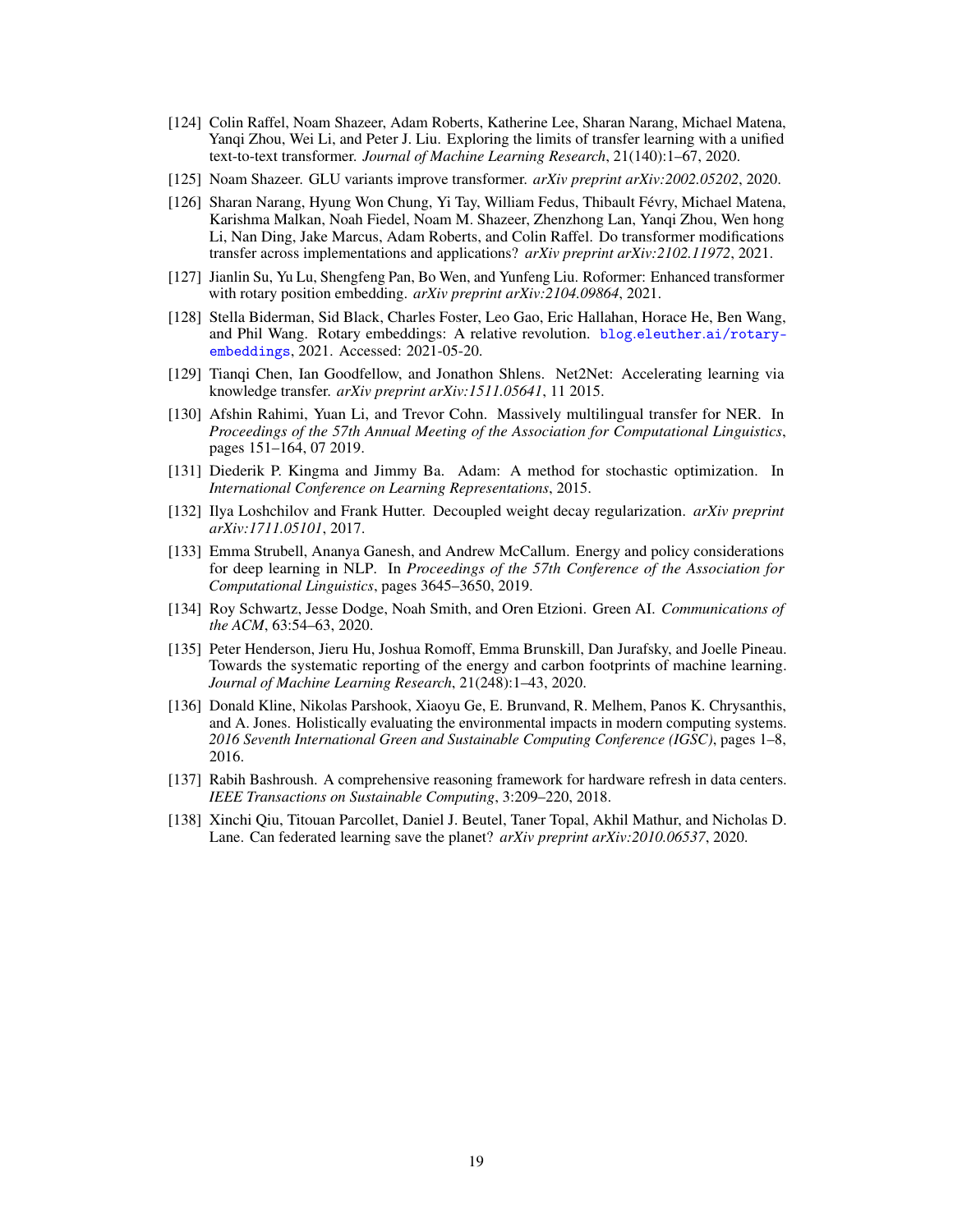### <span id="page-19-0"></span>Contributions

#### **Conceptual**

Michael Diskin derived the optimization problem for adaptive averaging.

Max Ryabinin designed and led the research.

Thomas Wolf initially proposed to run collaborative training with the community participants.

Gennady Pekhimenko supervised the work from the systems design point of view.

#### **Technical**

Alexey Bukhtiyarov implemented the core large-batch decentralized optimization procedure.

Dmitry Popov implemented the support of client mode and auxiliary CPU peers for training.

Michael Diskin implemented and conducted the ALBERT pretraining experiments.

Anton Sinitsin and Dmitry Pyrkin implemented and conducted the SwAV pretraining experiments. Quentin Lhoest designed and implemented the training data streaming logic.

Alexander Borzunov and Lucile Saulnier proposed and implemented the authentication protocol. Max Ryabinin provided the initial code for cloud-based ALBERT pretraining.

Maxim Kashirin, Denis Mazur, and Ilia Kobelev implemented the libp2p integration.

Max Ryabinin supervised the development of the project and reviewed the code of contributions.

#### sahajBERT

Michael Diskin, Alexey Bukhtiyarov, and Dmitry Popov created the notebooks with instructions.

Lucile Saulnier built the tokenizer for sahajBERT and implemented Bengali-specific preprocessing.

Michael Diskin, Lucile Saulnier, Max Ryabinin, and Alexander Borzunov managed the running sahajBERT experiment, monitored its performance, answered the questions of participants, and investigated the occurring errors.

Albert Villanova del Moral implemented and conducted downstream finetuning experiments.

Michael Diskin created the dashboards and implemented continuous reporting of experiment metrics.

Alexey Bukhtiyarov added automatic model state fetching and pushing to Model Hub.

Yacine Jernite helped to find the Neuropark community that was interested in collaborative training.

### Writing

Max Ryabinin composed the initial structure of the paper, wrote its abstract and the introduction.

Max Ryabinin, Dmitry Popov, and Alexey Bukhtiyarov discussed the distributed training, volunteer computing, and federated learning aspects of related work, respectively.

Max Ryabinin, Lucile Saulnier, and Yacine Jernite wrote the conclusion of the work.

Michael Diskin discussed the use of group-based All-Reduce for training in larger collaborations.

Michael Diskin conducted the cost analysis of different distributed training approaches.

Maxim Kashirin, Denis Mazur, and Ilia Kobelev described methods for NAT traversal along with peer-to-peer networking.

Max Ryabinin, Michael Diskin, and Anton Sinitsin outlined decentralized data streaming.

Yacine Jernite assessed the environmental implications of DeDLOC.

Gennady Pekhimenko and Thomas Wolf helped improve the general presentation of the work.

Max Ryabinin, Michael Diskin, and Gennady Pekhimenko edited the final version of the paper.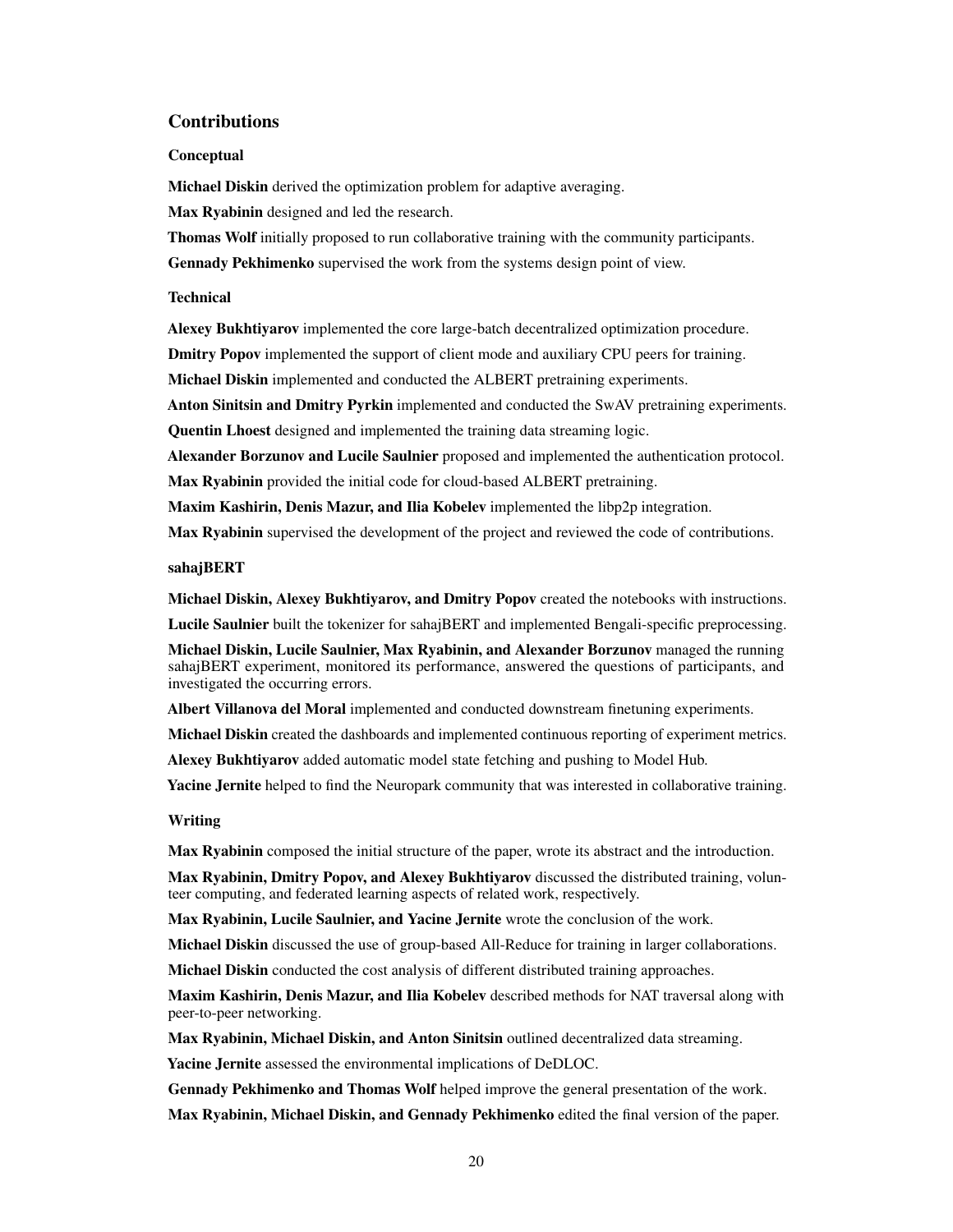# Supplementary Material

### <span id="page-20-0"></span>A Federated learning

Federated learning (FL) is an approach that trains the model on decentralized data stored on many devices without sharing private training data [\[57\]](#page-13-12). This scenario is currently gaining more popularity with the rising awareness of data privacy and emerging legal constraints, such as GDPR. Similarly to our setting, FL systems must deal with unreliable heterogeneous hardware. However, their main goal is to ensure the data privacy, which often leads to sacrifices in terms of efficiency.

Most practical FL systems utilize a central parameter server that aggregates local gradients from workers and updates the global model. As we increase the number of workers, the total system performance becomes bounded by the throughput of this server. The problem is exacerbated by secure aggregation protocols [\[108,](#page-16-10) [109\]](#page-16-11) that further increase the communication overhead to ensure data privacy. To account for these limitations, production FL systems perform each update using only a small random subset of peers, while the rest remain idle [\[58\]](#page-13-13). Contrary to this, our goal is to maximize the training performance by running computations on all peers.

Another recent line of work explores federated learning algorithms with a decentralized communication topology. Maintaining data privacy in these conditions also requires specialized techniques that introduce communication overhead. For instance, [\[59\]](#page-13-14) proposes a system where workers cannot share parameters directly, relying on a secure peer-to-peer knowledge distillation instead.

The above discussion makes it clear that the purpose of the federated learning is orthogonal to ours: we aim to train the global model on publicly available data and achieve the best possible performance.

### <span id="page-20-1"></span>B Optimal averaging strategy via linear programming

<span id="page-20-2"></span>Recall that DeDLOC finds the optimal communication strategy by solving the following problem:

max a,g,c min P<sup>n</sup> <sup>i</sup>=1 si·c<sup>i</sup> B , min<sup>i</sup> P j gji P ! s.t. g P ij ≤ mink:ck=1 aki ∀i, j j6=i P (aji + gji) ≤ d<sup>i</sup> ∀i j6=i (aij + gij ) ≤ u<sup>i</sup> ∀i aij + gij ≤ tij ∀i, j aij ≥ 0 & gij ≥ 0 & c<sup>i</sup> . ∈ {0, 1} ∀i, j (2)

Here,  $a_{ij}$  denotes the fraction of network throughput allocated to sending gradients from peer i to peer j for aggregation,  $g_{ii}$  is the corresponding fraction for returning the averaged tensors back to sender, and  $c_i$  is a binary indicator that represents whether or not peer i computes gradients. The remaining variables are parameters that denote peer compute performance  $s_i$ , maximum download and upload speeds ( $d_i$  and  $u_i$  respectively) and regional limitations of peer-to-peer throughput  $(t_i j)$ . Finally,  $B$  denotes the global target batch size per step and  $P$  is the number of model parameters.

As stated earlier in Section [3.2,](#page-4-0) the DeDLOC peers need to find the optimal strategy during each averaging round. As such, we must ensure that the procedure for solving [\(2\)](#page-20-2) does not introduce any significant overhead. To that end, we reformulate the problem as a linear program by means of several consecutive reductions, which are described below.

Max-min LP reduction. First, we replace the original max-min objective with a linear one by following the technique described in [\[110\]](#page-16-12): we maximize a new surrogate variable  $\xi$  and replace the inner min by two additional constraints:

$$
\max_{a,g,c} \xi
$$
\n
$$
\xi \le \frac{\sum_{i=1}^{n} s_i \cdot c_i}{\xi} \xi
$$
\n
$$
\xi \le \frac{\sum_{j}^{n} B_j}{P} \qquad \forall i
$$
\n(3)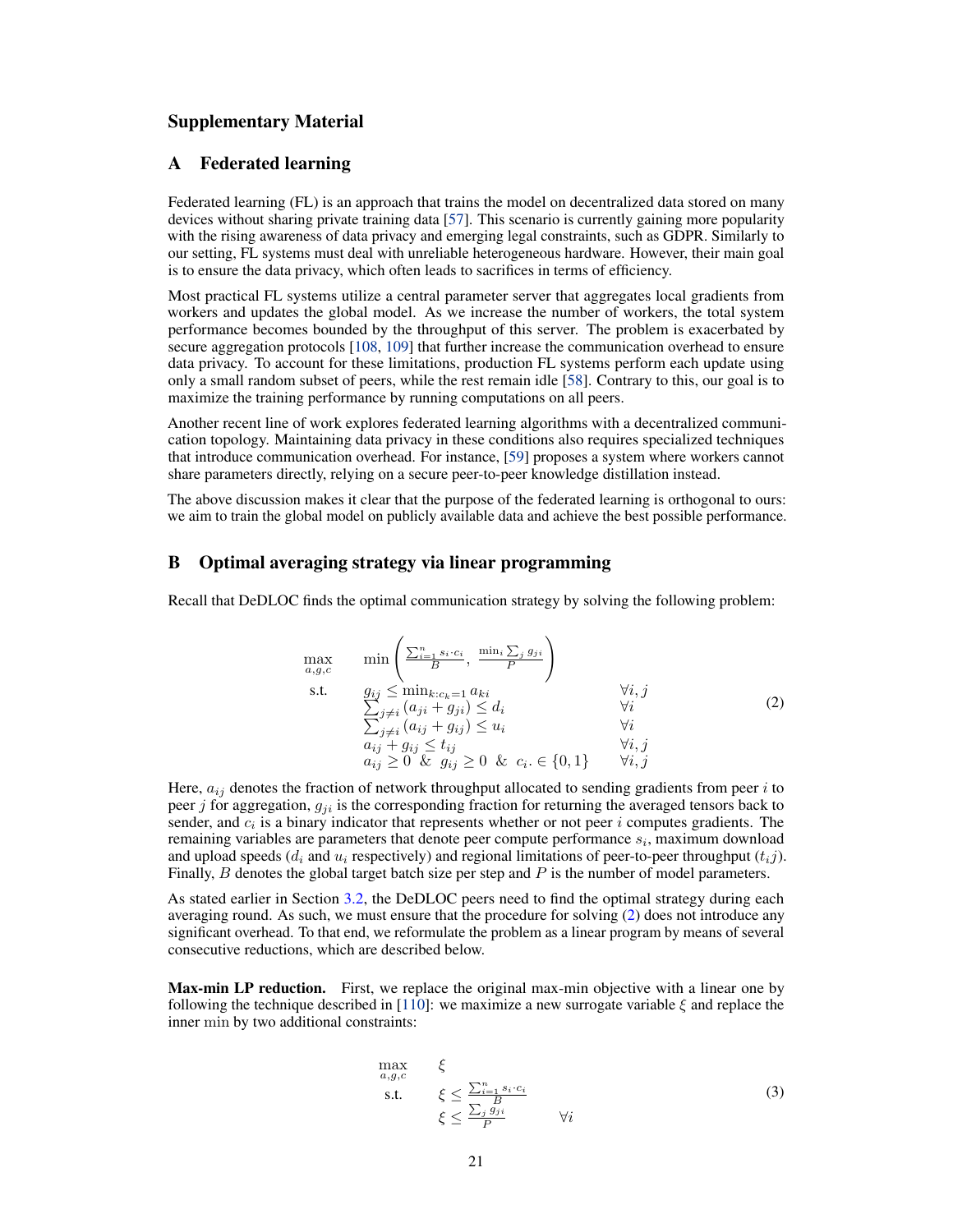**Binary to LP relaxation.** Second, we must account for the binary variable  $c_i$ . From a formal perspective, using these indicators transforms our problem into a binary mixed-integer program with a combinatorial worst-case complexity. However, for this specific problem, it is possible to rewrite the constraints in such a way that  $c_i$  can be treated as a continuous variable  $0 \leq c_i \leq 1$ :

<span id="page-21-1"></span>
$$
\forall i, j, k \in 1 \dots n \quad g_{ij} \le a_{ki} + (1 - c_k) \cdot d_i \tag{4}
$$

For  $c_k = 1$ , the above equation [\(4\)](#page-21-1) is exactly equivalent to the original constraint  $g_{ij} \le \min_{k:c_k=1} a_{ki}$ . In turn, setting  $c_k < 1$  for some k effectively removes the corresponding peer k from the min operator, allowing participant i to aggregate tensors with up to its maximum download speed  $d_i$  instead of waiting for peer k. The  $d_i$  factor in [\(4\)](#page-21-1) can be replaced with any large positive number as long as the constraint [\(4\)](#page-21-1) is not saturated for  $c_k=0$ . In practice,  $c_k \neq 1$  corresponds to peer k **not** computing gradients, but still assisting in gradient aggregation.

<span id="page-21-2"></span>Applying the two above reductions, we get the following linear program:

$$
\max_{a,g,c} \xi
$$
\ns.t. 
$$
\xi \le \sum_{j}^{n} g_{ji} / P
$$
\n
$$
\xi \le \sum_{j}^{n} g_{ji} / P
$$
\n
$$
g_{ij} \le a_{ki} + (1 - c_k) \cdot d_i \quad \forall i, j, k
$$
\n
$$
\sum_{j \neq i} (a_{ji} + g_{ji}) \le d_i \quad \forall i
$$
\n
$$
\sum_{j \neq i} (a_{ij} + g_{ij}) \le u_i \quad \forall i
$$
\n
$$
a_{ij} + g_{ij} \le t_{ij} \quad \forall i, j
$$
\n
$$
a_{ij} \ge 0 \quad \forall i, j
$$
\n
$$
g_{ij} \ge 0 \quad \forall i, j
$$
\n
$$
0 \le c_i \le 1 \quad \forall i
$$
\n
$$
\forall i
$$

To avoid additional synchronization steps, each peer within DeDLOC solves the above problem [\(5\)](#page-21-2) independently using the interior point solver  $[111]$ . Based on the obtained solution, peer i will aggregate a fraction of gradients proportional to its effective throughput:

$$
\text{fraction}_{i} \propto \frac{\min_{j} g_{ij}}{\sum_{k} \min_{j} g_{kj}}.\tag{6}
$$

Furthermore, if  $c_i \neq 1$ , the corresponding participant will disregard its local gradients. In the future, it may be possible to allow such peers to contribute partial gradients akin to [\[39\]](#page-12-11). However, we leave this investigation to future work.

For certain collaboration compositions, there can be multiple optimal strategies with equal training throughputs. To ensure that all participants act according to the same strategy, we require each peer to solve [\(5\)](#page-21-2) using a deterministic interior point algorithm with globally consistent hyperparameters [\[112\]](#page-16-14).

Another practical consideration is that some peers are unable to compute gradients or perform aggregation (for instance, due to networking issues described in Section [3.3\)](#page-5-0). To account for these limitations, we exclude such peers from aggregation in  $\frac{\sum_{i=1}^{n} s_i \cdot c_i}{B}$  and  $\frac{\sum_{j} g_{ji}}{P}$  $\frac{j^{g_j g_j}}{P}$  terms for compute and network resources, respectively.

### <span id="page-21-0"></span>C Fault tolerance

In practice, using DeDLOC with large collaborations will eventually require dealing with node failures. If the failures are rare, it is possible to restart the failed steps until they succeed. However, if the collaboration size increases, this strategy will eventually become impractical.

One possible solution is to replace the global (collaboration-wide) All-Reduce with several parallel operations, which is known as Group All-Reduce [\[29\]](#page-12-1) or Moshpit All-Reduce [\[56\]](#page-13-11). Each operation involves a small independent group of  $m$  peers, whereas the groups themselves are formed in such a way that the collaboration can obtain the global average in a logarithmic number of rounds.

Under this strategy, any failed device will only affect its local group instead of the entire collaboration. Furthermore, each individual group will have a higher success rate, since it contains  $m \ll n$  peers.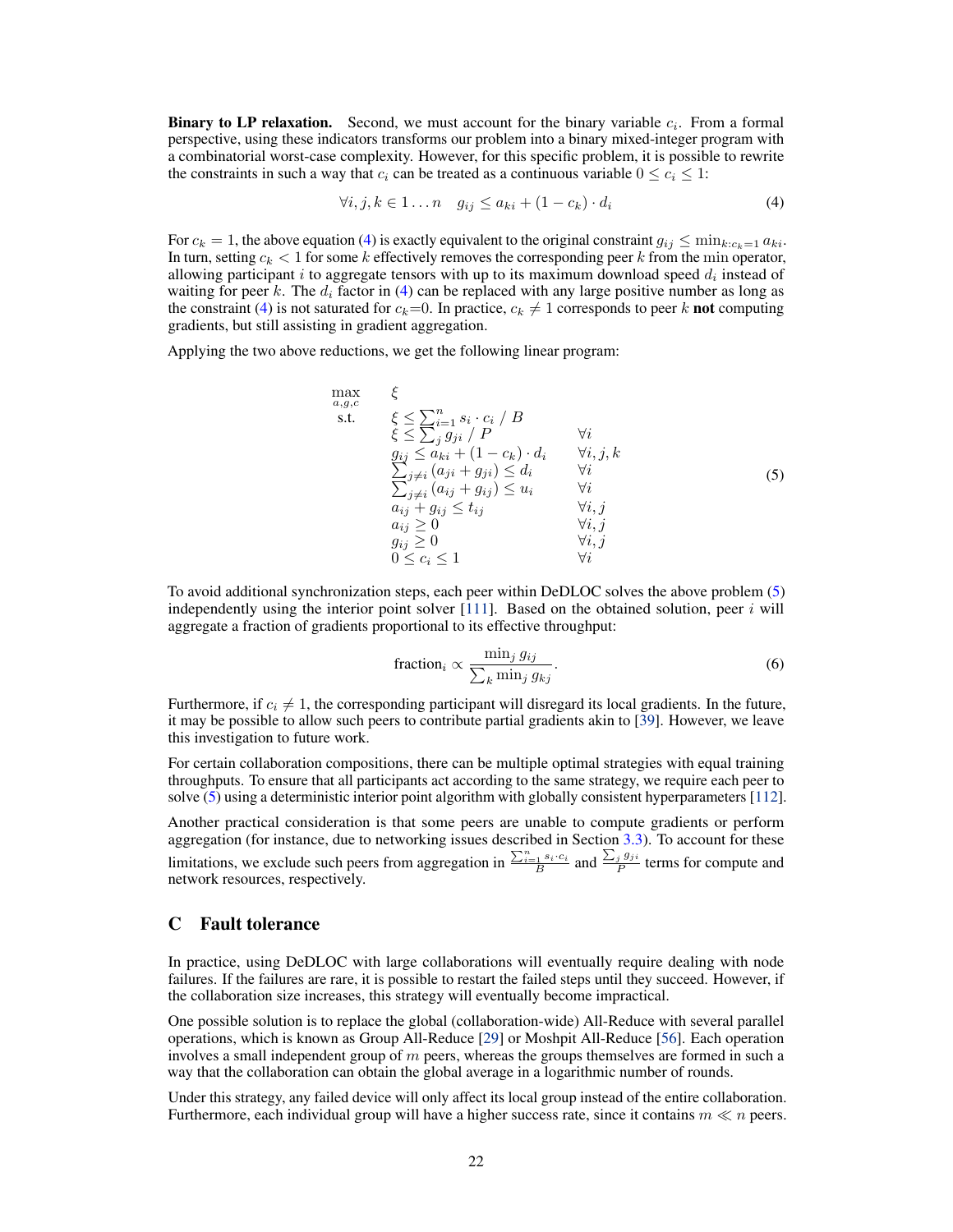<span id="page-22-1"></span>

|                                  | 10 -             | 10                               | 10                                   | 10                                     | 10                  | 10                           | 10                                           | 10            | 10          | 10 | 10 | 10     | 10                                                                                                                                                                                                                                     | 10 | 10 | 10   |
|----------------------------------|------------------|----------------------------------|--------------------------------------|----------------------------------------|---------------------|------------------------------|----------------------------------------------|---------------|-------------|----|----|--------|----------------------------------------------------------------------------------------------------------------------------------------------------------------------------------------------------------------------------------------|----|----|------|
|                                  | $21 -$           | 21                               | 21                                   | 21                                     | 21                  | 21                           | 21                                           | 21            | 21          | 21 | 21 | 21     | 21                                                                                                                                                                                                                                     | 21 | 21 | 21   |
|                                  | $46 -$           | 46                               | 46                                   | 46                                     | 46                  | 46                           | 46                                           | 46            | 46          | 46 | 46 | 46     | 46                                                                                                                                                                                                                                     | 46 | 46 | 46   |
| Number of participants           | 100 <sub>1</sub> | 100                              | 100                                  | 100                                    | 100                 | 100                          | 100                                          | 100           | 10          | 10 | 10 | $10\,$ | 10                                                                                                                                                                                                                                     | 10 | 10 | 10   |
|                                  | $215 +$          | 215                              | 215                                  | 215                                    | 215                 | 15                           | 15                                           | 15            | 15          | 15 | 15 | 15     | 15                                                                                                                                                                                                                                     | 15 | 15 | 15   |
|                                  | $464 \pm$        | 464                              | 464                                  | 22                                     | 22                  | 22                           | 22                                           | 22            | 22          | 22 | 22 | 22     | 8                                                                                                                                                                                                                                      | 8  | 8  | 8    |
|                                  | 1000             | 1000                             | 32                                   | 32                                     | 32                  | 32                           | 32                                           | 32            | 10          | 10 | 10 | 10     | 10                                                                                                                                                                                                                                     | 10 | 10 | 10   |
|                                  | $2154 + 2154$    |                                  | 47                                   | 47                                     | 47                  | 47                           | 13                                           | 13            | 13          | 13 | 13 | 13     | 13                                                                                                                                                                                                                                     | 13 | 7  | 7    |
|                                  | 4641             | 4641                             | 69                                   | 69                                     | 17                  | 17                           | 17                                           | 17            | 17          | 17 | 17 | 17     | 9                                                                                                                                                                                                                                      | 9  | 9  | 9    |
|                                  | 10000 10000      |                                  | 100                                  | 22                                     | 22                  | 22                           | 22                                           | 10            | 10          | 10 | 10 | 10     | 10                                                                                                                                                                                                                                     | 10 | 10 | 10   |
|                                  |                  | $\sigma_{\! \hat{\varrho}_{ o}}$ | $\mathcal{O}_{\mathcal{S}_{\rho o}}$ | $\sim_{\widetilde{\mathcal{C}}\mid o}$ | $e^{iS_{0}/\sigma}$ | $\sigma_{\mathcal{V}_{o o}}$ | $\sigma_{\dot{\partial}_{\dot{\partial}} o}$ | $\frac{1}{2}$ | $2^{2^{6}}$ |    |    |        | $\mathcal{L}_{\mathcal{B},\rho}$ $\mathcal{L}_{\mathcal{G},\rho}$ $\mathcal{L}_{\mathcal{G},\rho}$ $\mathcal{L}_{\mathcal{G},\rho}$ $\mathcal{L}_{\mathcal{G},\rho}$ $\mathcal{L}_{\mathcal{G},\rho}$ $\mathcal{L}_{\mathcal{G},\rho}$ |    |    | 2.5% |
| Failure probability for one node |                  |                                  |                                      |                                        |                     |                              |                                              |               |             |    |    |        |                                                                                                                                                                                                                                        |    |    |      |

Figure 8: Optimal group size for different collaboration sizes and failure rates.

In turn, the drawback of using group-based All-Reduce is that the collaboration will need  $\lfloor \log_m n \rfloor$ steps to obtain the global average.

We can select the optimal group size by minimizing the *expected* number of iterations required to compute the global average, including both restarts from node failures and the overhead from using Group All-Reduce. For reference, we include the optimal group sizes for typical collaborations and failure rates in Figure [8.](#page-22-1) In all our experiments, the optimal group size was  $m=n$  due to a small number of participants and very rare significant network failures.

# <span id="page-22-0"></span>D Network address translation

Collaborative training, similarly to any other application incorporating peer-to-peer communication, is susceptible to a number of networking issues, among which the most common is the inability to accept incoming connections due to Network Address Translation, or NAT [\[89\]](#page-15-11). The primary function of NAT is to separate the address space of the local network from the global address space by dynamically translating addresses and port numbers of outgoing sessions into public endpoints. Therefore, NAT helps deter the rapid depletion of IPv4 addresses and provides additional security by hiding the local network structure from external parties. However, this also means that NAT devices only authorize outgoing connections, since the dynamic mapping of local endpoints makes it impossible to forward incoming packets to the proper internal host.

For the purposes of the current work, NAT devices can be categorized into two groups — cone and symmetric. A cone NAT translates an internal IP address and port to the same globally routable endpoint regardless of the destination host, whereas a symmetric NAT allocates different address mapping for each destination host. In case of UDP traffic, the cone NAT can be traversed using the mechanism of UDP Hole Punching. Briefly put, this technique consists of two stages. During the first phase, peers A and B connect to the same globally accessible rendezvous server using the STUN protocol [\[113\]](#page-17-0) and exchange their public and private endpoints. The rendezvous server is often called the STUN server by the name of the protocol. At the next step, both peers start sending UDP data packets to each other's endpoints. If A's packet reaches NAT B before B's packet "punches a hole", then it is dropped by the NAT B, but when the B's packet reaches NAT A shortly after this, the outgoing session has already been initiated by A, so the B's request is successfully forwarded to A. If both peers happen to "punch a hole" in their NATs before the arrival of the counterpart's packet, then the connection is established immediately.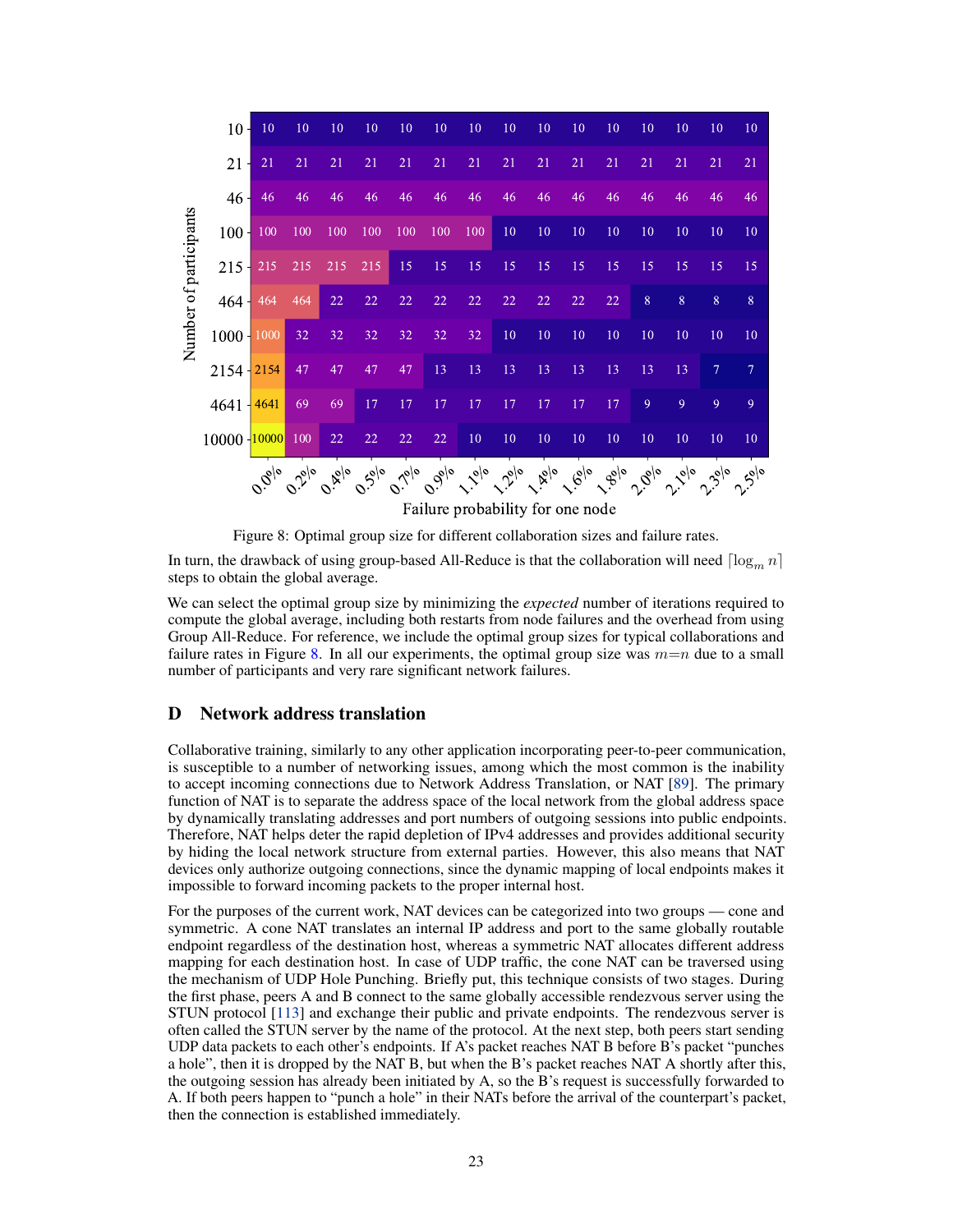For the TCP traffic, hole punching is also possible, though it has to overcome additional API issues that arise because of the client-server paradigm around which TCP was designed. However, peer-topeer communication over TCP connections is more robust than over UDP, since NAT usually timeouts the UDP port mapping, thus periodical keep-alive messages must be transmitted. As reported in [\[90\]](#page-15-12), currently almost two thirds of all NAT vendors provide devices which are compatible with TCP hole punching, that is, consistently map private endpoints and do not send back Reset packets to unsolicited requests.

As for the symmetric NAT, only relaying through a third-party proxy can help establish the connection between peers. This is supported with the TURN protocol [\[91\]](#page-15-13). If two peers fail to connect via hole punching, they appeal to the TURN server for an interaction through it.

# <span id="page-23-1"></span>E Peer-to-peer network infrastructure

To enable peer-to-peer interactions that can bypass NAT, we can use the libp2p framework [\[114\]](#page-17-1). Each peer has a set of multiaddresses that allow other participants to establish a connection. Multiaddress comprises an IP address, an L4 protocol (TCP/UDP) with a port, an optional high-level protocol (QUIC), and a peer identifier. A peer can listen to several transport protocols, but it may have only one identifier.

After peers connect to the network, they can interact with each other via their respective identifiers. There are no dedicated STUN and TURN servers in the libp2p network: their role is played by public participants. The network must contain at least 4 publicly accessible peers to be able to recognize public addresses of newly connected peers. Optimally, these are well-known peers with multiaddresses known to all participants. Upon joining, a new node synchronizes with the DHT used for routing and receives information about other available peers. After that, a peer can interact with other participants using their peer id. If the network can get the public address of the peer, then other participants will be able to connect to it.

If a public address of the peer is not available or two peers are using different transport, the communication can be started by relaying requests via an intermediate participant. Libp2p supports the autorelay feature that allows finding the best relay automatically. When autorelay is enabled, a public peer can serve as a relay for other participants, and a private peer will find the best relay.

# <span id="page-23-0"></span>F Cost analysis

In this section, we provide a detailed cost analysis of several hardware and networking setups that can be used for both tasks described in Section [4,](#page-6-0) namely, SwAV and ALBERT pretraining.

For simplicity, we only consider temporary resource ownership, i.e., renting GPU-enabled servers instead of building it on-premise. The latter option can be more cost-efficient in the long term, but might be impractical if only a few training runs are required. For the same reason, we do not consider discounts available for committed usage of the same resource over multiple years. As for the rented resources, there are several general hardware categories that we consider:

- 1. High-performance cloud GPU dedicated instances with multiple high-end compute accelerators and extremely fast device interconnect.
- 2. Low-end cloud GPU single-GPU instances with NVIDIA M60, T4 or P40, linked with a fast (preferably intra-datacenter) network of 10–50 Gb/s.
- 3. Commodity GPUs regular desktop-like machines with consumer-grade GPUs, like NVIDIA RTX 2070, 2080 Ti, 3070. On average, they can have higher performance than low-end cloud devices, but lower network throughput (50–200 Mb/s).
- 4. Volunteer hardware almost the same class of devices as in the previous section, with the same advantages and disadvantages, but "free" for the experiment organizers.

For a fair comparison, we consider three types of GPU instances: cloud V100, cloud T4 and commodity GPUs from peer-to-peer marketplaces, such as [vast](vast.ai).ai or [golem](golem.ai).ai. While several cloud providers offer newer generation GPUs (NVIDIA Ampere), this GPU lineup is still in an active rollout phase, which causes significant price fluctuations. Thus, we base our conclusions on more established generations of GPUs.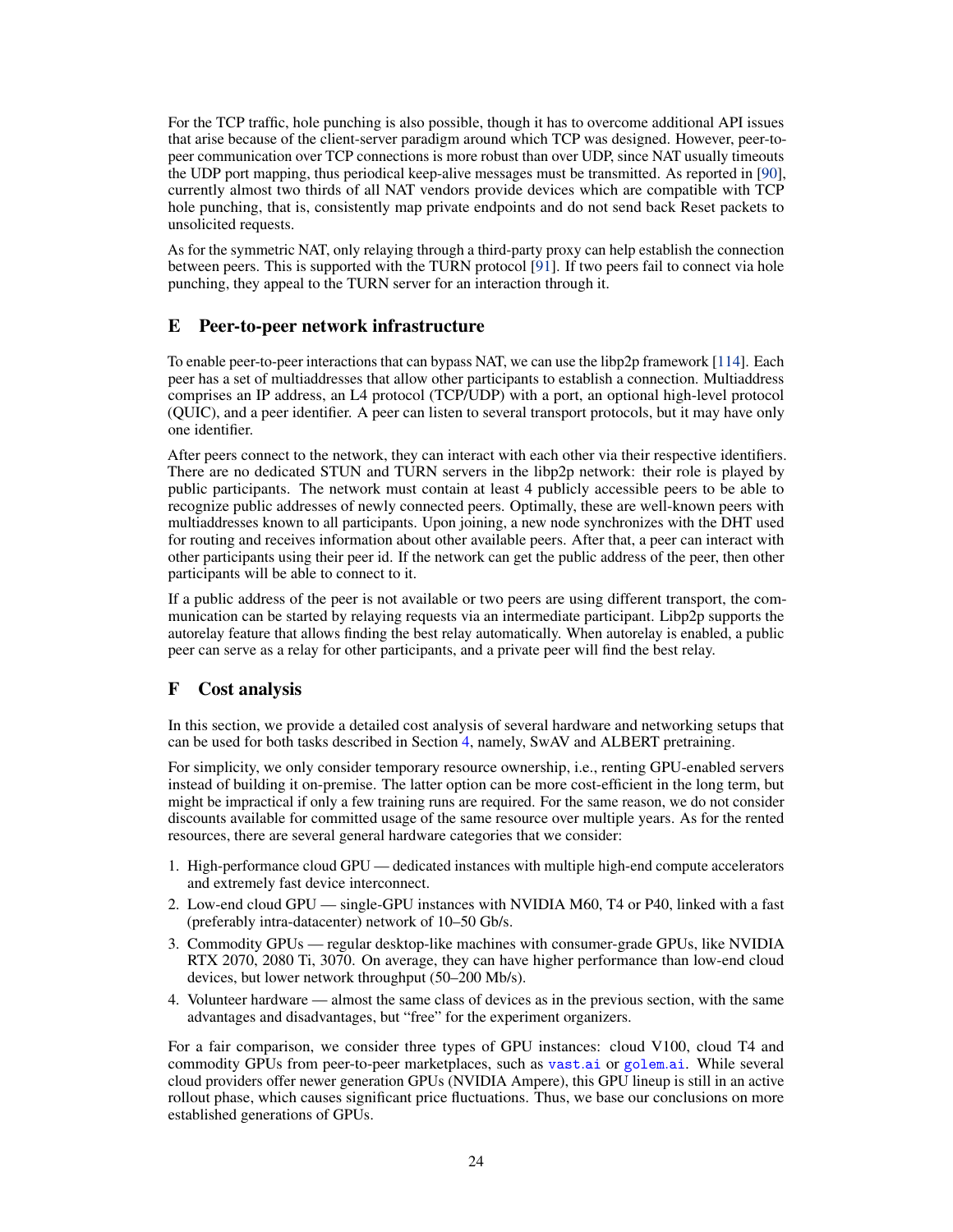In addition to GPU instances, DeDLOC can also benefit from non-GPU servers that act as auxiliary parameter aggregators. The only real requirement for such servers is high network bandwidth. As such, we consider additional resource types:

- 1. Premium cloud VMs low-end instances from premium cloud providers. We consider instances with 2 cores, 16GB RAM and 25 Gb/s maximum bandwidth (symmetric).
- 2. Economy cloud VMs similar cloud instances (or dedicated servers) from economy cloud providers. For this run, we consider instances with the same 2 cores / 16GB RAM, but only 300–1000 Mb/s symmetric bandwidth (depending on the provider).
- 3. Volunteer non-GPU devices in theory, it is possible to run collaborative training entirely on volunteer devices with zero hardware expenses for the organizer. However, we omit this option as it trivializes our cost analysis.

On top of that, all cloud and marketplace instances can be rented in a guaranteed ("on-demand") or a non-guaranteed option. In the latter scenario, the resources are offered at a significant discount, but the resource provider can terminate such instances at any time.

Based on the available resource types and ownership models, we assemble six server fleets with approximately equal training performance in our two experimental setups. For convenience, we order these setups by how difficult they are to operate (easiest-first):

- Single high-end node 8 x NVIDIA Tesla V100: easiest to operate, but the most expensive option.
- Preemptible high-end node has the same hardware but costs less due to irregular availability, which creates a need for regularly saved checkpoints.
- Distributed nodes 16 x NVIDIA Tesla T4: homogeneous, require distributed optimization.
- Distributed + preemptible same but preemptible, can be used with a framework that supports elastic training, such as TorchElastic[\[52\]](#page-13-7) or Elastic Horovod[\[53\]](#page-13-8).
- Distributed + heterogeneous 5x NVIDIA GTX 1080 Ti, 3x RTX 2070, 1x 2070S, 2x 2080, 4x 2080 Ti, 1x 3070. This configuration has lower bandwidth, thus additional CPU-only peers are needed for efficient averaging.
- Collaborative training for this setup, we assume that the GPUs from the previous setup are available from volunteers. In that case, the only sources of expenses for the organizer are networking and CPU-only nodes.

As one can see in Table [3,](#page-24-0) using a single high-end node is the most expensive alternative. Switching to multiple lower-end nodes and using non-guaranteed instances reduces the cost by a factor of  $\approx$  3x each. Finally, the volunteer infrastructure is two orders of magnitude cheaper than the highperformance setup. However, some of this price difference is effectively shifted to volunteers. Based on average electricity and networking costs of household Internet connections, we estimate the expense at \$9–30 *per volunteer per month*, assuming 16 volunteers with equivalent GPUs. However, actual costs can vary based on the region, time duration and the exact hardware used by each volunteer.

<span id="page-24-0"></span>Finally, we want to reiterate that the above setups require different amounts of effort (and expertise). Training on a single high-end node can be done with virtually no code changes in major deep learning frameworks, such as TensorFlow [\[115\]](#page-17-2) or PyTorch [\[98\]](#page-16-15). In contrast, multi-node (and especially elastic) setups require specialized distributed training frameworks and careful performance tuning. Finally, working with volunteer or marketplace instances introduces a new layer of complexity, which is addressed in this paper.

| Setup             | Instance types      | Monthly cost |  |  |
|-------------------|---------------------|--------------|--|--|
| Cloud on-demand   | 8xV100              | \$16,898     |  |  |
|                   | 16xT4               | \$5,299      |  |  |
|                   | 8xV100              | \$5,133      |  |  |
| Cloud preemptible | 16xT4               | \$2,074      |  |  |
| Marketplace       | $4x$ CPU+ $16x$ GPU | \$5,148      |  |  |
| Volunteer         | $4x$ CPU            | \$2.57       |  |  |

Table 3: Costs of training setups.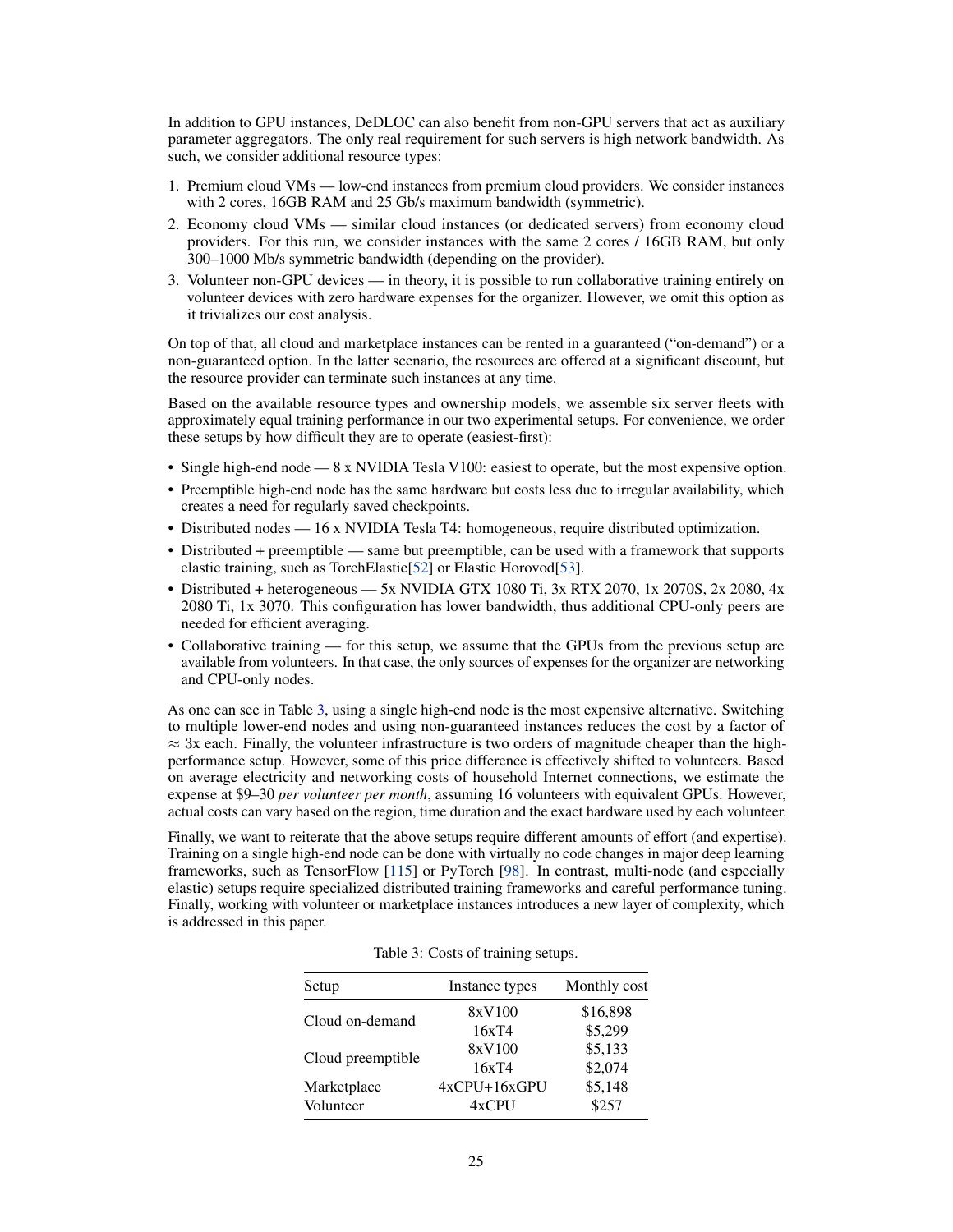Networking costs. When done naïvely, training with geographically distributed participants can incur significant networking expenses. For instance, when using preemptible cloud GPUs from a major provider, allocating these GPUs in different regions can incur additional costs of more than \$3000 per month, compared to a total hardware cost of \$2074 for the same period.

More importantly, using premium non-GPU instances for collaborative training will also incur additional networking costs. Based on our preliminary experiments, a collaborative training setup equivalent to Table [3](#page-24-0) would lead to an average networking bill of \$5000-6000 per month. Fortunately, it is possible to circumvent this expense by using cloud providers that do not charge additional costs for network traffic. These providers typically offer less reliable instances with lower maximum bandwidth, which is not a significant issue for DeDLOC.

As a general recipe for reproducing our experiments, we recommend using one of the two setups. When running experiments internally, one can use any major cloud provider as long as all instances are *configured to avoid cross-regional networking costs* (e.g. use internal address space). In contrast, when training with actual volunteer devices, we recommend using cloud providers without additional networking charges or existing server infrastructure.

### <span id="page-25-0"></span>G Convergence analysis

As discussed in Section [3.1,](#page-3-0) DeDLOC updates parameters only after accumulating the gradients for the target number of samples from up-to-date peers. However, due to network-related delays, peers can process more samples than required in some cases. Thus, we can analyze DeDLOC as a regular SGD with varying batch sizes, which allows us to adapt the existing convergence bounds from the optimization literature. More formally, consider a standard optimization problem

$$
\min_{x \in \mathbb{R}^n} f(x),\tag{7}
$$

which is solved by SGD. We denote the gradients for step k as  $\mathbb{E}[g^k|x^k] = \nabla f(x^k)$  and the corresponding update as  $x^{k+1} = x^k - \gamma_k g^k$ .

Denote the variance of a single stochastic gradient as  $\mathbb{E}\left[\left(\nabla f(x^k, \xi_i^k) - \nabla f(x^k)\right)^2 | x^k\right] \leq \sigma_0^2$  and the target batch size as m. At step k, DeDLOC will accumulate gradients from  $m_k \ge m$  samples:

$$
g^{k} = \frac{1}{m_{k}} \sum_{i=1}^{m_{k}} \nabla f(x^{k}, \xi_{i}^{k}).
$$
\n(8)

Thus, the gradient averaged over a minibatch of  $m_k$  i.i.d. samples will have the following variance:

$$
\mathbb{E}\left[\left(g^{k} - \nabla f(x^{k})\right)^{2} | x^{k}\right] = \frac{1}{m_{k}^{2}} \sum_{i=1}^{m_{k}} \mathbb{E}\left[\left(\nabla f(x^{k}, \xi_{i}^{k}) - \nabla f(x^{k})\right)^{2} | x^{k}\right] \leq \frac{1}{m_{k}^{2}} \sum_{i=1}^{m_{k}} \sigma_{0}^{2}.
$$
 (9)

Because  $m_k \geq m$ ,

$$
\frac{1}{m_k^2} \sum_{i=1}^{m_k} \sigma_0^2 = \frac{\sigma_0^2}{m_k} \le \frac{\sigma_0^2}{m},\tag{10}
$$

which allows us to reuse the existing SGD convergence bounds from the optimization literature [\[116,](#page-17-3) [117\]](#page-17-4). For instance, we can use Theorem 5 from [\[116\]](#page-17-3) and plug in  $\frac{\sigma_0^2}{m}$  as gradient variance (with notation also from [\[116\]](#page-17-3)), getting the following result:

$$
\mathbb{E}f(\bar{x}_T) - f^* + \mu \mathbb{E}|x_{T+1} - x^*|^2 \le \min\left\{64LR^2 \exp\left[-\frac{\mu T}{4L}\right] + \frac{36\sigma_0^2}{\mu m T}, \frac{2LR^2}{T} + \frac{2\sigma_0 R}{\sqrt{mT}}\right\}.
$$
 (11)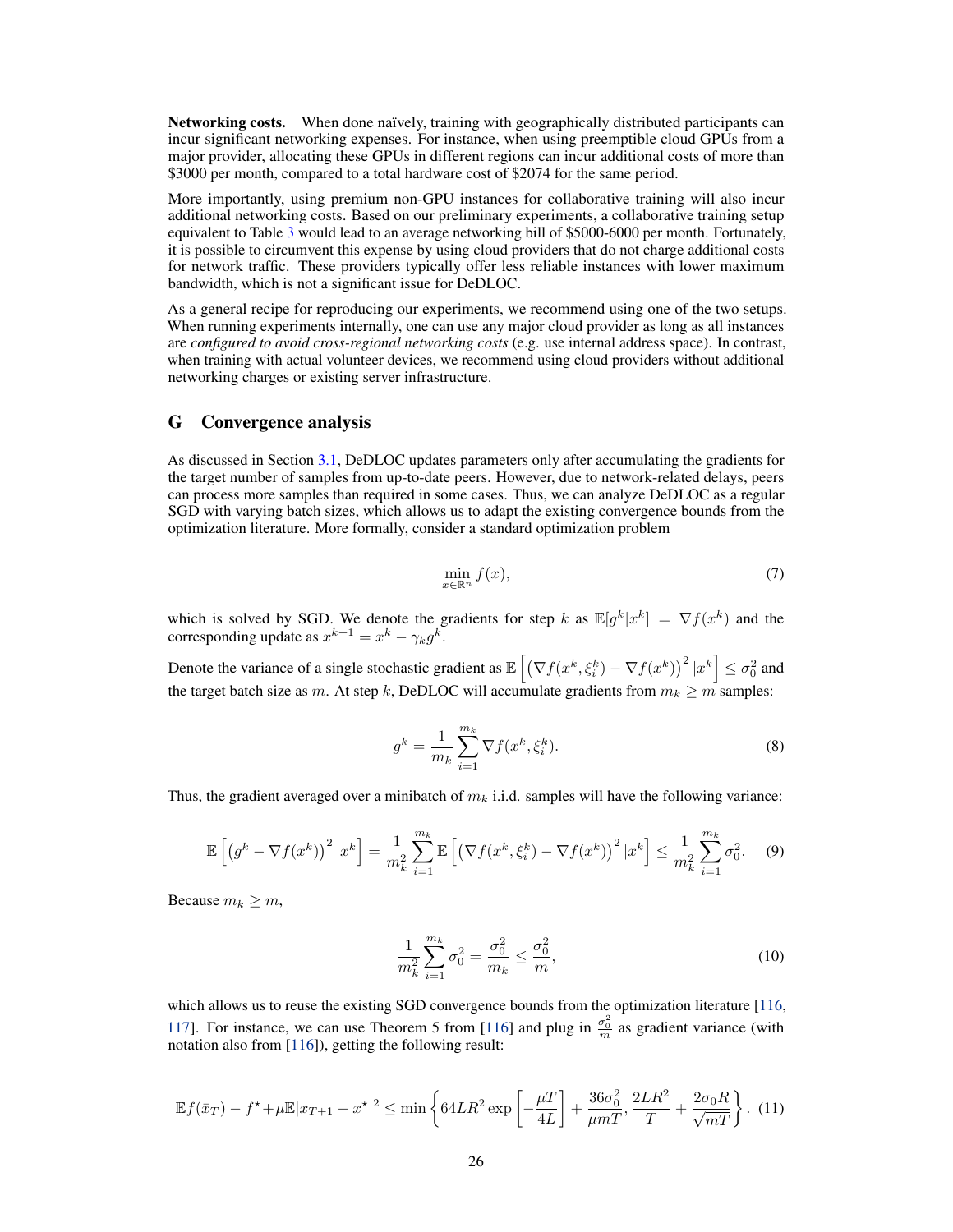# <span id="page-26-0"></span>H Decentralized data streaming

In this section, we propose a generalization of our data streaming approach described in Section [3.3](#page-5-0) to a setting without any central data storage. Namely, we offer a way to to distribute large datasets across all participants by sharding the examples in the same manner that was used previously.

Specifically, this approach is based on the notion of a local buffer combined with the decentralized metadata storage enabled by the DHT. When a peer joins the experiment, the training process allocates a buffer for several chunks on a local high-capacity storage device (HDD/SSD) available to that peer; the number of chunks is determined by the participant and depends on the hardware capabilities of their computer. Then, in order to procure training data, the peer queries the DHT to find the shards that are stored on the least number of other peers. Assuming that the number of shards does not exceed several thousand, this search can be done by a simple linear-time lookup of all keys without any significant performance drawbacks. After finding such shards, the training process randomly chooses one shard from this set and downloads it from another peer. When the download is complete, the participating node trains on batches from this shard and stores it for later use by other members of the network. The training process repeats such iterations; if the local buffer becomes full at any point, the shards with the highest replication factor are evicted in favor of new data.

The decentralized approach to data streaming has two immediate benefits. First, similarly to distributed training, this approach reduces the load on a single server (or the content delivery network), which might result in significant savings for large-scale experiments that use datasets hosted by cloud providers. Second, even when the data is hosted by organizers of the collaborative experiment, its size might be too large to prevent efficient storage and sharing without investments in specialized infrastructure, which is often quite expensive as well. Storing small portions of the dataset on the computers of participants allows circumventing both issues by distributing the load among all peers. However, we note that the above approach was not implemented for our current experiments; this section is intended to serve as a description of future work.

# I Collaborative experiment setup

### I.1 Instructions for participants

All communication with volunteer contributors took place on a group instant messaging platform. Prior to launching the experiment itself, we used this platform to communicate with Bengali speakers in order to validate the language-specific elements of the model, such as the normalization component of the tokenizer and the sentence splitter tool.

Then, for the collaborative training, we first sent several introductory messages before the event to explain what the event will consist of. Then, we sent a message the day before and a message on the event's launch day with instructions on how to join the training run. Lastly, we sent daily messages to report the current status of the event. The content of the first such message can be found in Figure [9.](#page-27-1)

In this message, the volunteers were invited to:

- 1. Submit their Hugging Face usernames;
- 2. Once added to the allowlist, join the training via notebooks provided by the organizers. After checking that the connection was established and that the GPU was available, participants had to run the notebook and fill in their credentials for the Hugging Face authorization API.

### <span id="page-26-1"></span>I.2 Measurement of volunteer contributions

To let participants follow their own contributions as well as the overall training effort, they were given access to real-time Weights&Biases dashboards. Each participant could see their personal contributions with the total number of training examples they processed, as well as how much time they contributed and the loss function dynamics of their local models. The volunteers also could compare their contributions: in particular, participants with more computational resources could see the impact they had by comparing the number of samples per second they contributed with other runs. Finally, at the end of the event, a leaderboard of the ones with the highest number of contributed examples was shared with everybody to congratulate the participants.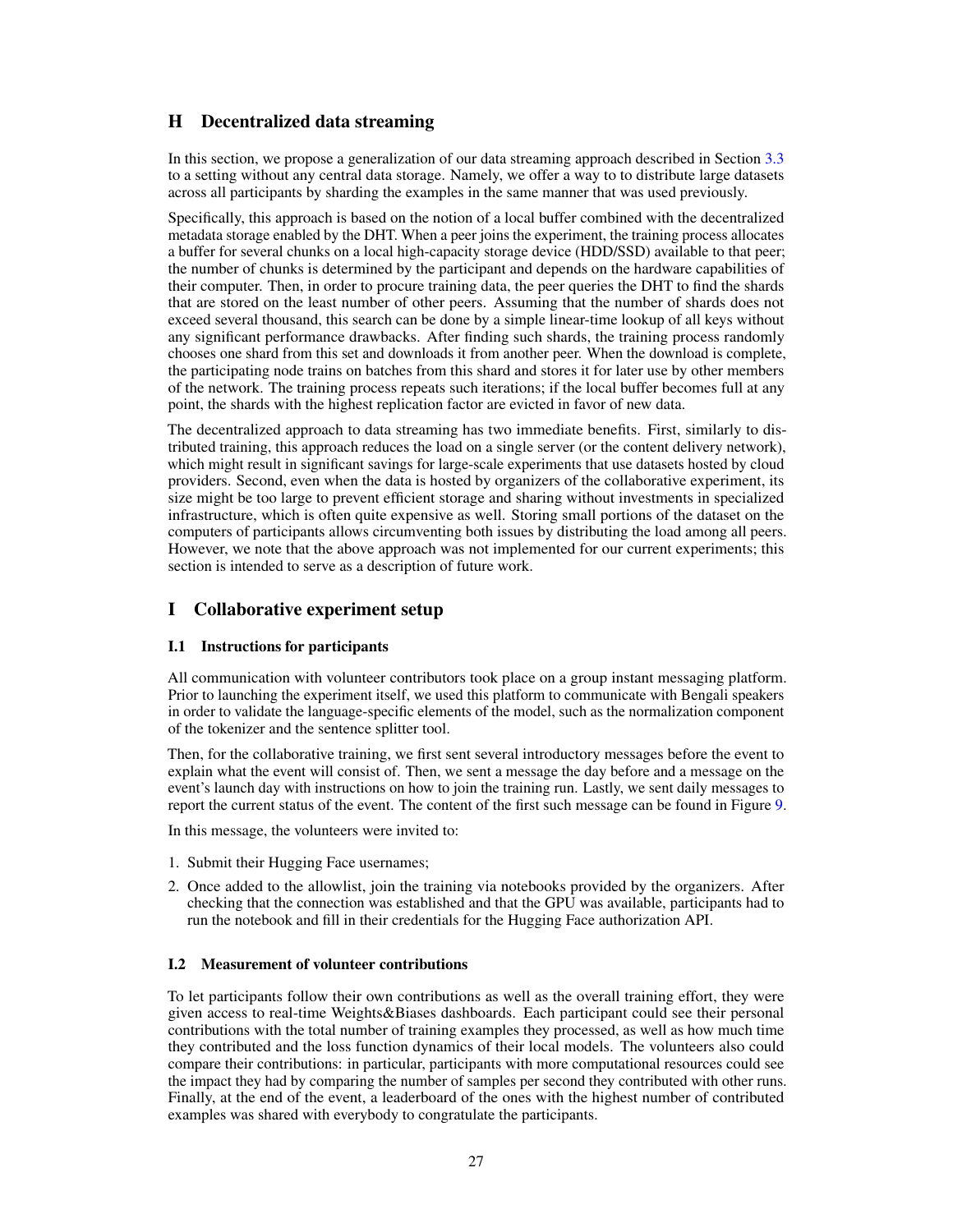<span id="page-27-1"></span>Hi @everyone! We're starting the Collaborative Training Experiment now! Here is some important information:

### How to participate?

1. As a reminder, you need to provide your Hugging Face username to be able to participate. For the current participants, @Tanmoy already gathered this list (thank you @Tanmoy!). For new participants, please join *#albert-allowlist* and add your username. Someone from the team will add you to the allowlist. If you see a  $\bar{X}$  reaction, we're on it! If you see a  $\bar{X}$ , you should be added by then. Feel free to reach out to @Omar Sanseviero, @Mike Diskin, @Quentin Lhoest, @Lucile Saulnier or me if you don't have access.

2. You can join the training with:

- Colab: link
- Kaggle: link

This option provides you a P100 and lasts longer than Colab. This requires a Kaggle account. You must enable Internet access and switch kernel to GPU mode explicitly. If it is stuck at "installing dependencies" for over 5 minutes, it means you changed the session type too late. Simply restart with GPU/Internet enabled and it should work just fine.

Please do not run multiple GPU instances on the same service! You can use Kaggle in one tab and Colab in another, but avoid having two Colab GPU instances at the same time.

Local run: if you have a local GPU and you're tech-savvy. We will keep you informed when this option is available. Stay tuned!

Feel free to ask any questions in *#albert-bengali-training* channel and reach out to us (at the right you can see the members of the Yandex and HF teams).

In the following dashboard you can track the status of training: link

Thank you all for participating and let us know if you have any questions!

Figure 9: The message sent to participants at the event launch. Parts in grey refer to external links.

Although this scheme proved to be highly engaging, it could be improved by also acknowledging the peers that do not contribute the GPU resources but are still very helpful to the collaboration. For example, CPU-only peers with faster network connections can be rewarded for successful averaging rounds and compared between each other in terms of the total number of averaged parameters. Also, to encourage long-term involvement and to increase the stability of the experiment, it might be possible to maintain a list of volunteers with the longest participation time without interruptions.

### <span id="page-27-0"></span>I.3 Tokenizer

For this experiment, we used the architecture of the ALBERT model [\[7\]](#page-10-6); the authors of the original work have chosen the unigram language model [\[118\]](#page-17-5) token segmentation algorithm that allows transforming a raw text into subword units based on a fixed size vocabulary of 30k tokens. In order to use the tokenizer that is adapted to the Bengali language, we created a new tokenizer using the Tokenizers library [\[119\]](#page-17-6).

This tokenizer is composed of:

- Several normalizations adapted to the Bengali language: NMT normalization, NFKC normalization, removal of multiple spaces, homogenization of some recurring unicode characters in the Bengali language and lowercasing;
- Specific pre-tokenization rules to condense the vocabulary: we split on whitespaces and replace them with an underscore character " $\cdots$  " (U+2581), we also isolate all punctuation and digits from any other characters;
- A Unigram language model as a segmentation algorithm with a 32k tokens vocabulary, trained on the deduplicated Bengali subset of OSCAR [\[100\]](#page-16-2);
- A template postprocessor, allowing a special token "[CLS]" to be included at the start of an example, as well as a special token "[SEP]" to separate two segments and to denote the end of sequence.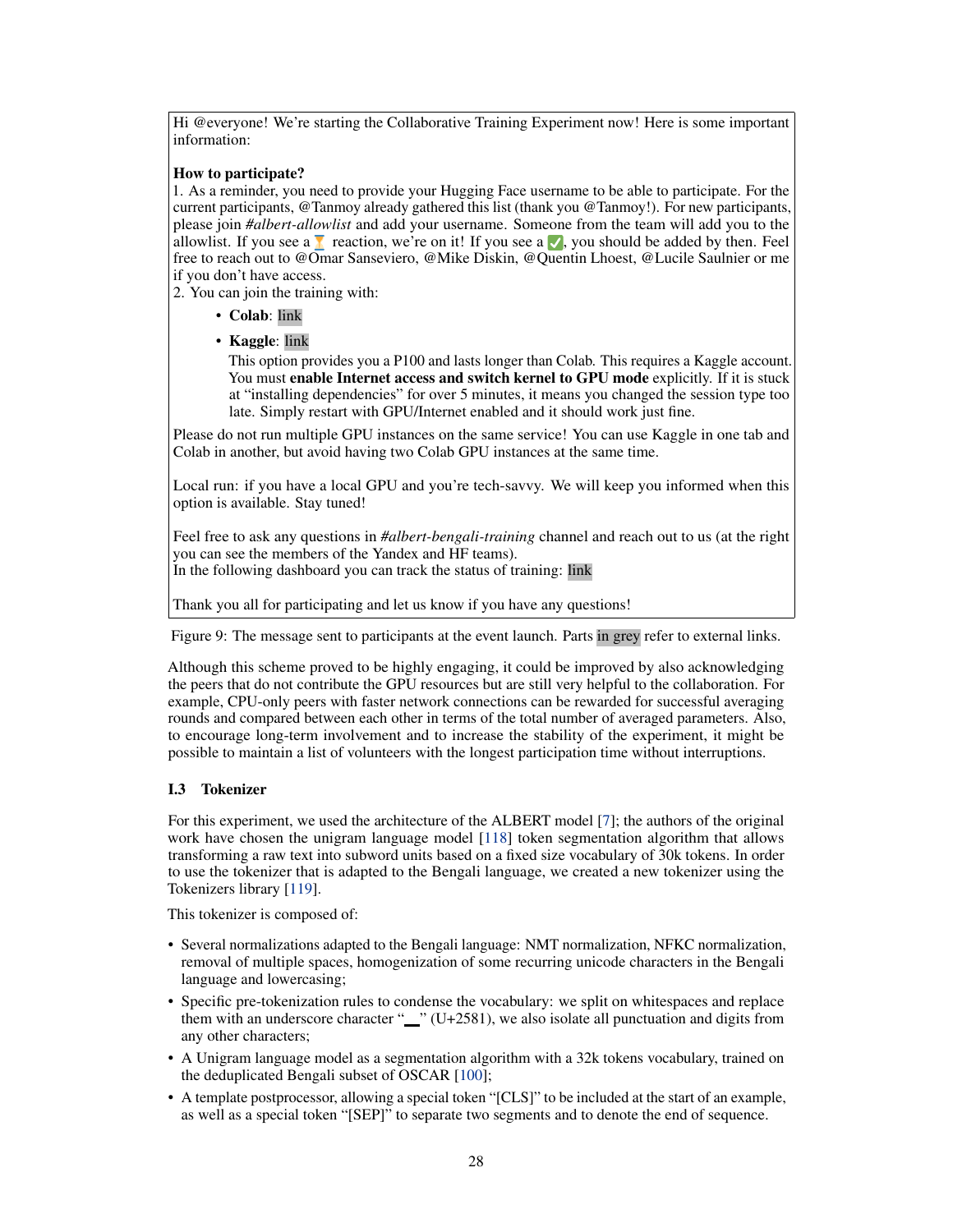### I.4 Dataset streaming

Streaming the data to each participant allows them to start training immediately, since the participants do not have to download the full dataset before launching the training. More specifically, the examples from the dataset can be downloaded progressively as training goes. To do so, we used the datasets library [\[120\]](#page-17-7). It enabled streaming of Wikipedia and OSCAR, as well as shuffling, on-the-fly processing and mixing of the datasets.

For the experiment, we use the Wikipedia and OSCAR Bengali datasets. Both datasets are split in shards, respectively in the Parquet and GZIP-compressed raw text formats. Information about the datasets is given in Table [4.](#page-28-1) The participants download the examples from those files during training, since it is possible to iterate row group by row group from Parquet files and line by line from compressed text files.

The Bengali Wikipedia dataset is based on the 03/20/2021 Wikipedia dump. The data was processed using the Wikipedia processing script of the datasets library in early April of 2021. Each example contains the content of one full article, cleaned from markup and sections such as references.

|                   | Wikipedia | <b>OSCAR</b> |
|-------------------|-----------|--------------|
| Uncompressed size | 657MB     | $6.2$ GB     |
| Documents         | 167,786   | 1,114,481    |
| <b>Shards</b>     | 10        |              |

<span id="page-28-1"></span>Table 4: Sizes of the Bengali Wikipedia and OSCAR datasets used for training.

To shuffle the datasets, we make each participant iterate over the shards in random order. Then, a shuffle buffer of size  $S = 10000$  is used, which is compatible with the progressive download of examples. We use a shuffle buffer, because we do not want the participants to download entire shards in the beginning of training just for shuffling.

Sentence splitting, tokenization and preprocessing for next sentence prediction are applied to the examples in an online manner. Since these steps are several orders of magnitude faster than forward and backward passes of the model, they have no significant impact on the training performance.

### <span id="page-28-0"></span>I.5 Participant authentication

Since our experiment was an open collaboration, we chose to set up an authentication system allowing only the people motivated by the final result of the model to join the training. Allowlisting seemed to be the most suitable solution to this need. We therefore distinguish between three types of actors in the distributed network:

- Central server's moderators: people who start the experiment, maintain the allowlist and know how to join the training. They have a key pair  $(public\_key_{auth}, private\_key_{auth})$  hosted on the central authentication server. In this protocol, the role of the central server is threefold: 1) to verify the identity of a collaborator by requesting the confirmation of an identity provider website, 2) to verify that this collaborator is allowlisted and 3) to distribute access passes to authorized collaborators. Peers have a secure HTTPS-based communication channel with this server in order to protect the data;
- Digital identity provider: an entity which is able to create digital identities via a website. In order to create the allowlist, moderators have asked the collaborators to have a digital identity on the identity provider website. This is useful to prevent bots and potential attackers from joining the training and give the moderators opportunity to acknowledge the contribution of each collaborator. In our setup, each identity linked to a username can be claimed by a login and a password owned by one collaborator;
- Collaborators / Peers: people who wish to make their computing resources available for collaborative training. Each peer i in the network has a key pair  $(public\_key_i, private\_key_i)$ . They also have a digital identity on an identity provider website.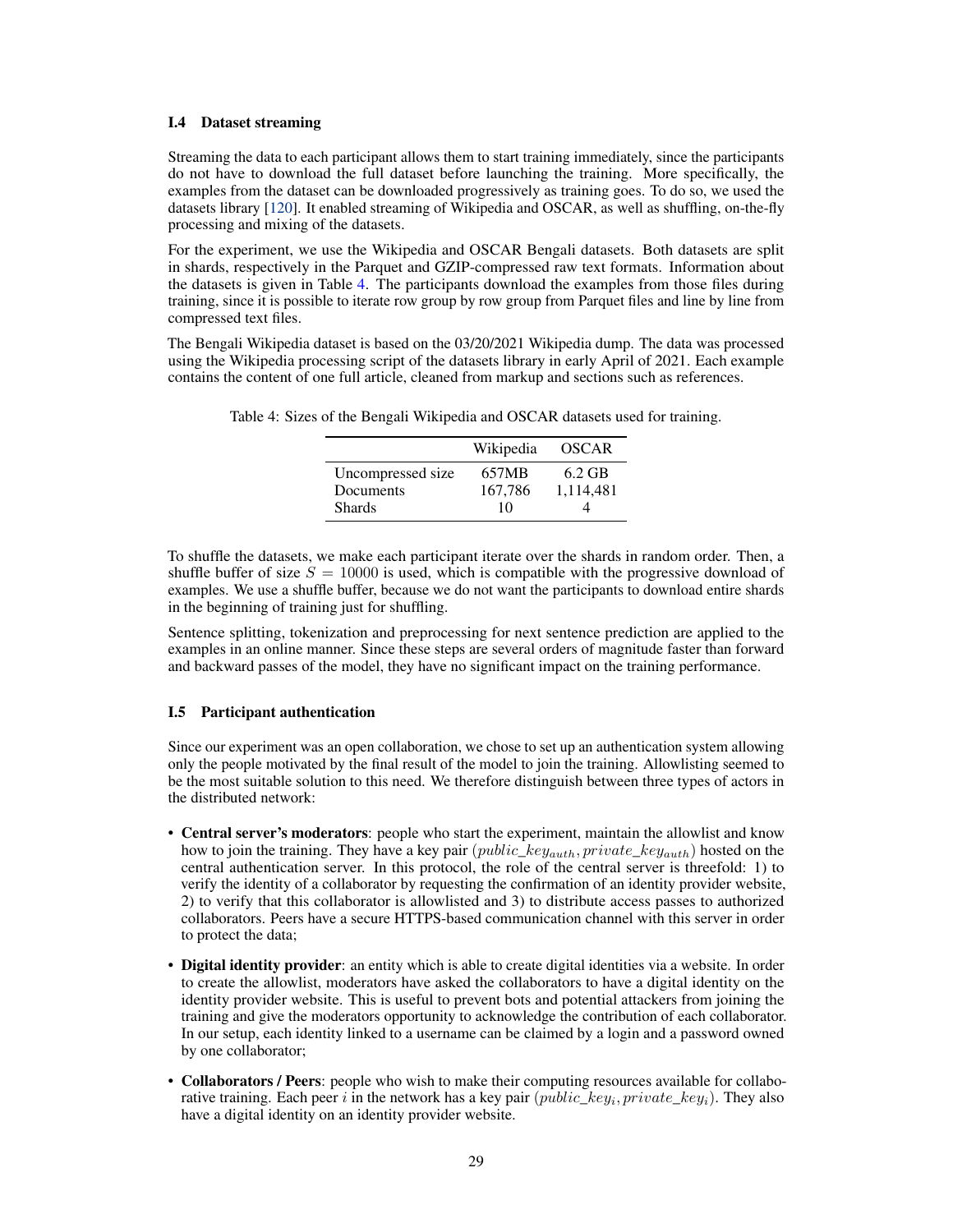The following procedures aim to prevent 1) that a non-allowlisted collaborator can interact with the members of the collaborative training and 2) that a malicious actor could claim to be an allowlisted collaborator:

**Joining the network:** To join the collaborative training, a peer  $i$  must request an access pass from the authorization server. To grant the access pass, the authorization server asks the digital identity provider if the peers are who they claim to be. If the entity provider confirms the peer identity, the authorization server checks that the username appears in the allowlist. If these two steps are verified, the authorization server creates an access pass, otherwise it rejects the peer's request. The access pass is temporary and contains the following information:

- The endpoint of a peer already present in the network (a starting point for joining the network);
- An access token  $access\_token_i$  composed of a peer's username, its public key  $public\_key_i$ , and the expiration date of its access pass. The token is signed with the private key  $private\_key_{auth}$ ;
- The public key *public\_key<sub>auth</sub>*.

With this access pass, the peer can make requests and respond to them in the decentralized network. After expiration, the peer may repeat this procedure to get a new token.

Making requests: Alice wants to make a request to Bob. In order for her request to be processed by Bob, we require Alice to include several additional information in her request: 1) her access token  $access\_token_{Alice}$ , 2) receiver's public key  $public\_key_{Bob}$ , 3) the current time, 4) a set of random bytes (denoted as *nonce*) that is supposed to be unique for each request and 5) a signature of the request contents and the additional information made with  $private\_key_{Alice}$ . With this information, Bob considers that a request is not legitimate and should not be processed if one of the following cases occurs:

- Alice's access token  $access\_token_{Alice}$  is invalid (its signature does not match *public\_key<sub>auth</sub>*) or expired;
- The signature of the request does not match  $public\_key_{Alice}$  (stored inside  $access\_token_{Alice}$ );
- The request's current time field differs from the Bob's current time by more than  $N$  seconds;
- The nonce has already been used during the last  $2N$  seconds;
- The recipient's public key field does not match the real  $public\_key_{Bob}$ .

These checks protect the exchange against eavesdropped request reuse and man-in-the-middle attacks, because Bob is sure that 1) Alice is specified in the allowlist and her authorization is still valid, 2) the request was created by Alice and could not have been modified by someone else, 3) Bob is the recipient of the request, 4) the request is not repeated by someone who eavesdropped a previous one.

Responding to requests: When Bob responds to Alice, we also require Bob to include several additional information in his response: 1) his access token  $access\_token_{Bob}$ , 2) the nonce sent with Alice's request and 3) a signature of the response contents and the additional information made with  $private\_key_{Bob}$ . In the same way as above, a response is not considered valid by Alice if:

- Bob's access token  $access\_token_{Bob}$  is invalid or expired;
- The signature of the response does not match *public\_key<sub>Bob</sub>* (stored into *access\_token<sub>Bob</sub>*);
- The nonce does not match the nonce stored into Alice's request;
- The sender's public key field does not match the real  $public\_key_{Bob}$ .

If the response does not check any of the above cases, Alice is sure that 1) Bob is specified in the allowlist and still has valid access, 2) the response was sent by Bob and could not be modified, and 3) it is the response to the request associated with this nonce. Therefore, an eavesdropped response can't be replayed for another request and a man-in-the-middle attacker can't replace the response content.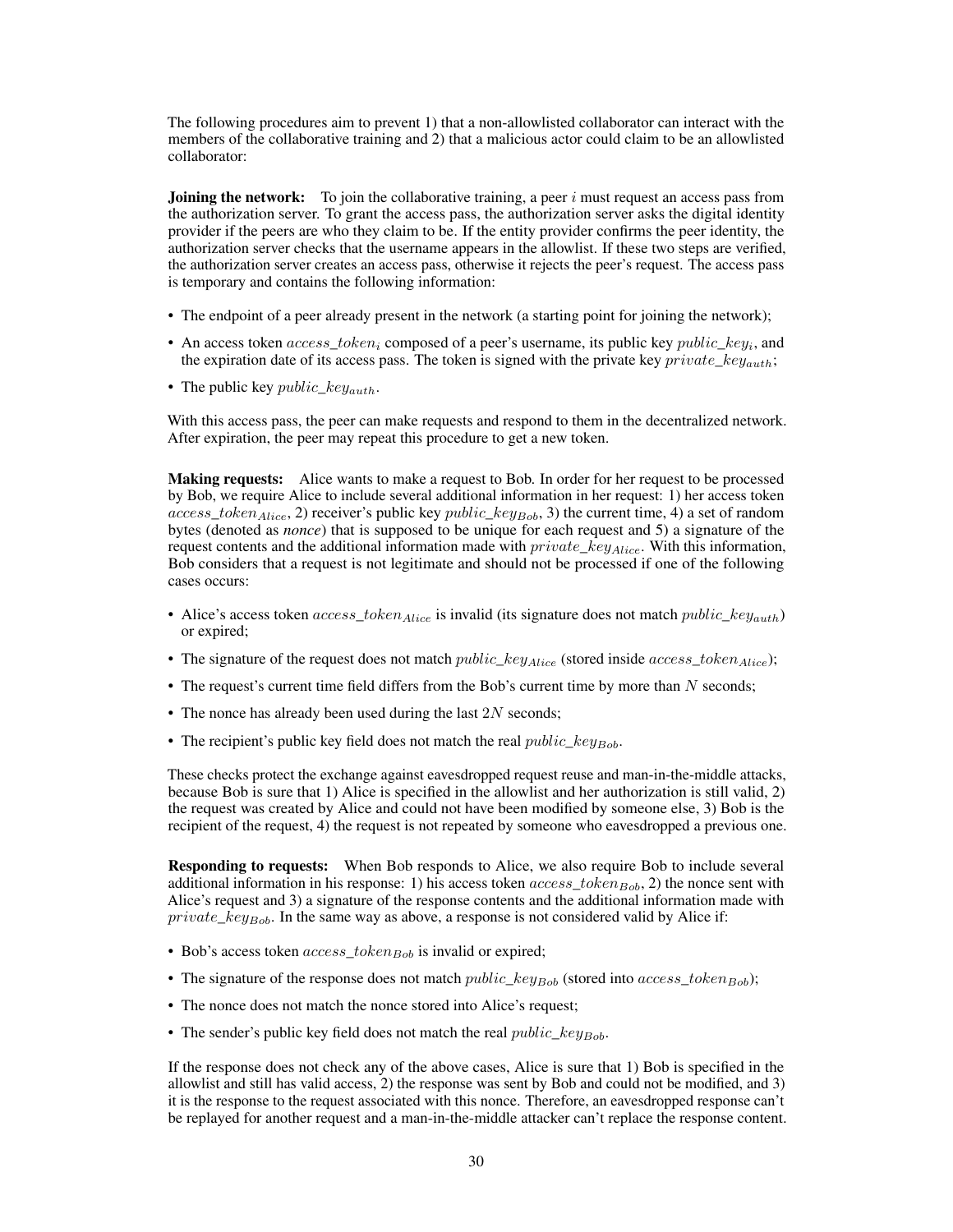#### <span id="page-30-1"></span>I.6 Stepwise learning curves

<span id="page-30-2"></span>As one can see on Figure [10,](#page-30-2) collaborative training is nearly equivalent to regular data-parallel training in terms of the total number of SGD updates. The slight difference between the two curves is likely due to random variation, though it can also be explained by the fact that DeDLOC uses slightly larger batches due to network latency. In other words, some peers will aggregate a few extra gradients between the moment when the collaboration accumulated 4096 samples and the moment when every peer enters the gradient averaging stage.



Figure 10: Stepwise training progress of DeDLOC and regular distributed training.

### <span id="page-30-0"></span>I.7 Training sahajBERT-XL with hybrid GPU + TPU resources

To better explore the practical ramifications of collaborative training, we asked volunteers to train a larger model on the same task as the original sahajBERT. We refer to this model as sahajBERT-XL, as it has approximately the same size as ALBERT-xlarge [\[7\]](#page-10-6): more specifically, the new model has  $d_{model} = 2048$ ,  $n_{layers} = 24$  and three additional architecture modifications:

- Pre-normalization: the layer normalization [\[121\]](#page-17-8) was moved to the beginning of each Transformer layer, as in pre-activation residual networks [\[122\]](#page-17-9). According to prior work, this modification stabilizes the training process in several Transformer applications [\[123,](#page-17-10) [124\]](#page-18-0).
- GeGLU activations: the new model replaces GeLU activation functions with their gated counterparts known as GeGLU, which were shown to improve the performance of Transformer models [\[125,](#page-18-1) [126\]](#page-18-2). However, unlike [\[125\]](#page-18-1), sahajBERT-XL uses the same number of GeGLU units as in ALBERT-xlarge, which results in 17M additional parameters.
- Rotary embeddings: instead of learned absolute positional embeddings, we equip sahajBERT-XL with rotary embeddings [\[127\]](#page-18-3) that were recently demonstrated to improve training stability of large language models [\[128\]](#page-18-4).

The final model had 72.5M parameters, which is  $\approx$ 4 times more than for original sahajBERT. To reduce the computational requirements of sahajBERT-XL pretraining, we initialized it with Net2Net conversion [\[129\]](#page-18-5) from the original sahajBERT checkpoint after 10,000 training steps. Because of architectural differences, we needed to manually remove the learned positional embeddings and create a new set of GeGLU parameters, which were initialized by copying the existing pre-GeLU parameters and adding Gaussian noise with the variance of  $10^{-3}$ . We increased the training batch size to 16,384 and used the corresponding learning rate schedule from [\[49\]](#page-13-4). Before training, we reaccumulated the LAMB optimizer statistics by running 500 steps with a zero learning rate and setting the training schedule to step 3,125, which corresponds to the end of the warmup stage.

Despite using this shortcut, training sahajBERT-XL would still require over 3 months using 8 V100 GPUs. To alleviate this problem, we requested volunteers to use both GPU and preemptible TPU (v2 and v3) instances available in several free-tier cloud providers. As a result, a community of 14 volunteers was able to train sahajBERT-XL in 22 days.

However, training in a hybrid GPU-TPU "cluster" has proven challenging due to different mixed precision capabilities. Specifically, the available GPU instances could train in float32 and float16 formats, while the TPU cores support float32 and bfloat16. Unfortunately, training in float16 on GPU and bfloat16 on TPU caused the model to consistently diverge both with Net2Net initialization and when training from scratch: to combat this issue, we switched TPU computations to float 32 while keeping GPU ones in float16. Despite this, a TPUv3-8 peer still outperformed any single GPU node.